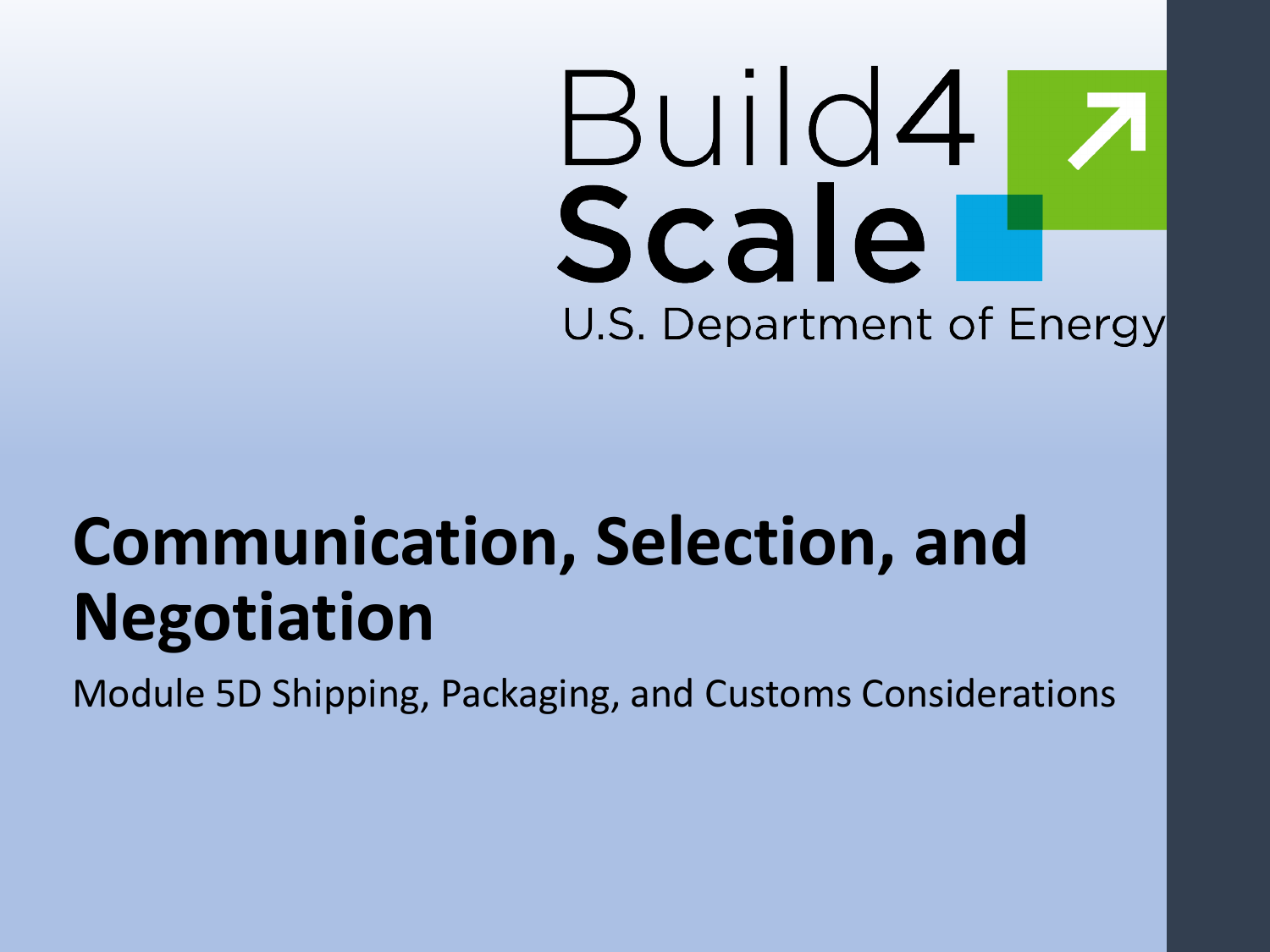### **Motivation**

*Why is this module important?*



#### **Some research data to consider (Shockwatch Report, 2013)**:

- $\Box$  43 percent of insurance claims made by shippers are due to mechanical damage of the products during shipping
- □ Another 15 percent are environment-related (water and humidity)
- □ Poorly conceived packaging can turn customers away from your product
- $\Box$  Inferior package design can cost you a lot in terms of shipping damage
- $\Box$  According to one study, the cost of goods damaged in-transit is more than USD \$4 billion annually—you can minimize many of these costs by designing reliable and efficient packaging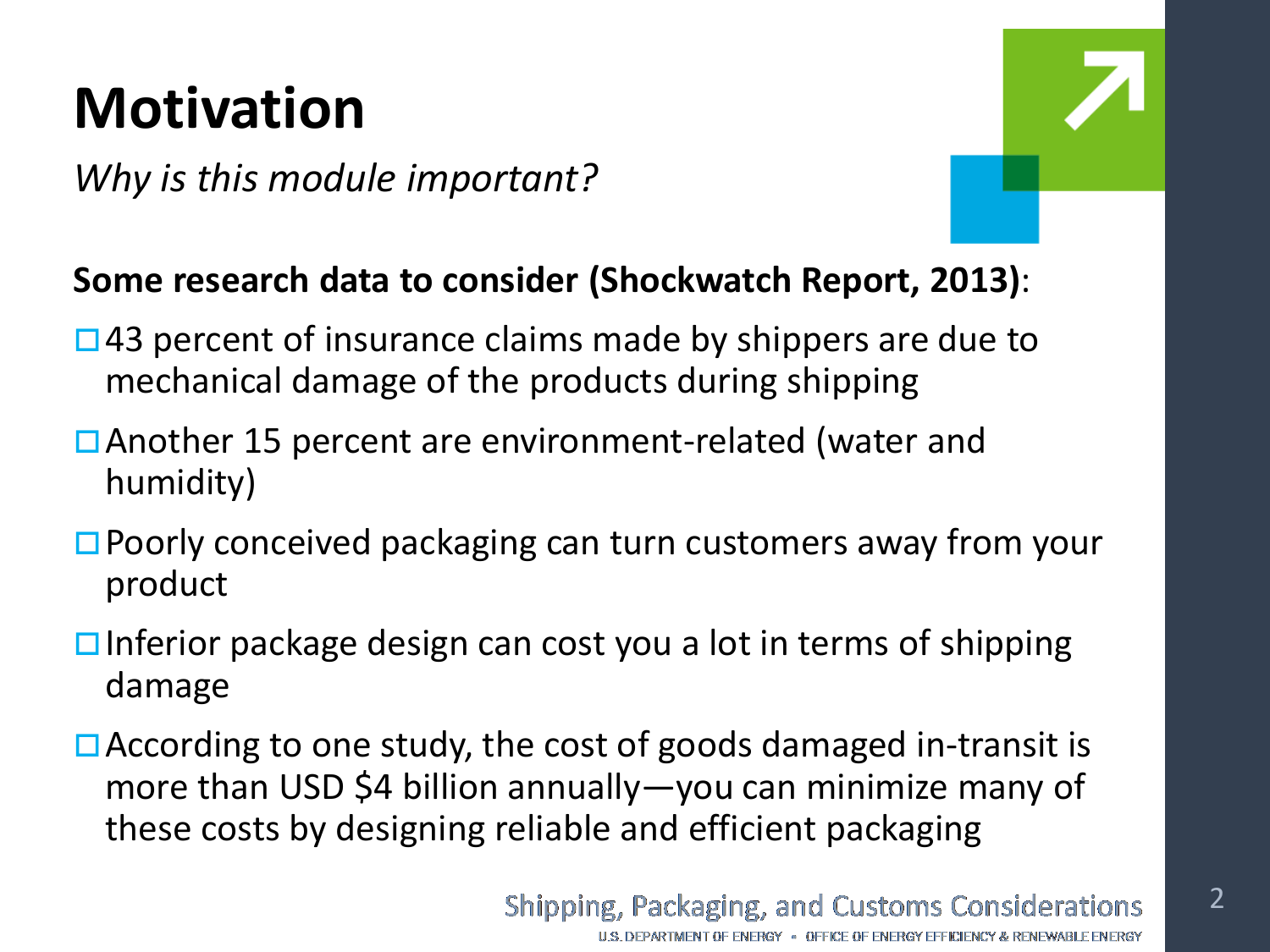### **Motivation**

*Why is this module important? (cont.)*

 $\Box$  Shipping and packaging is one of the largest cost factors in the total landed-costs equation

 $\Box$  Knowing the industry rules and best practices can provide the competitive edge you need to enter a new market!

#### **Shipping, Packaging, and Customs Considerations**

3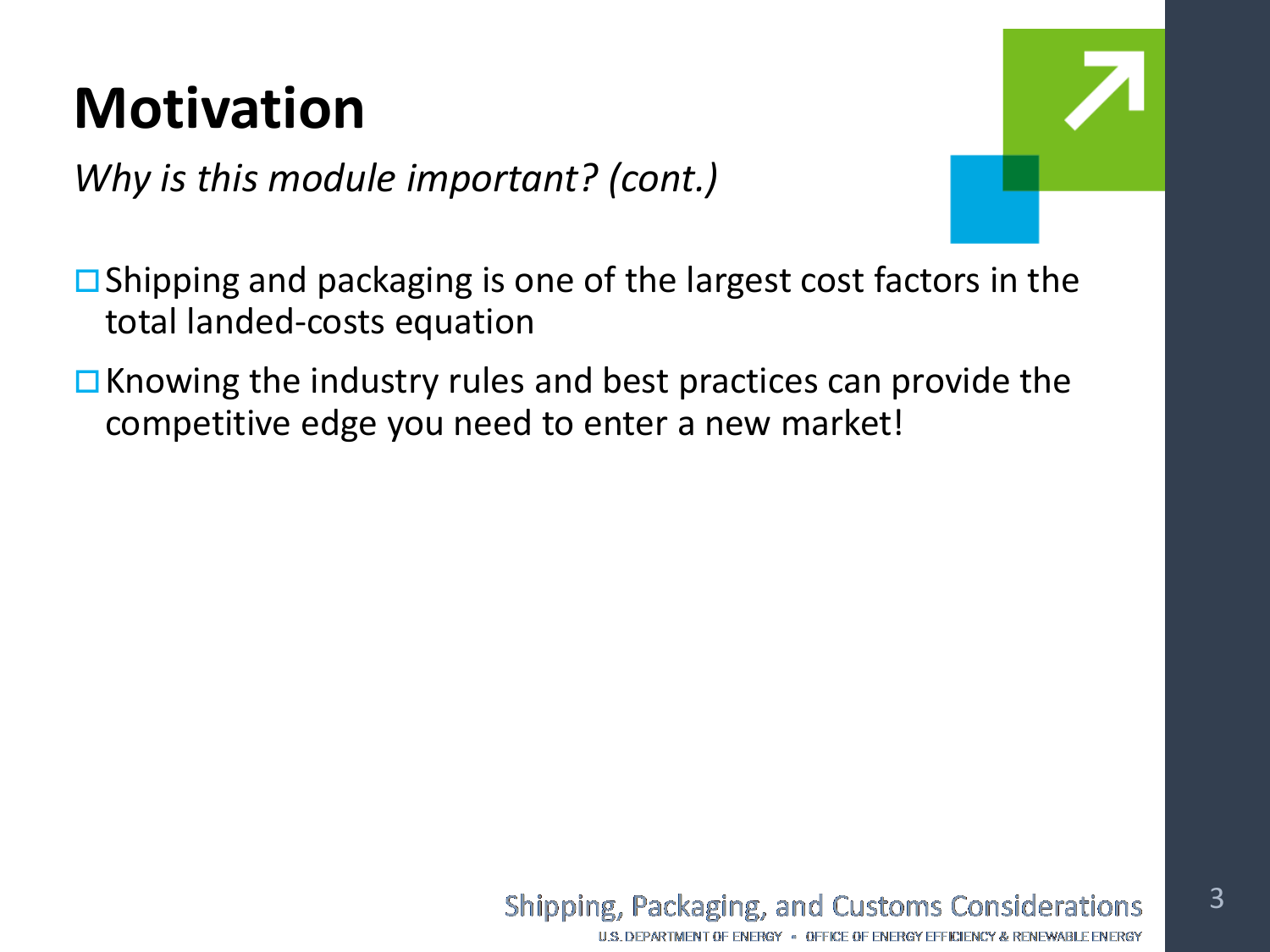# **Shipping, Packaging, Customs**

*Where does this fit into the development cycle?*

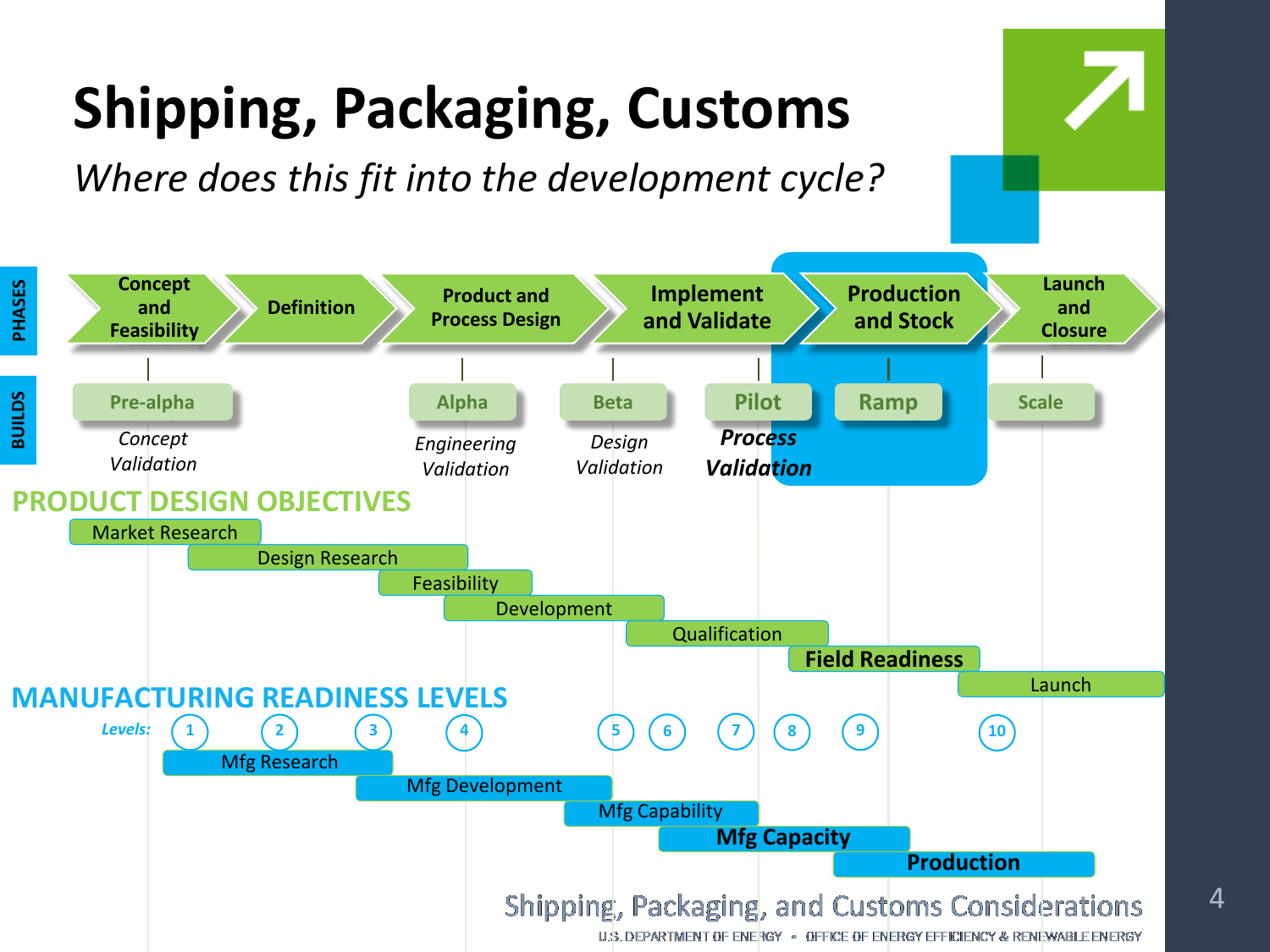### **Module Outline**

- $\square$  Learning objectives
- $\square$  Preparing your products for shipping
- $\square$  Introduction to packaging
- $\Box$  Packaging costs and design requirements
- $\square$  Shipping documents
	- —Common shipping documents and regulatory requirements
	- —International shipment documentation
- $\Box$  Total landed cost (TLC)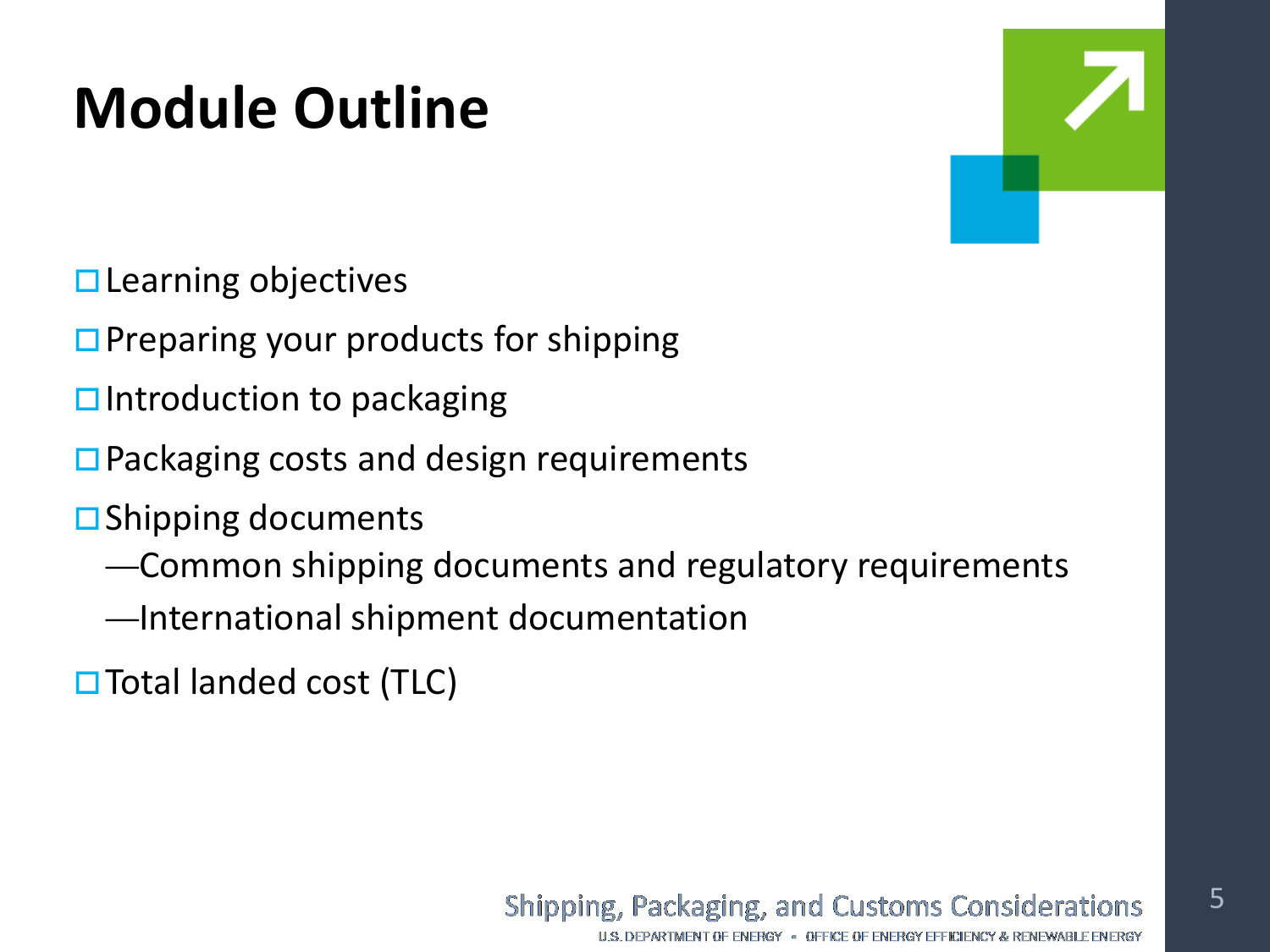### **Learning Objectives**



- □ LO1. Identify necessary packaging-related and shipping-related regulatory requirements
- □ LO2. Understand packaging cost factors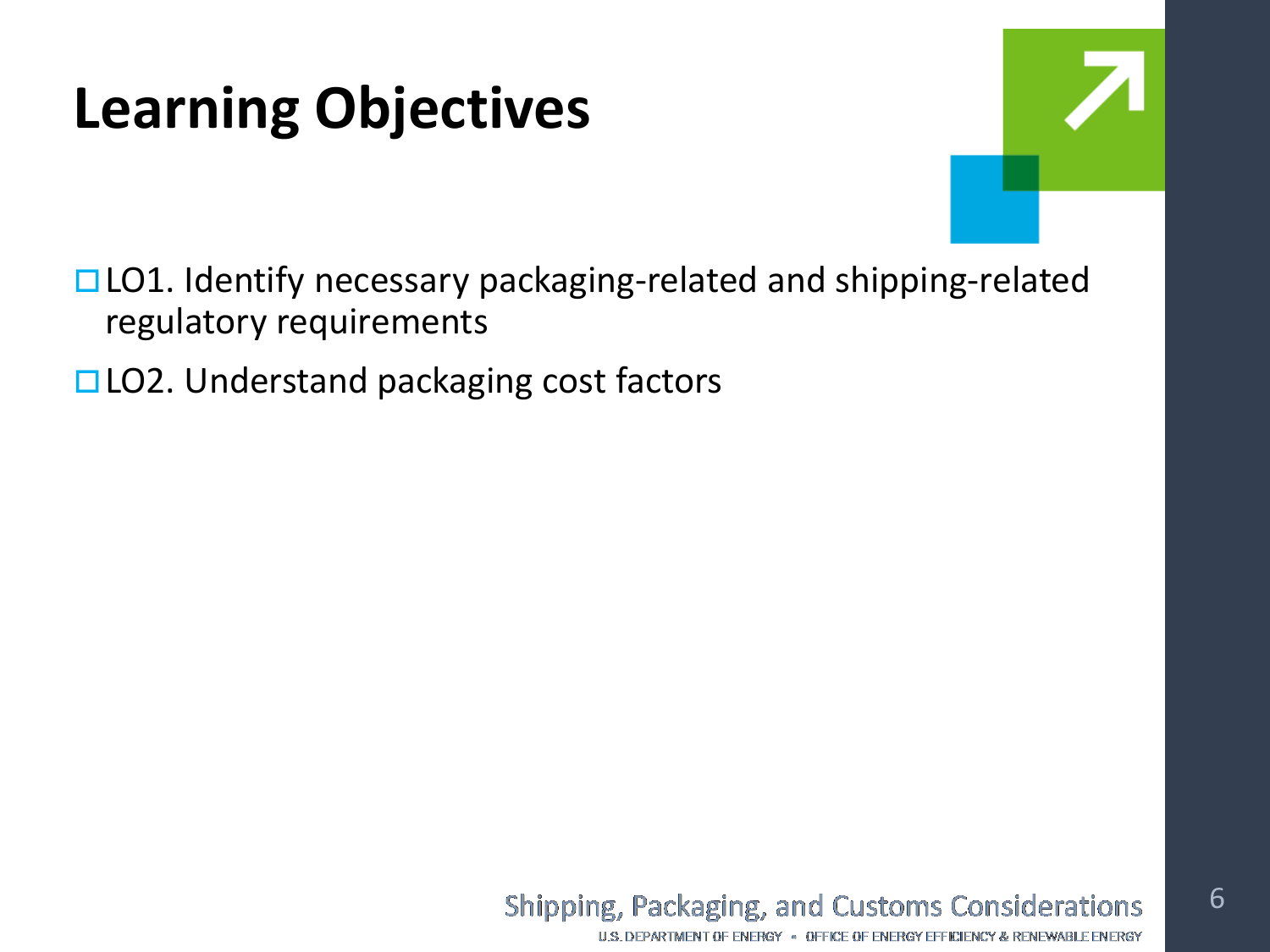### **What This Module Addresses**



 $\Box$  How do you prepare your goods for shipping?

- $\Box$  What are important packaging considerations?
- $\Box$  How packaging can influence your product design and materials selection
- $\Box$  Cost of packaging and how a good packaging decision can reduce the shipping cost
- $\Box$  What documents do you need to prepare for overseas shipping and receiving
- $\Box$  Understanding the best practices in shipping
- $\Box$  Understanding the impact of packaging and shipping on total landed cost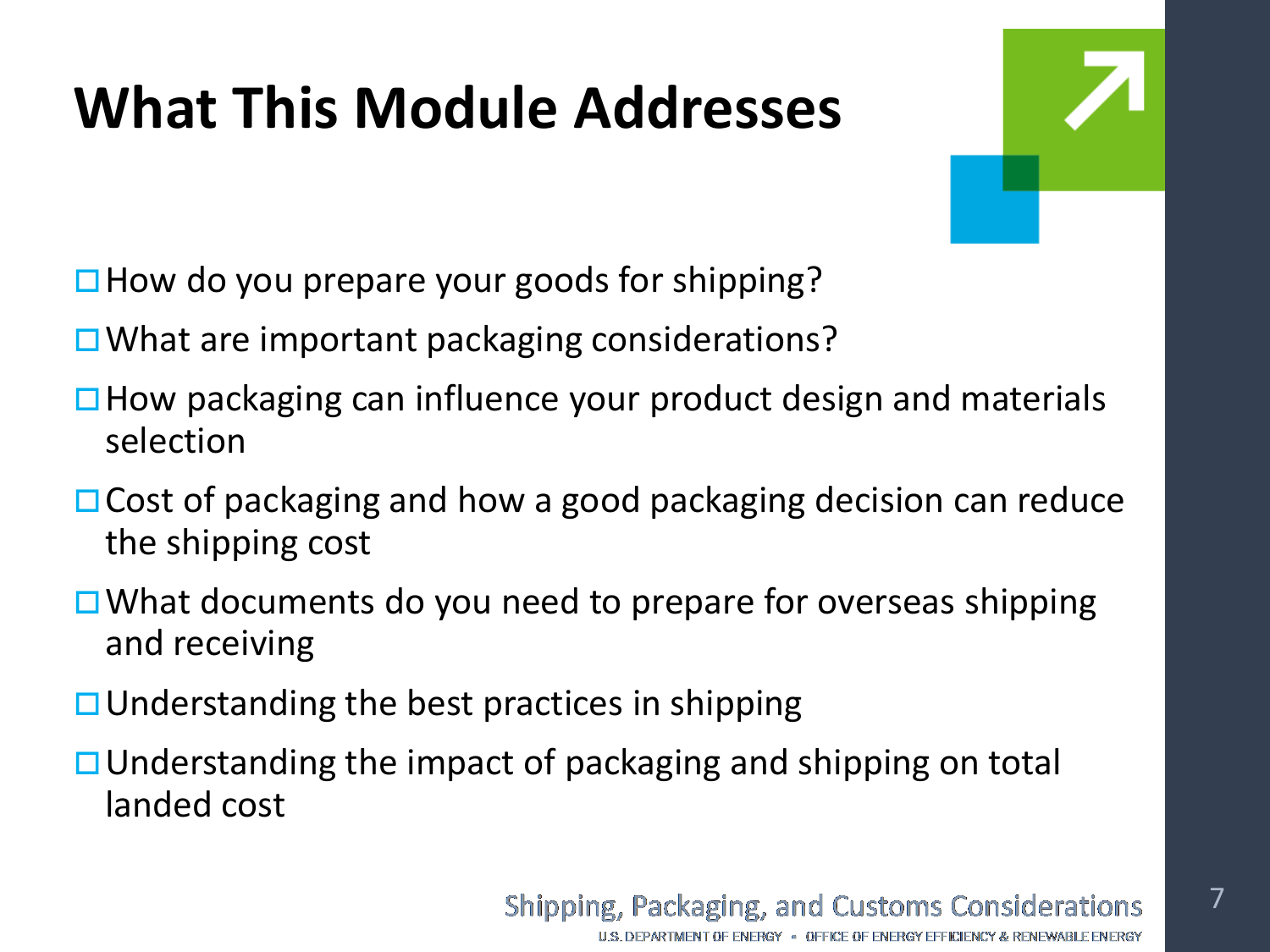# **Packaging/Shipping**

*Preparing products for shipment*



- **□ Pack in strong containers, adequately sealed, and filled** whenever possible
- $\Box$  Regardless of size, make sure the weight is evenly distributed to provide proper bracing in the container
- □ Goods should be palletized and containerized whenever possible
- $\Box$  Consider packaging and unitizing alternatives
- □ Packages and packing filler should be made of moisture-resistant materials
- $\Box$  To avoid pilferage, avoid writing contents or brand names on packages; other safeguards include using straps, seals, and shrink wrapping
- Observe any product-specific hazardous materials packing requirements Shipping, Packaging, and Customs Considerations 8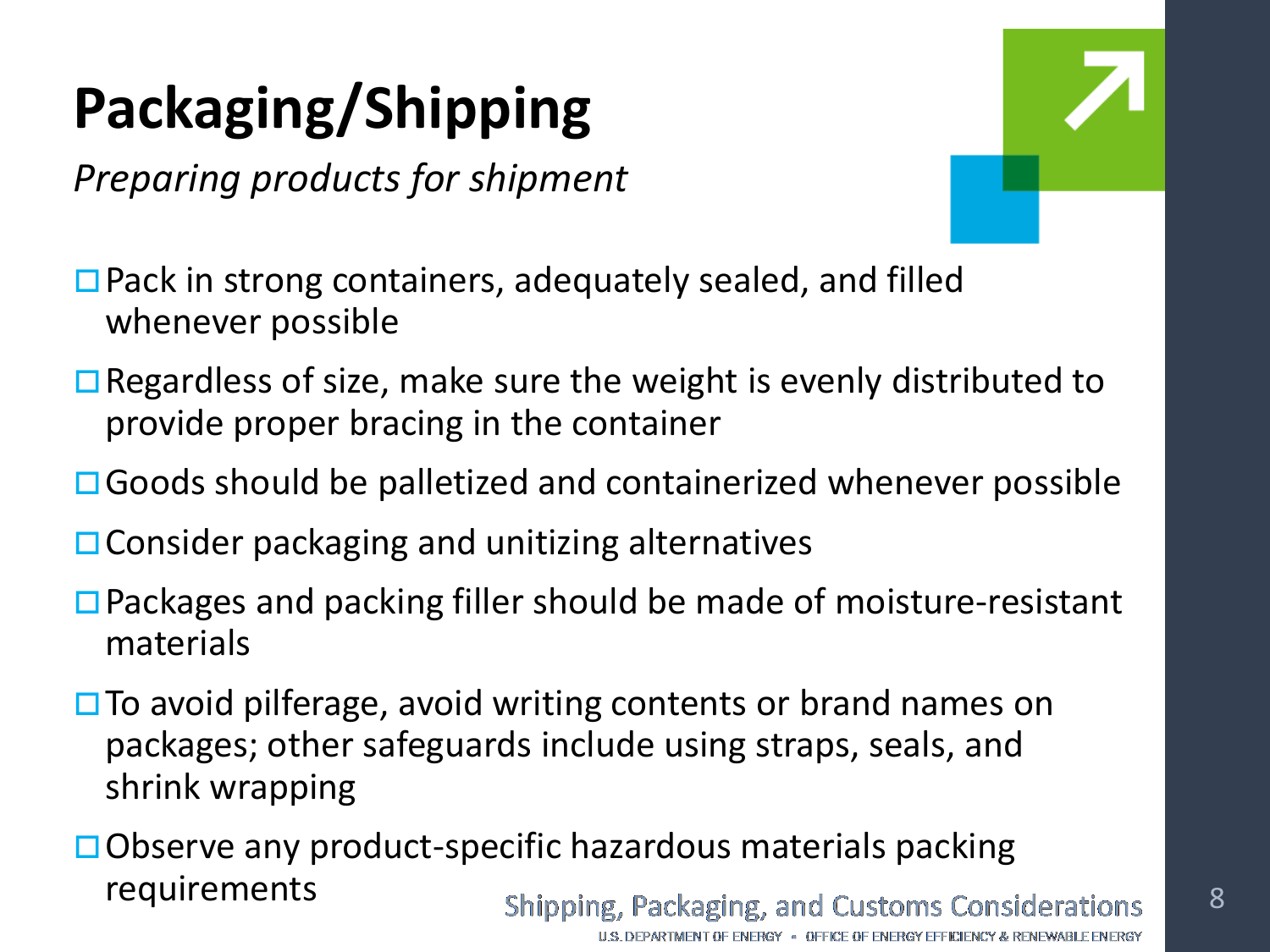# **Packaging/Shipping**

*Checklist*

- $\square$  Product safety
- $\square$  Product specifications
- **□** Quantity
- $\Box$  Compliance with customer and regulatory shipping requirements (regulatory documents and internal qualityinspection report)
- □ Packing customer compliant and secured?
- $\Box$  100 percent inspection or sampling
- $\square$  Sign-off by quality inspector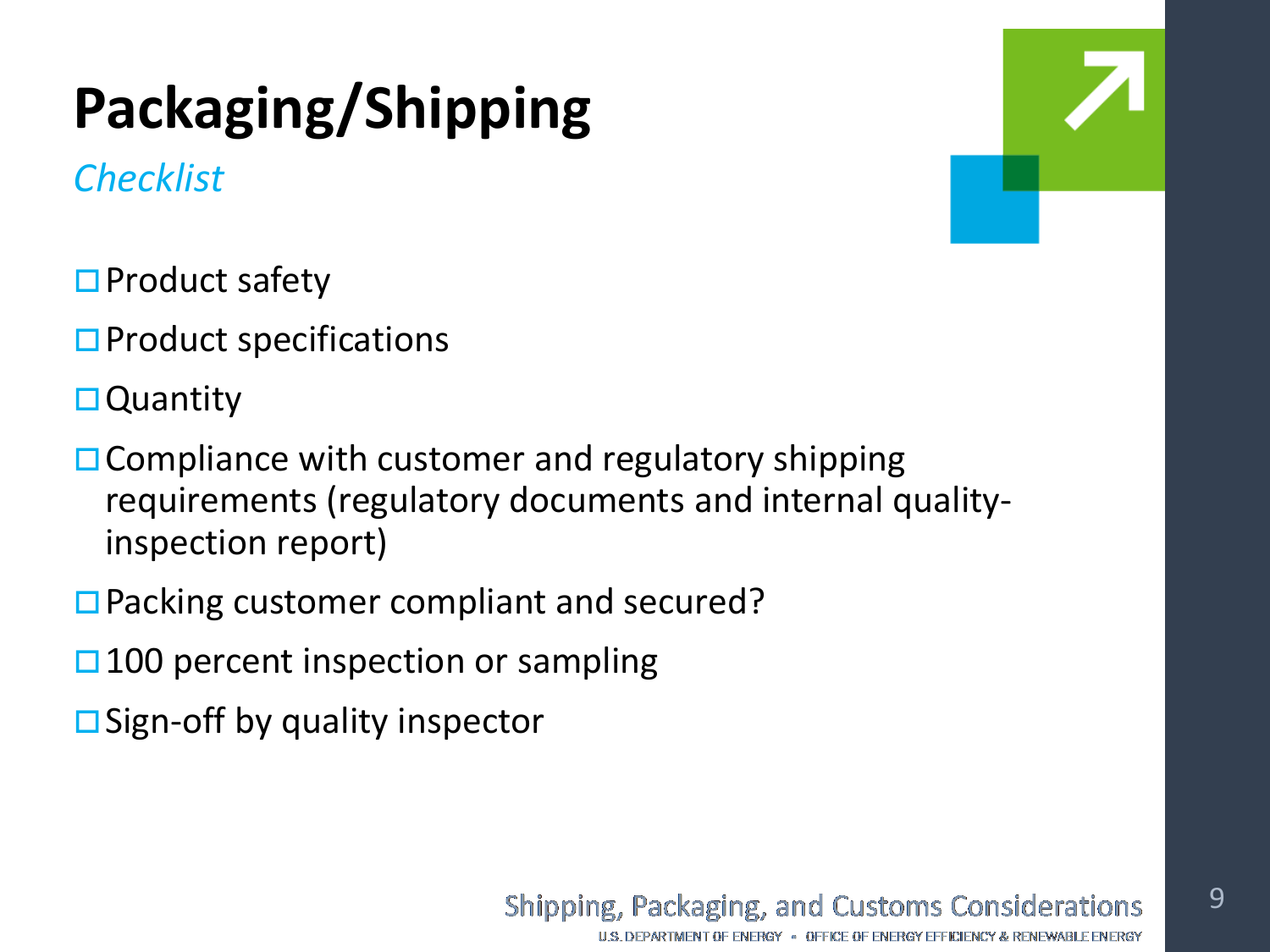*Basics*



 $\square$  Packaging considerations include preparing goods for transport, distribution, storage, and retailing, as well as the ultimate function/end use of the goods

 $\Box$  Packaging includes both engineering (safety) and marketing (communication) functions

*Tip*: A great starting method to evaluate packaging needs is to evaluate the leading competitor and other like products. It is critical to only consider those produced by credible, ethical, reputable, well run, long standing companies. Leverage their investment in internal and external resources as well as practical experience that led to their current packaging and labeling format. Use this as a data source while remembering that ultimately you and only you are responsible for your products well being, customer compliance, legal status etc.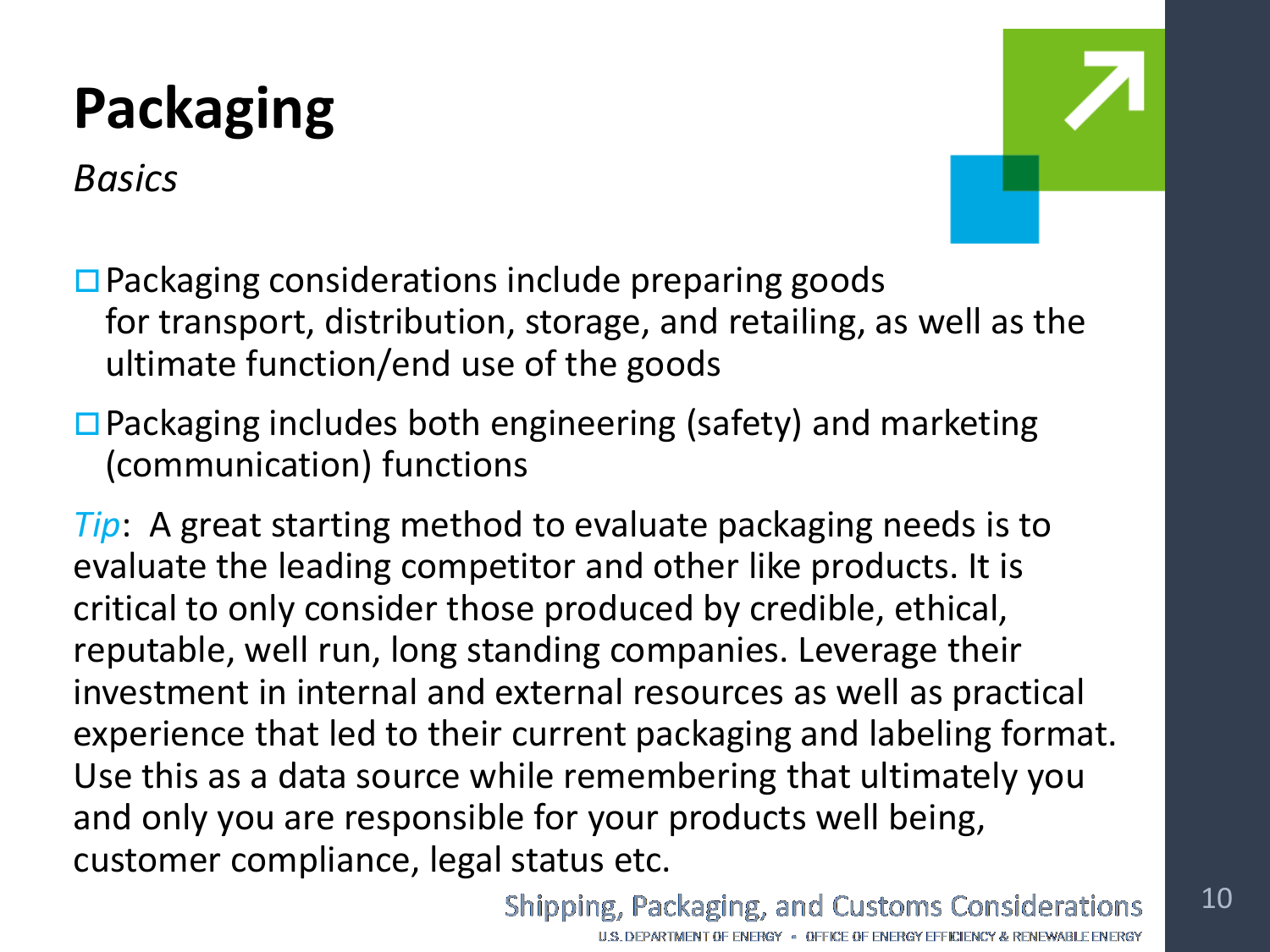*Technical versus marketing*



 $\Box$  Technical packaging professionals need to apply science and engineering skills, while marketing professionals provide insight on artistic and aesthetics for understanding of consumer motivation

| <b>Technical Functions</b> | <b>Marketing Functions</b> |
|----------------------------|----------------------------|
| Contain                    | Communicate                |
| Protect                    | Promote                    |
| <b>Dispense</b>            | Display                    |
| <b>Store</b>               | Sell                       |
| <b>Measure</b>             | Motivate                   |
| Preserve                   | Inform                     |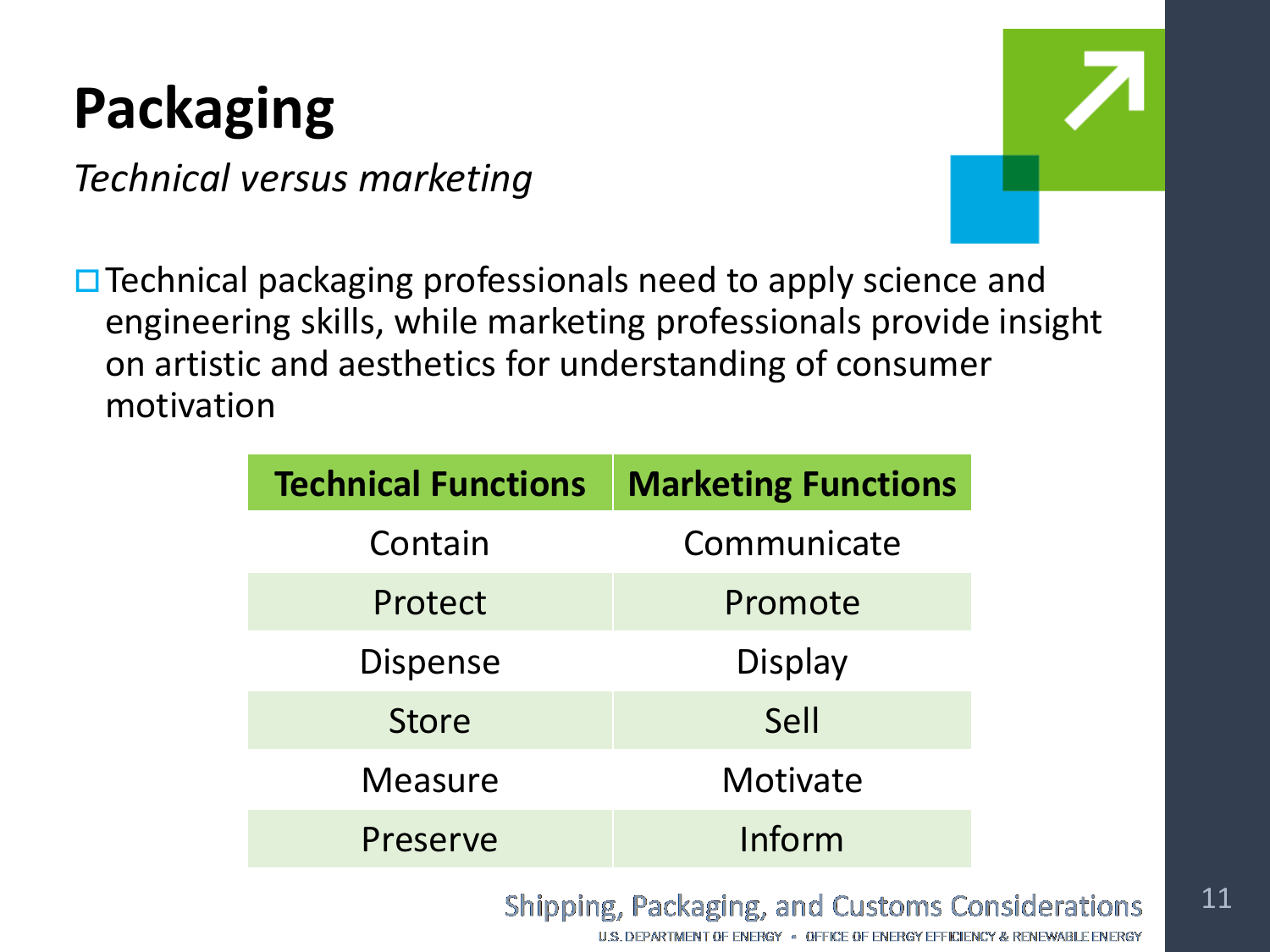*Key functions*



#### **Contain**:

- $\Box$  How the packaging containment function is selected depends on the form of the product (the product can range from all liquid, solid/liquid mixture, free-flowing, non-free-flowing powder, solid unit, discrete items, or multicomponent mix)
- $\Box$  The nature of the product is also important (it may be corrosive, corrodible, flammable, fragile, easily marked, under pressure, hygroscopic, irregular in shape, sticky, odorous, toxic, perishable, or aseptic)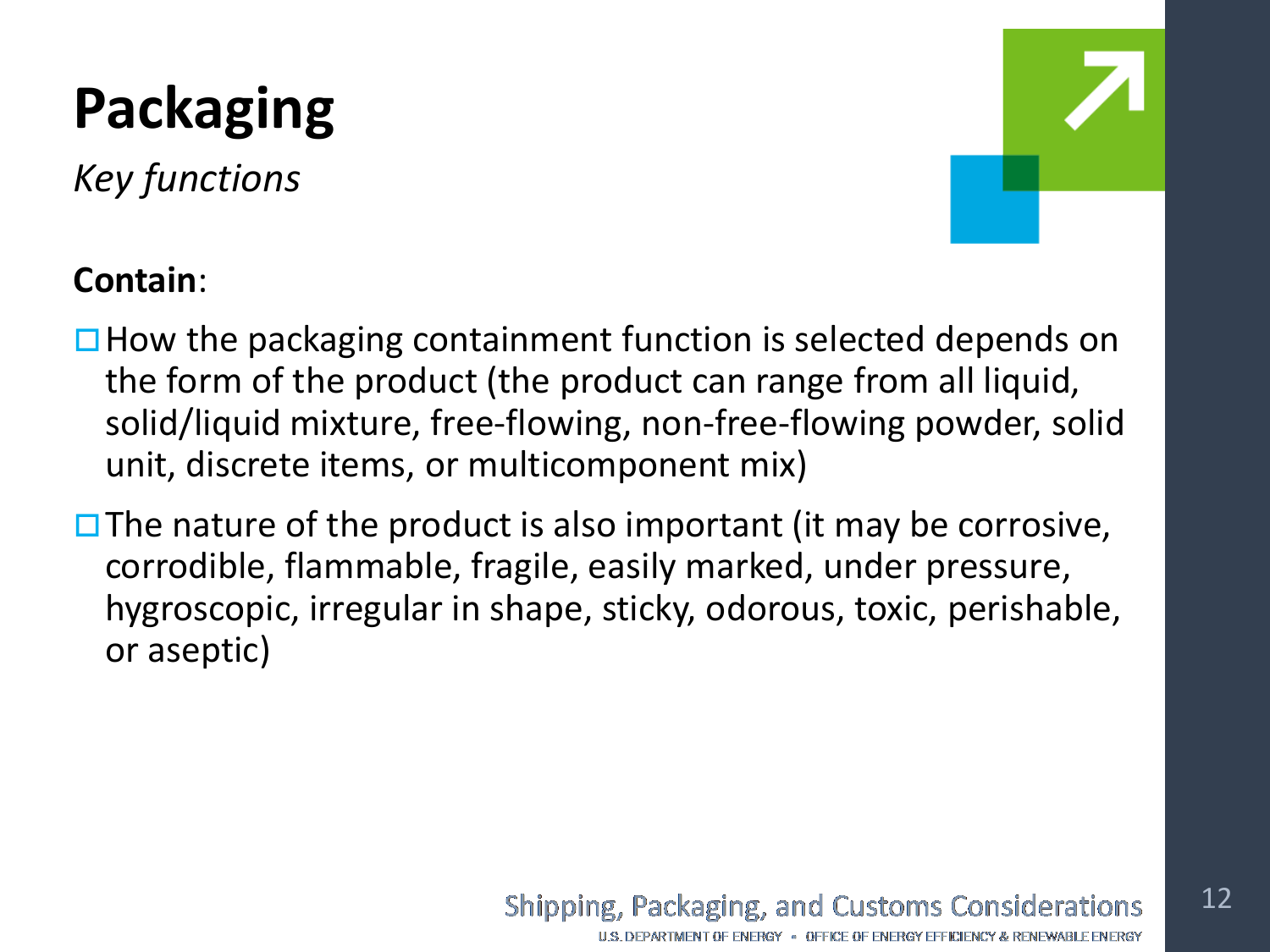*Key functions (cont.)*

### **Protect/Preserve**:

- $\Box$  "Protect" means preventing from any physical damage due to accident and other travel incidents
- $\Box$  "Preserve" usually refers to preventing biological and chemical change in food (or similar biological/chemical) products so the shelf-life of the products can be extended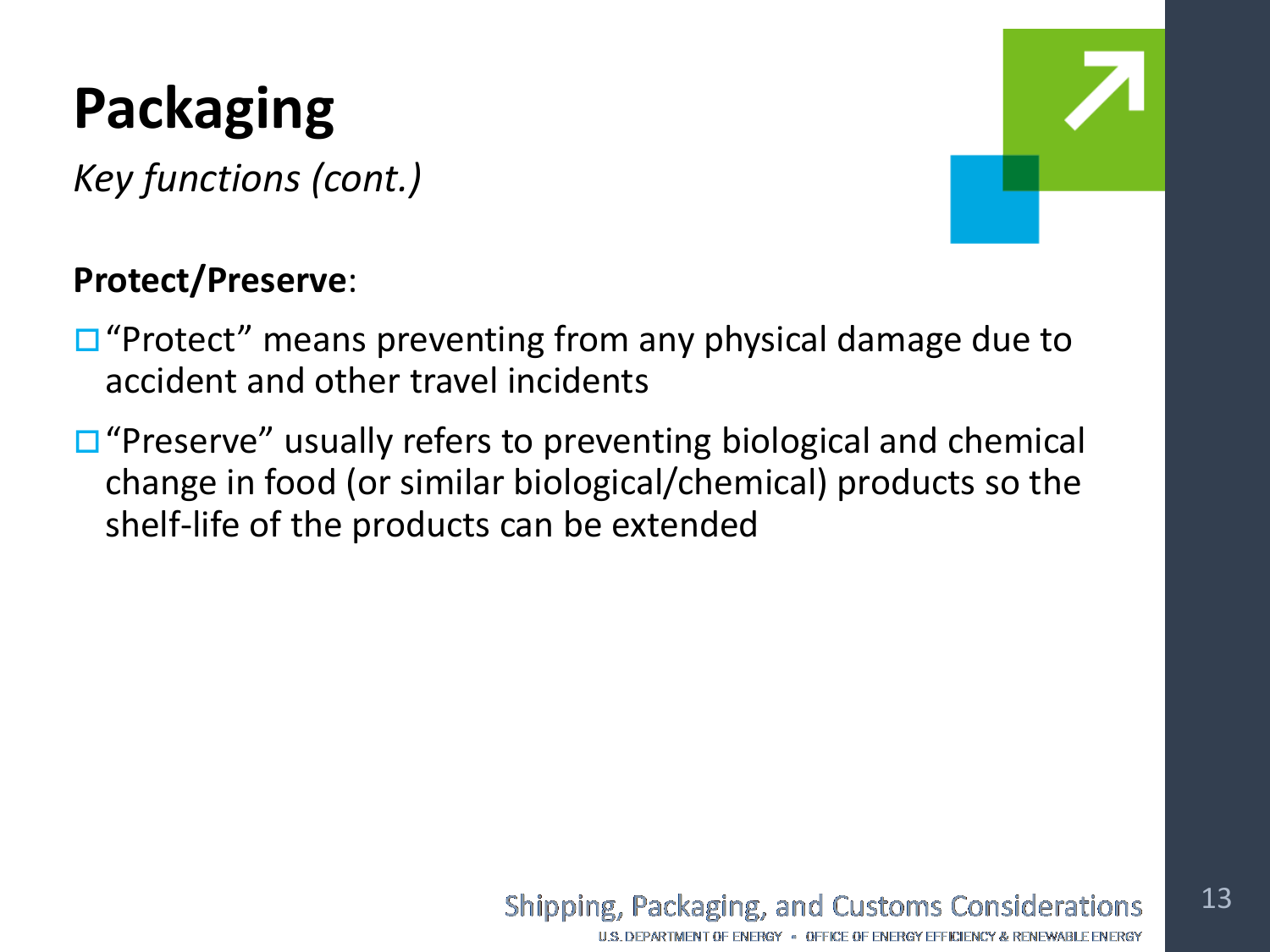*Key functions (cont.)*



#### **Transport**:

- $\Box$  It underscores the safety of goods during transportation from the point of production to the point of final consumption
- $\square$  One should consider various transport modes (truck, rail, aircraft, cargo ship, etc.), handling techniques, and storage conditions when selecting a package

*Tip*: Many transportation companies will assist you determining your packaging needs and even test for you. i.e., UPS:

[https://www.ups.com/us/en/services/customized-solutions/optimization](https://www.ups.com/us/en/services/customized-solutions/optimization-logistics/package-engineering.page)logistics/package-engineering.page

<https://compass.ups.com/ups-packaging-solutions-facility/>

http://images.fedex.com/us/services/pdf/PKG Testing Under150Lbs.pdf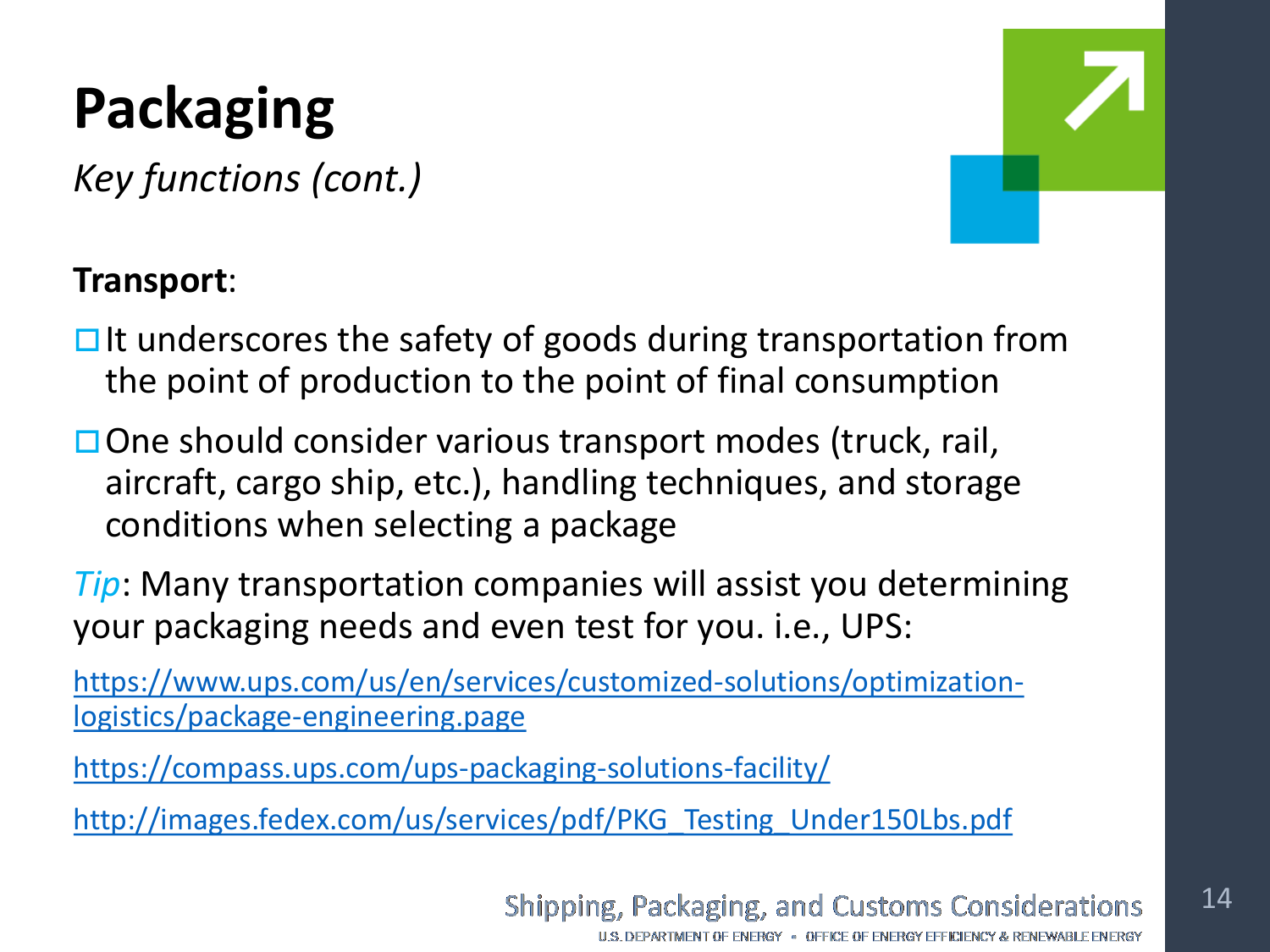*Key functions (cont.)*

### **Inform/Sell**:

- 
- $\Box$  It can be a good branding tool or medium to improve perceived product quality
- $\Box$  It deals with how a package communicates by its package material, shape and size, color, predominant typography, illustrations, recognizable symbols or icons, etc.
- **□** Government regulations can dictate how a message can be presented on a package
- *Examples*: how a product is named, quantity contained, and the address of the responsible organization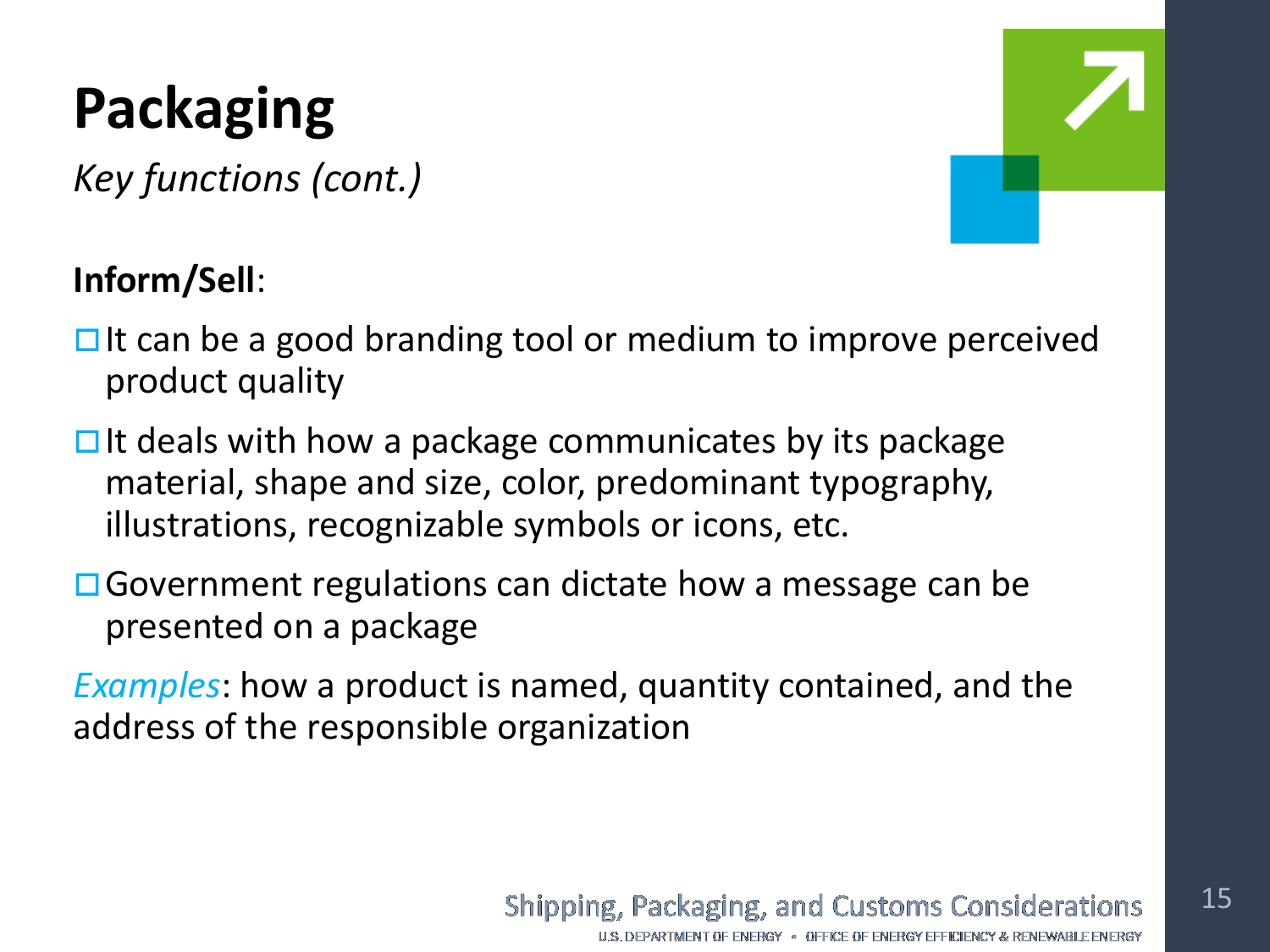*Examples - Levels of packaging*



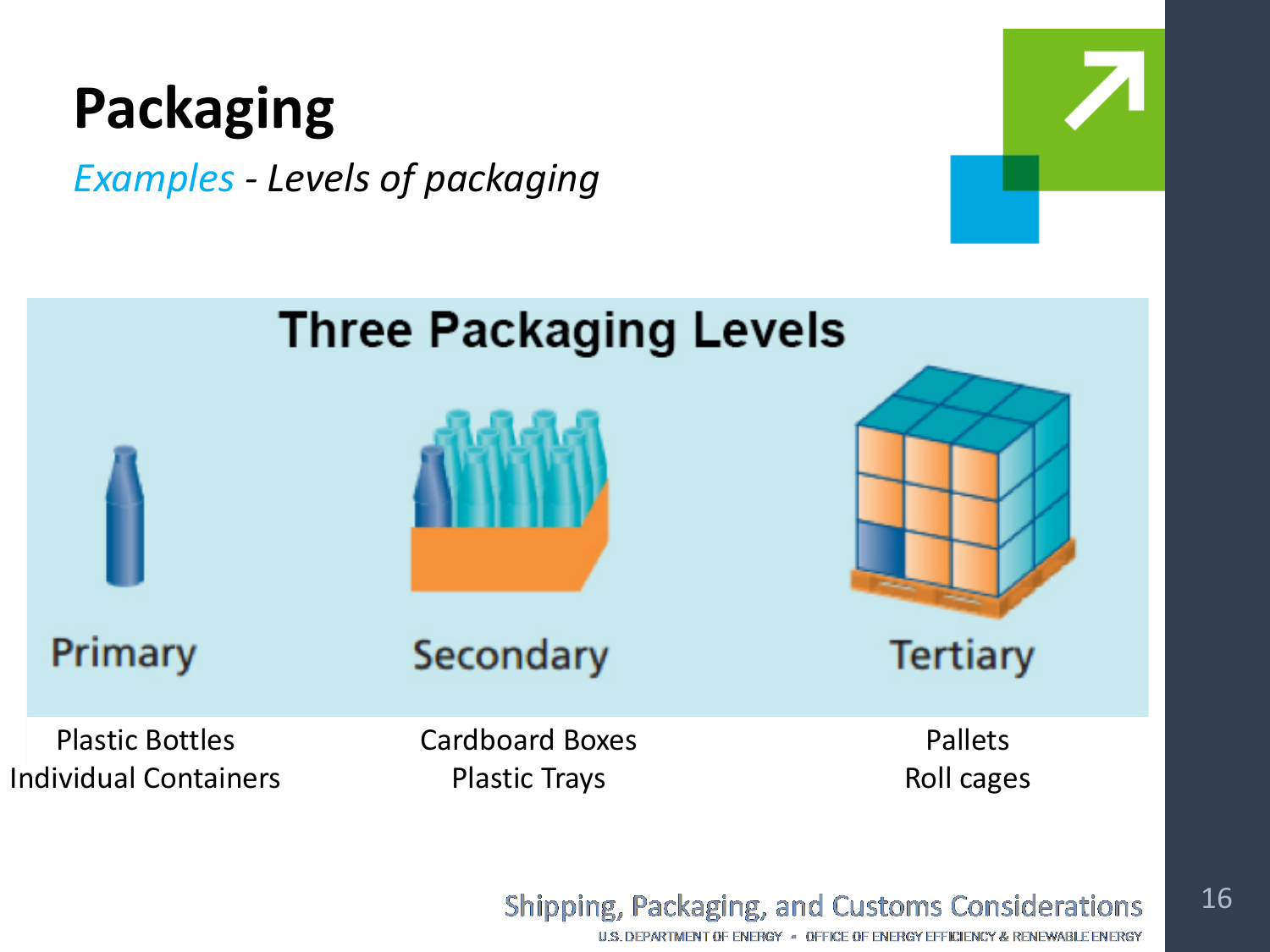*Primary*



- **Primary Package:** The package, which has enclosed the actual commodity, is called primary package. It refers to the product's immediate container. In some cases, the primary package is kept until the consumer is ready to use the product (i.e., plastic packet for socks); whereas in other cases, it is part of the product (i.e., a toothpaste tube, ketchup bottle, etc.) and is used throughout the life of the product.
- $\Box$  For Primary Packaging that is for organizing or protecting the product, such as a clear bag or film, it is also often called the "Inner Pack."
	- —A product with an inner pack then has Secondary Packaging.



Source: http://www.qsstudy.com/business-studies/levels-of-packaging

**Shipping, Packaging, and Customs Considerations** 

U.S. DEPARTMENT OF ENERGY . OFFICE OF ENERGY EFFICIENCY & RENEWABLE ENERGY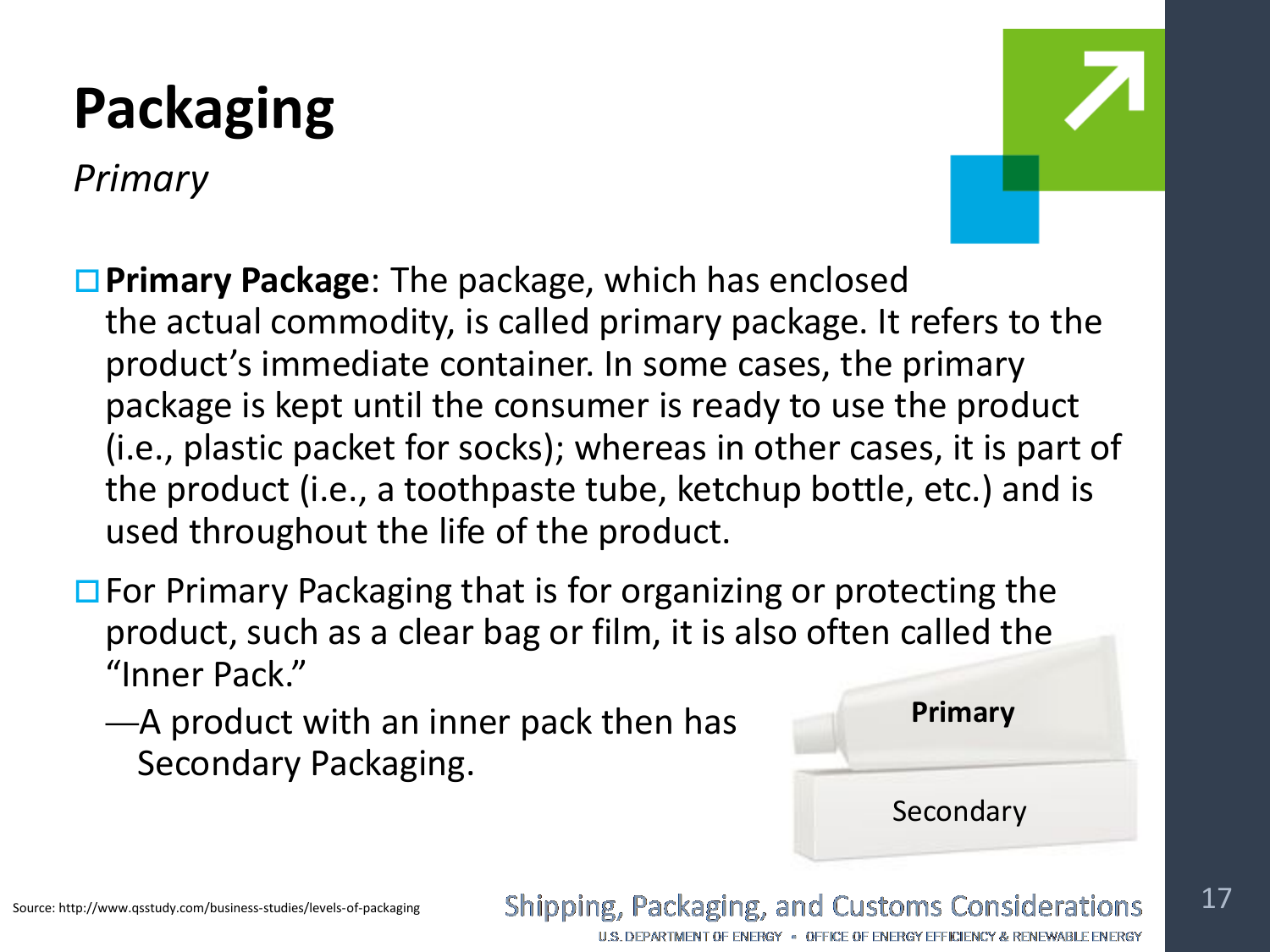*Secondary*



- **Secondary Packaging**: The layer of cover added to the primary package for its protection is called secondary package. It refers to additional layers of protection that are kept until the product is ready for use, i.e., a tube of toothpaste usually comes in a card board box.
- $\Box$  When consumers start using the toothpaste, they will dispose off the box but retain the primary tube. Often called the "Outer Pack."
- $\Box$  For retail products this is the packaging the product is seen in when sitting on the shelf.

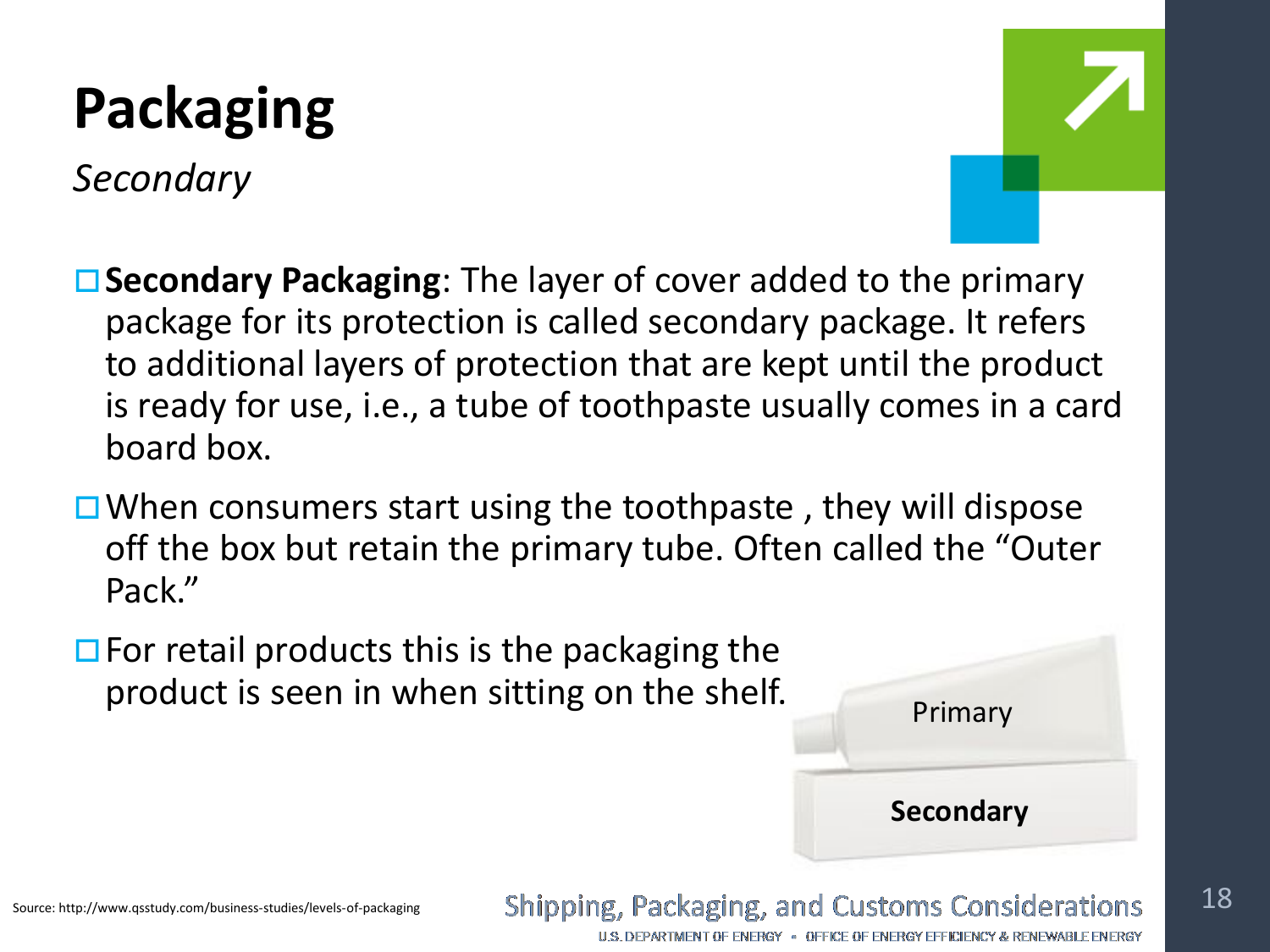*Transit/transportation*



19

**Transportation Packaging**: Transportation package is used to facilitate identification, transportation, handling, and storing of the products. It refers to further packaging components necessary for storage, identification, or transportation. For example a toothpaste manufacturer may send the goods to retailers in corrugated boxes containing 10, 20, or 100 units. Often called the "Master Carton or Pack." It also includes things like "Gaylord", wooden crates etc. that are needed for transport.



Source: http://www.qsstudy.com/business-studies/levels-of-packaging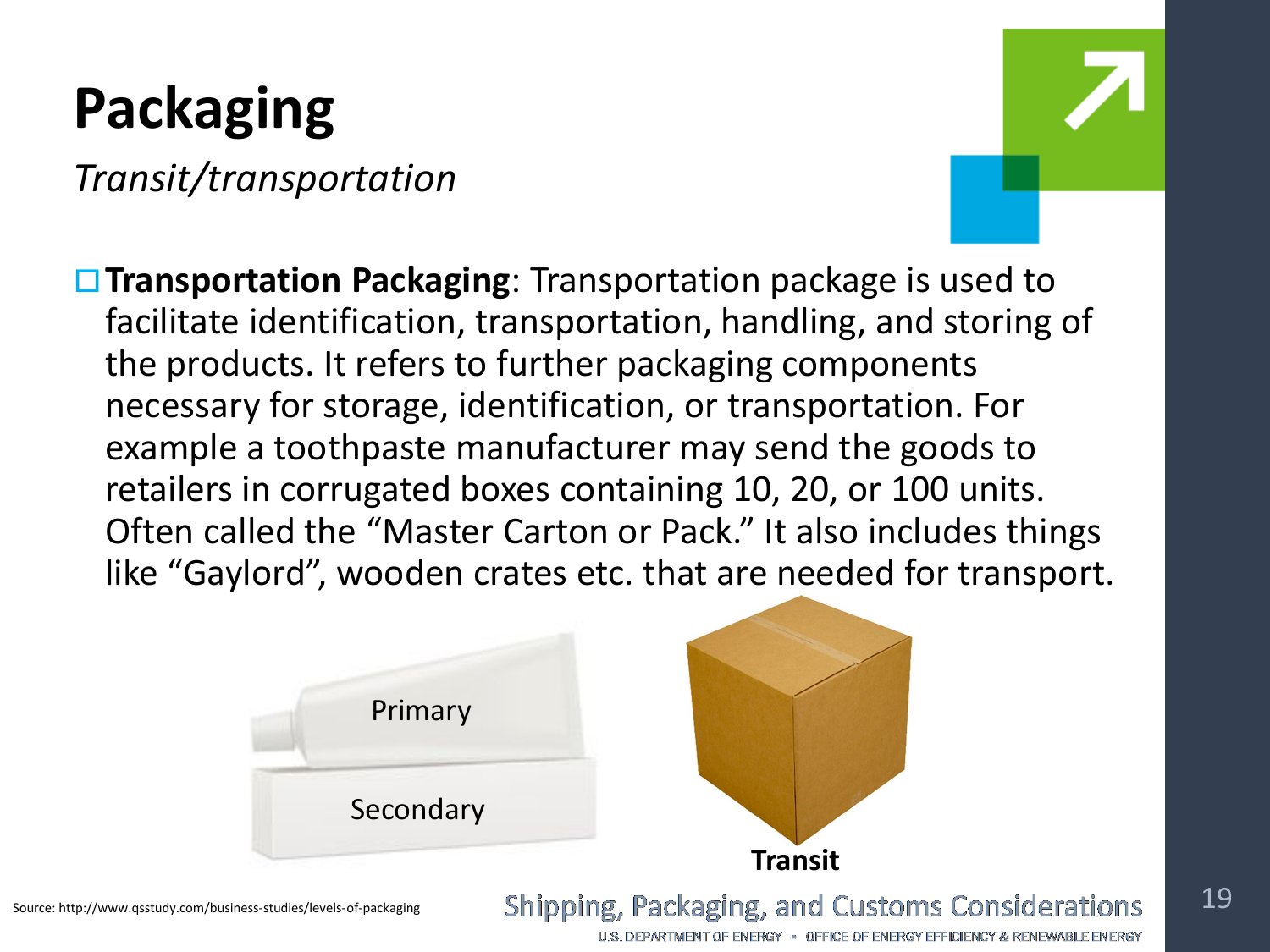*Efficiency through unitization and palletization*

20

### **Unit loads**:

- $\Box$  A unit load is a combination of products that are put together to improve transportation and materials handling function.
- $\Box$  Includes secondary items like cardboard boxes and plastic trays that are used to contain primary products, and tertiary items like pallets and roll cages, which are then used to unitize secondary items.
- □ According to a European consumer response report, "Unit loads represent a key cost driver since they impact on transport, storage, handling and packaging, estimated to account for 12–15 percent of retail sales price."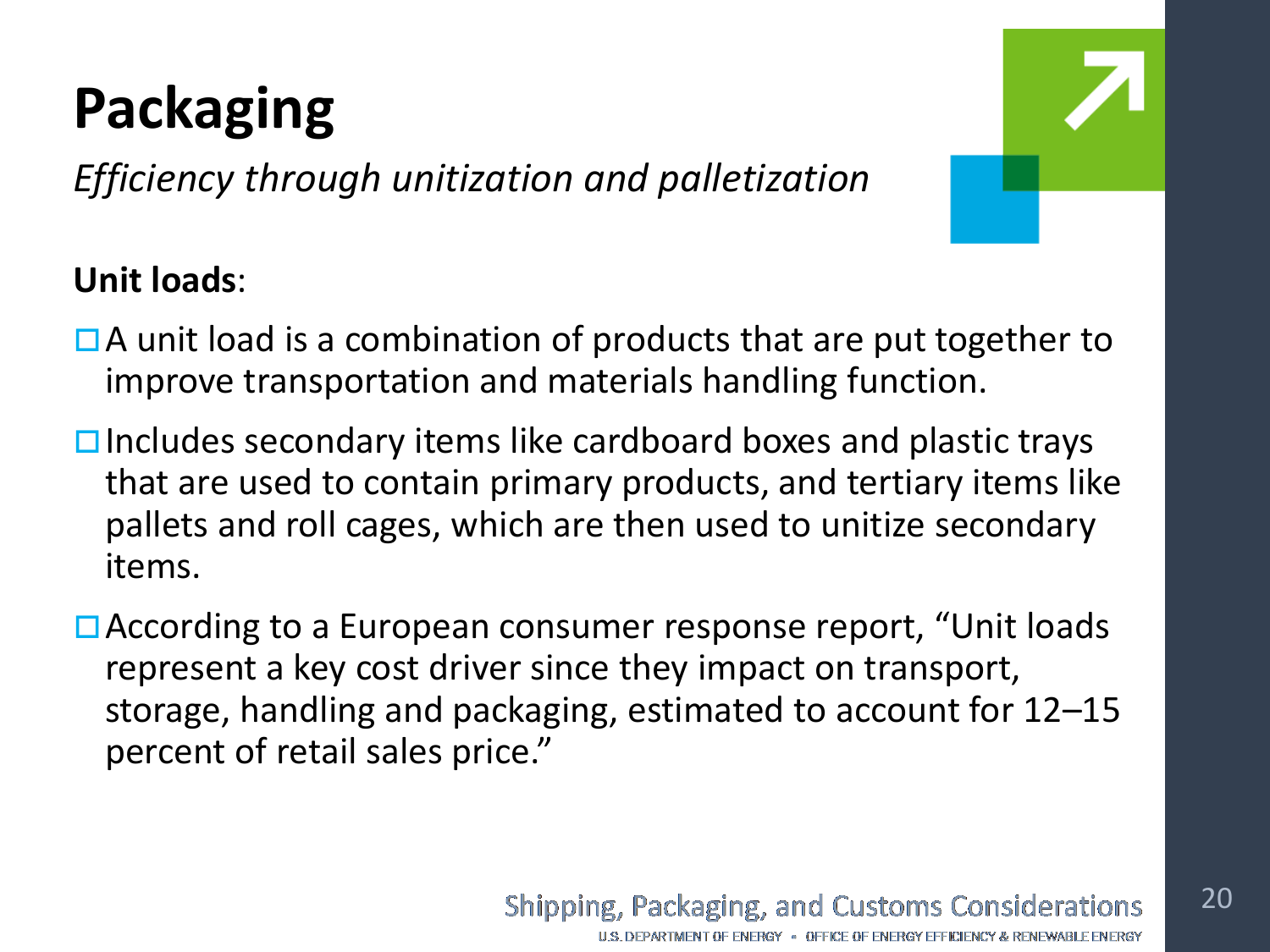*Efficiency through unitization and palletization*

#### **Palletization of loads**:

21

- $\Box$  Loads are most commonly unitized on pallets, which allows use of forklift truck or similar equipment for handling.
- □ Most pallets are made of hard wood—denser and stiffer woods are preferred for durability although they can be costlier than other woods. Plastic is becoming more popular as the food industry and other sterile or "particle" sensitive manufacturers are required to use plastic. Use of GPS & RFID devices and concern with recycling will also increased future use of plastic.
- $\Box$  There are many possible pallet sizes and designs; however, for the sake of standardized distribution, certain sizes and designs predominate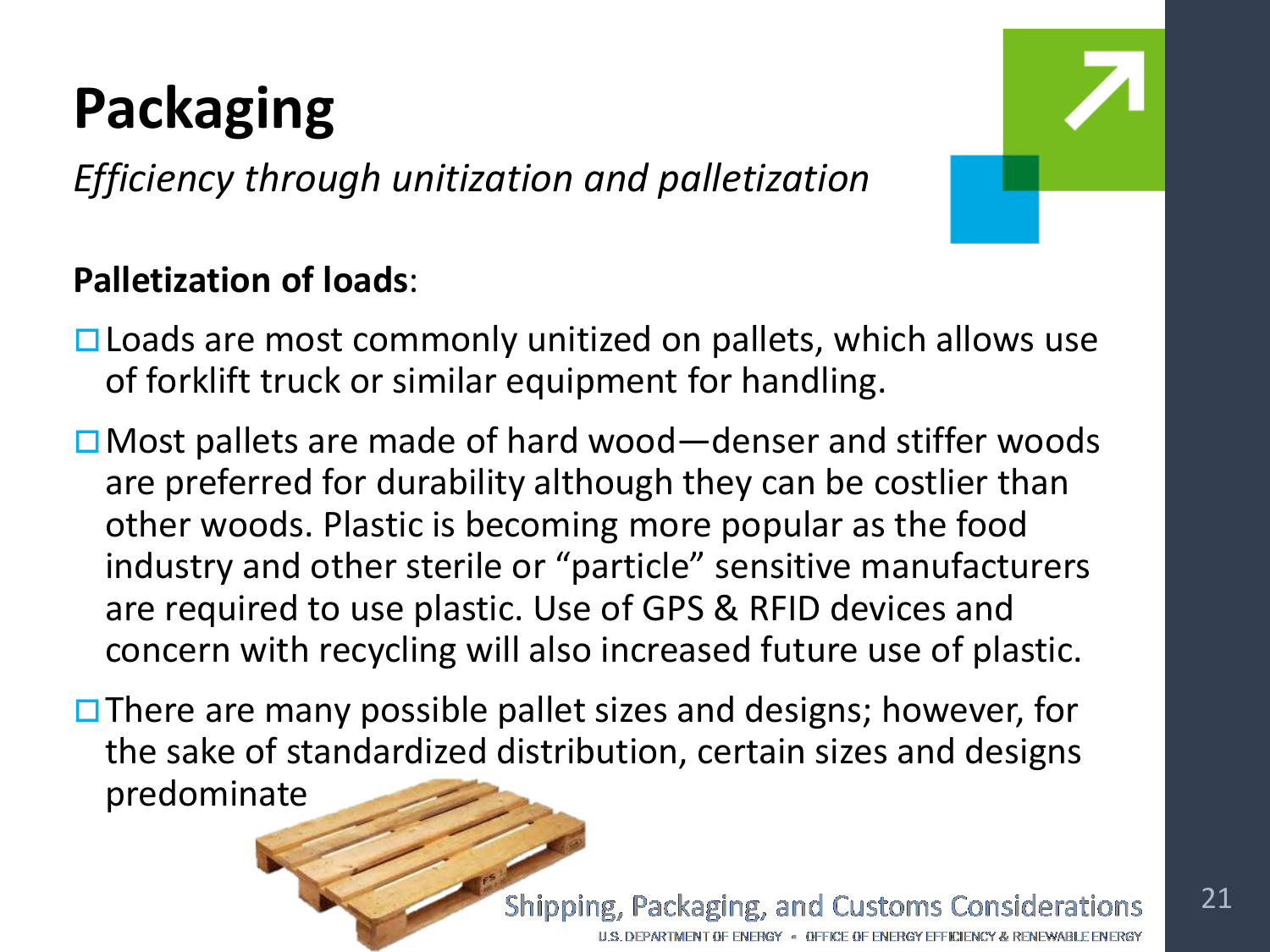*Efficiency through space utilization*



 $\Box$  The advantage of unit load is that it packs tightly into warehouse racks, intermodal containers, trucks, and boxcars; yet it can be easily broken apart at a distribution point, usually a distribution center.



*Note*: Figures show how products can be unitized to improve the utilization of space in a container. There are no one-toone correspondence between trucks (on the left) and racks (on the right).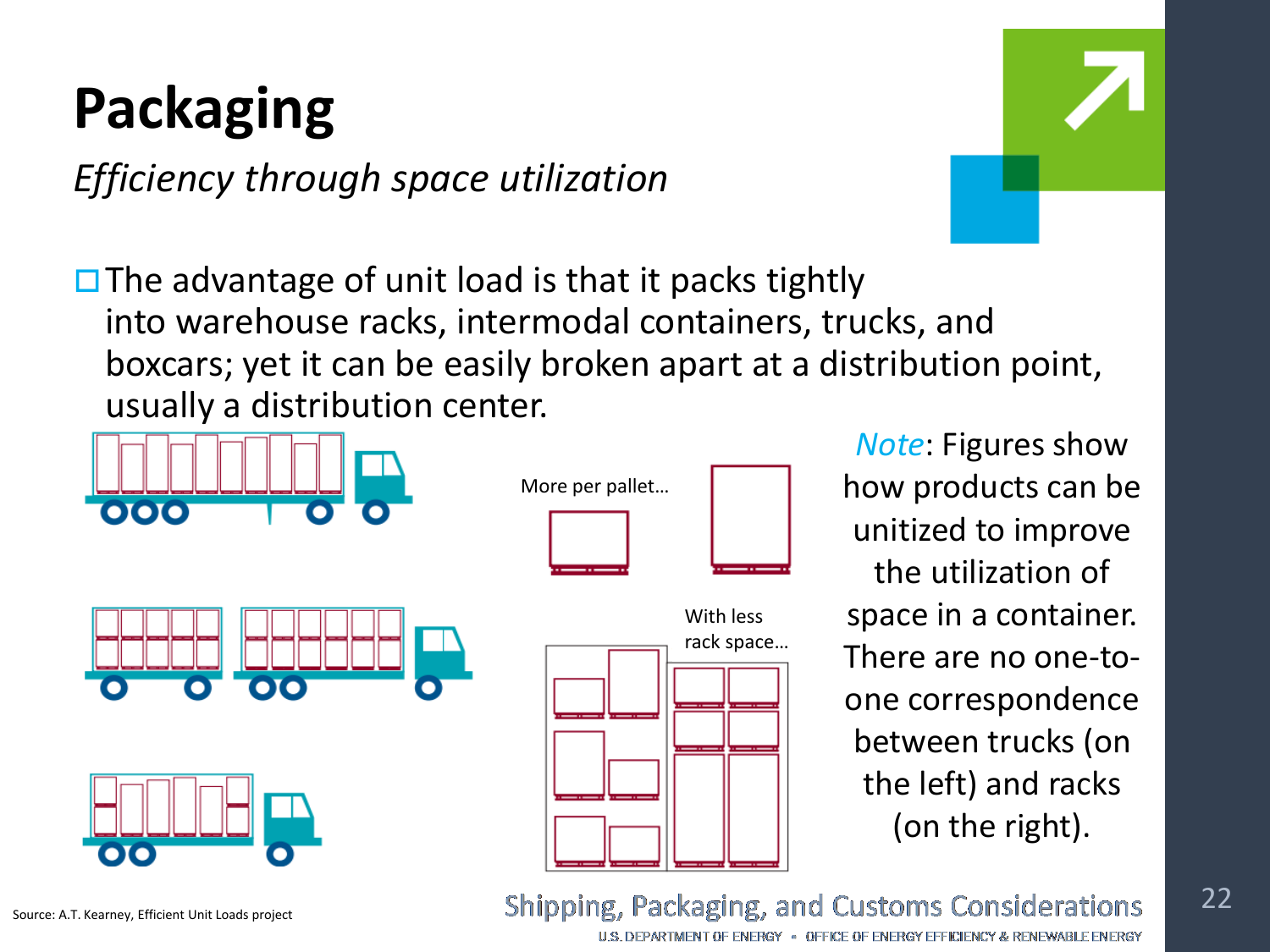*Design requirements*

#### **Functional requirements**:

- □ Consumer packaging (directed at a household) should provide safe containment for the product and sufficient information to user about how to use.
- **□ Commercial packaging (directed at a commercial enterprise)** should be attractive to the customers, provide a competitive advantage, and be easy to store and stock.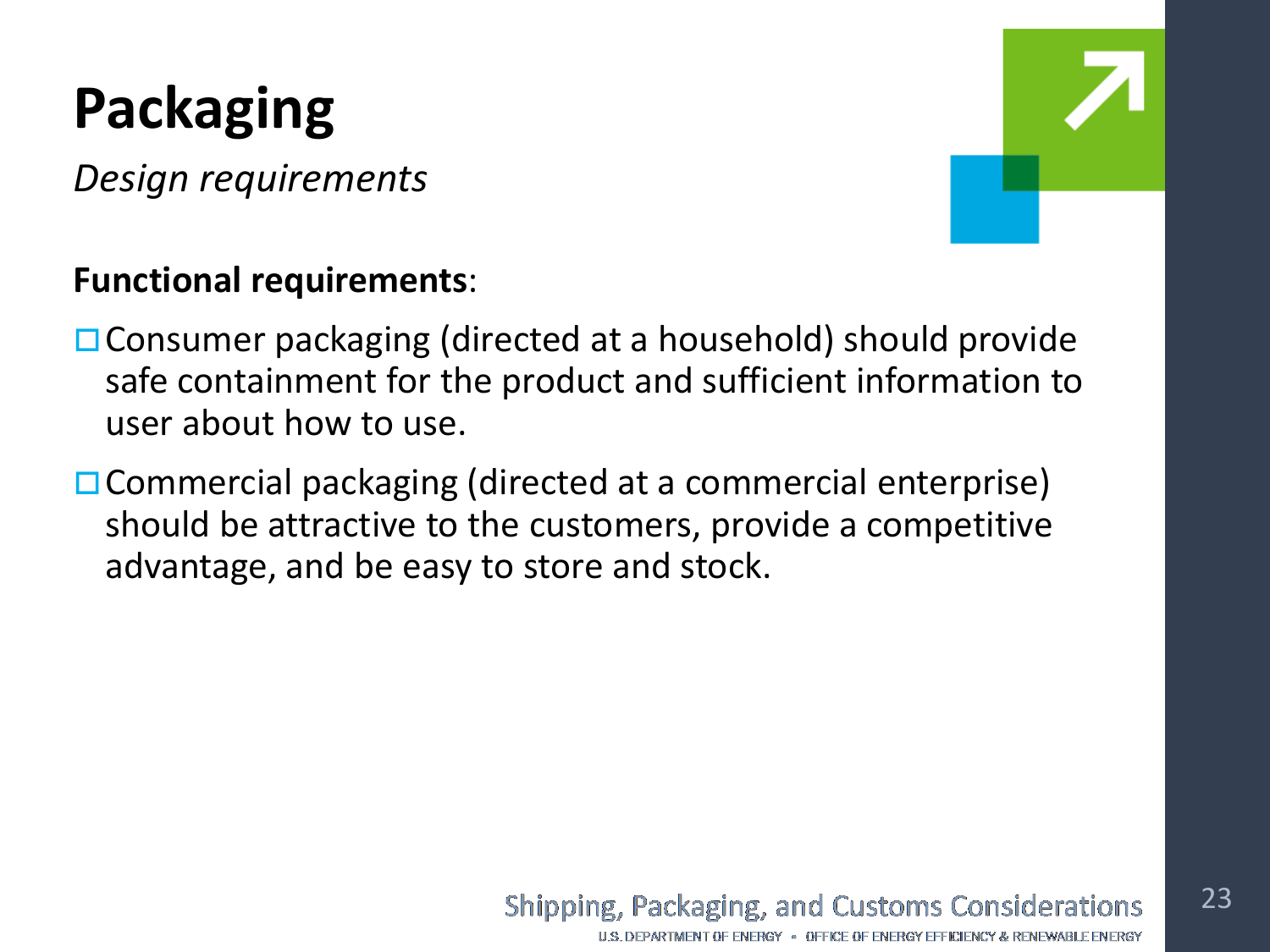*Design requirements (cont.)*

### **Distribution and safety**:

- $\square$  Product labeling
- $\Box$  The goal of the product labelling is to provide products details, directions of use, and other relevant information to the consumer

#### $\square$  Sales requirements

 $\Box$  Aesthetics, perceived quality of the product, and brief but adequate product information for customers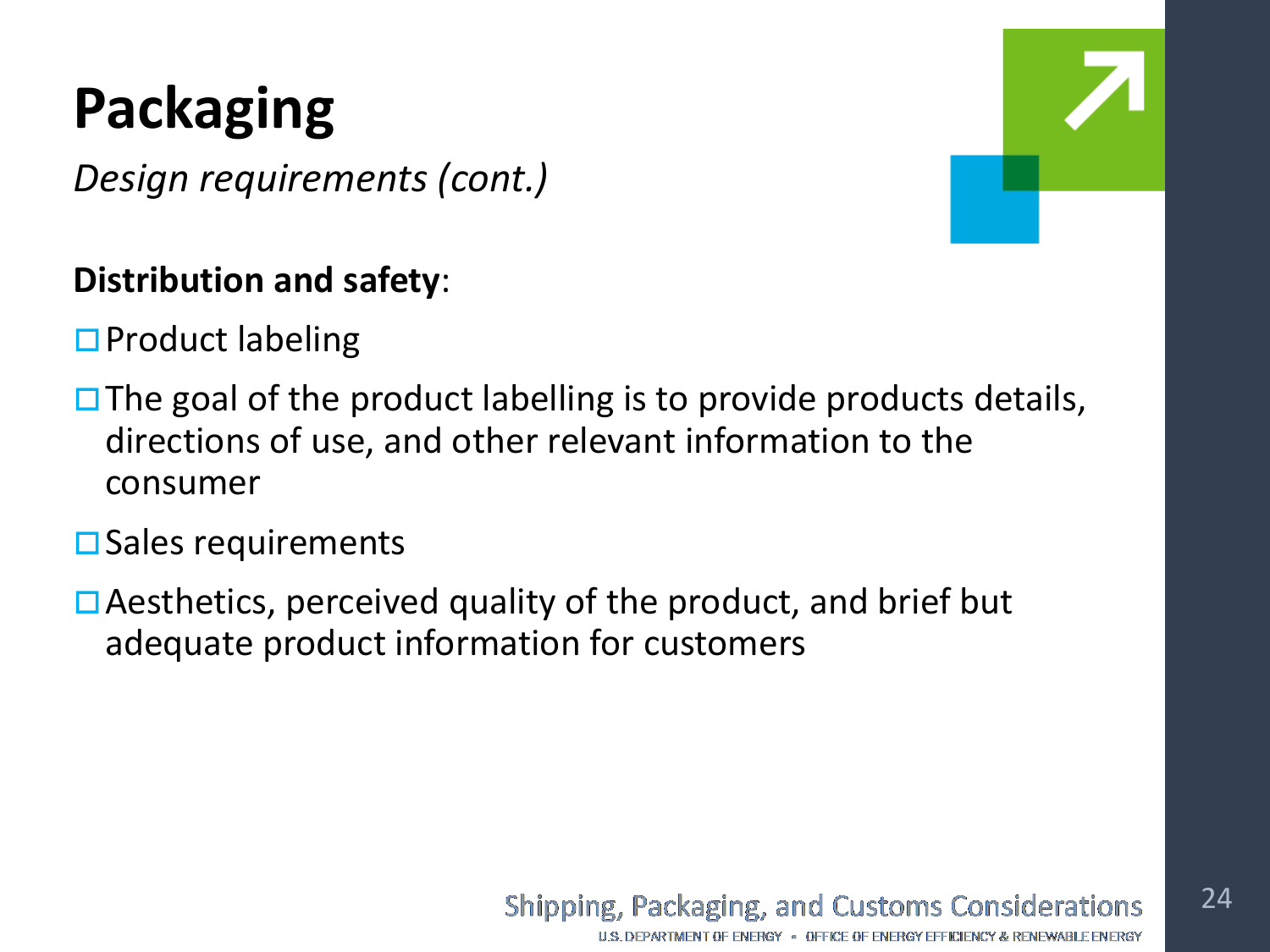*Design requirements (cont.)*

#### **Unitization considerations**:

- $\Box$  Rigid containers
- $\Box$  Flexible containers
- **Communication considerations**:
- **Universal Product Code (UPC)**
- **Electronic Product Code (EPC)**
- Radio-frequency identification (RFID) technology

**Materials-handling considerations**:

 $\Box$  Pallets, fork-lift trucks, rider trucks, conveyers, etc.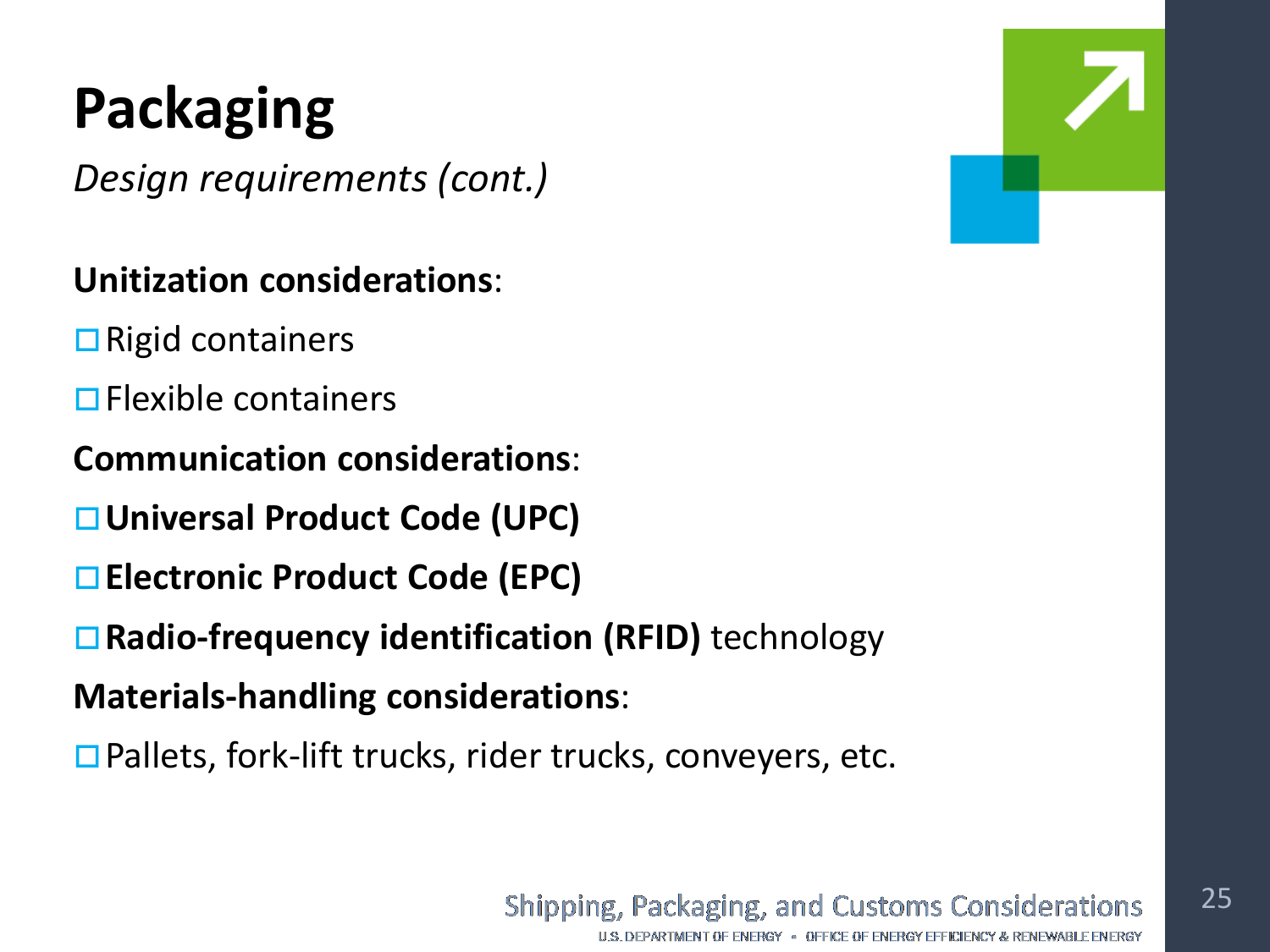### **Packaging Costs**

*Contributing factors*



- **□ Customer requirements (product type and materials, functional** requirements, sales requirements)
- $\square$  Packaging materials cost
- $\Box$  Recyclability and reusability of packages
- $\square$  Shipment quantity (i.e., enough for palletization?)
- **□ Government regulations (i.e., safety and environmental** considerations)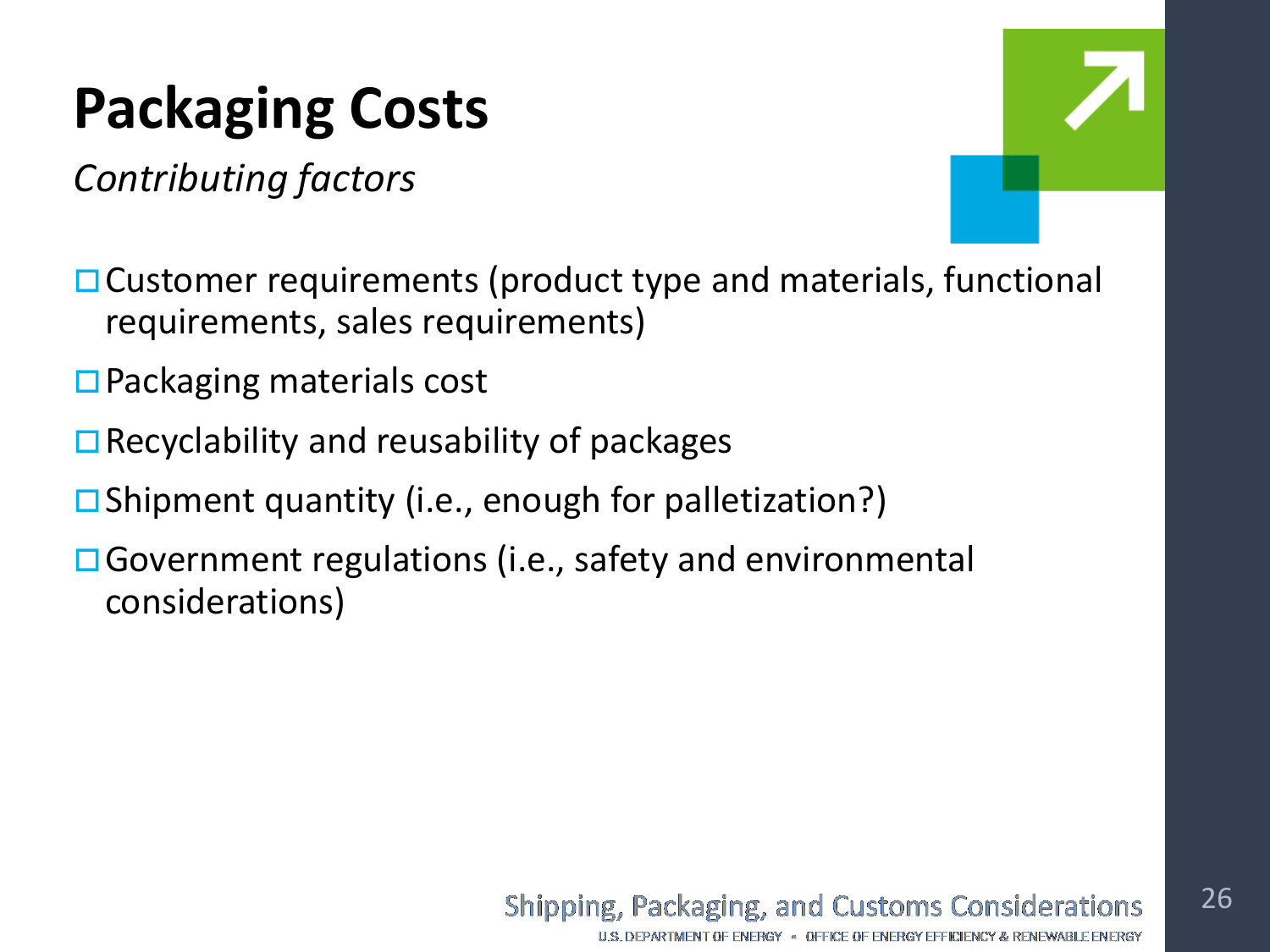### **Packaging Costs**

*Tradeoffs*



□ Packaging cost can increase exponentially as we move from low to very low damage rate

 $\Box$  The point where the total cost (packaging cost + cost of damage) is minimum provides a desirable packaging design

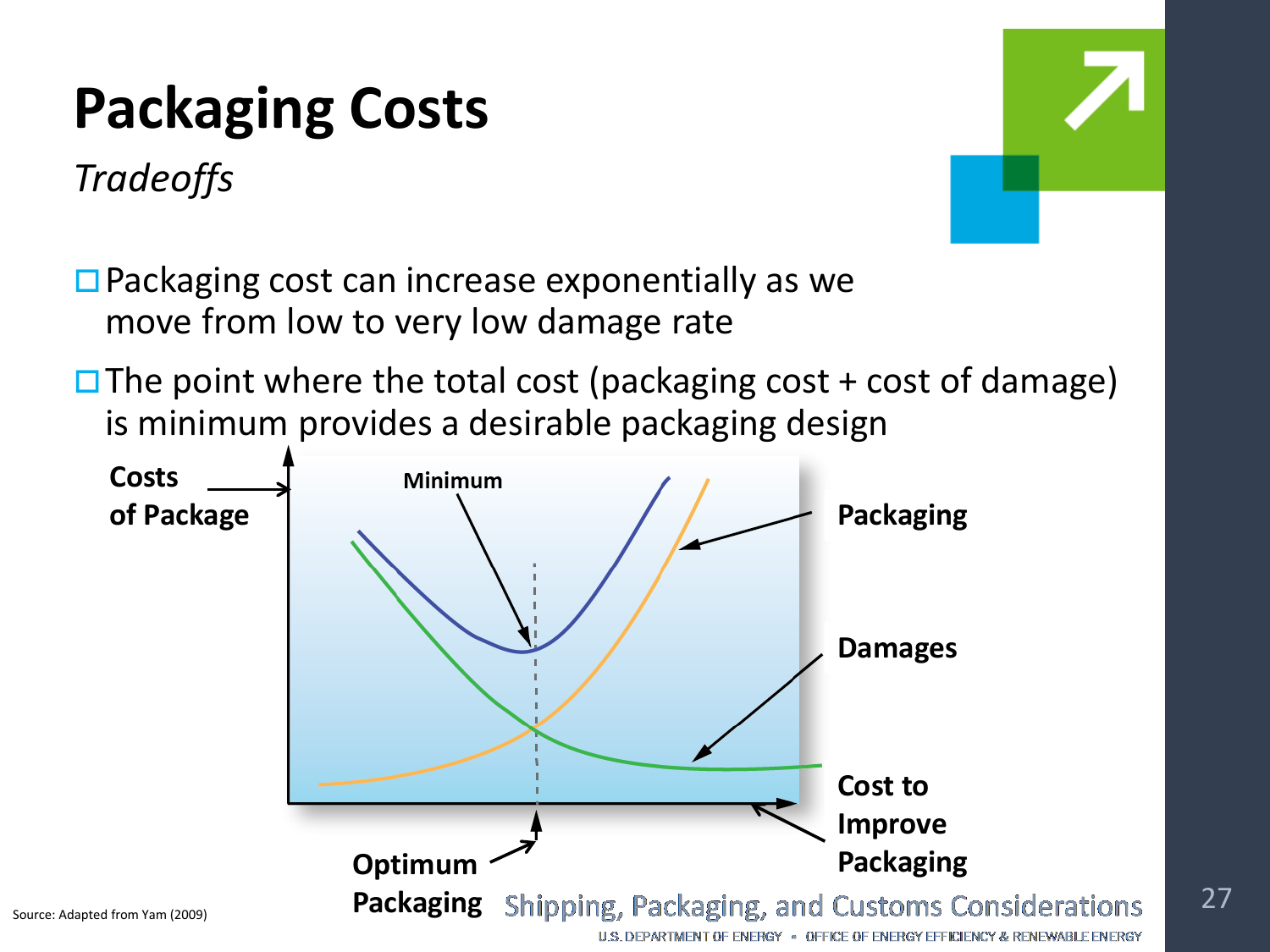*Common shipping documents*

**Bill of lading** (BOL):

- **□A required document to move a freight shipment**
- $\Box$  Serves as a receipt of freight services, conveys the freight terms, and serves as a contract for carriage and a delivery receipt
- $\Box$  An official document that may be admissible in court of law and is issued by the shipping company

### **Freight bill**:

- $\square$  Similar to BOL except that it does not serve as a key piece of "evidence" in a dispute
- $\Box$  Can include additional charges, information, or stipulations that further clarify the information on the BOL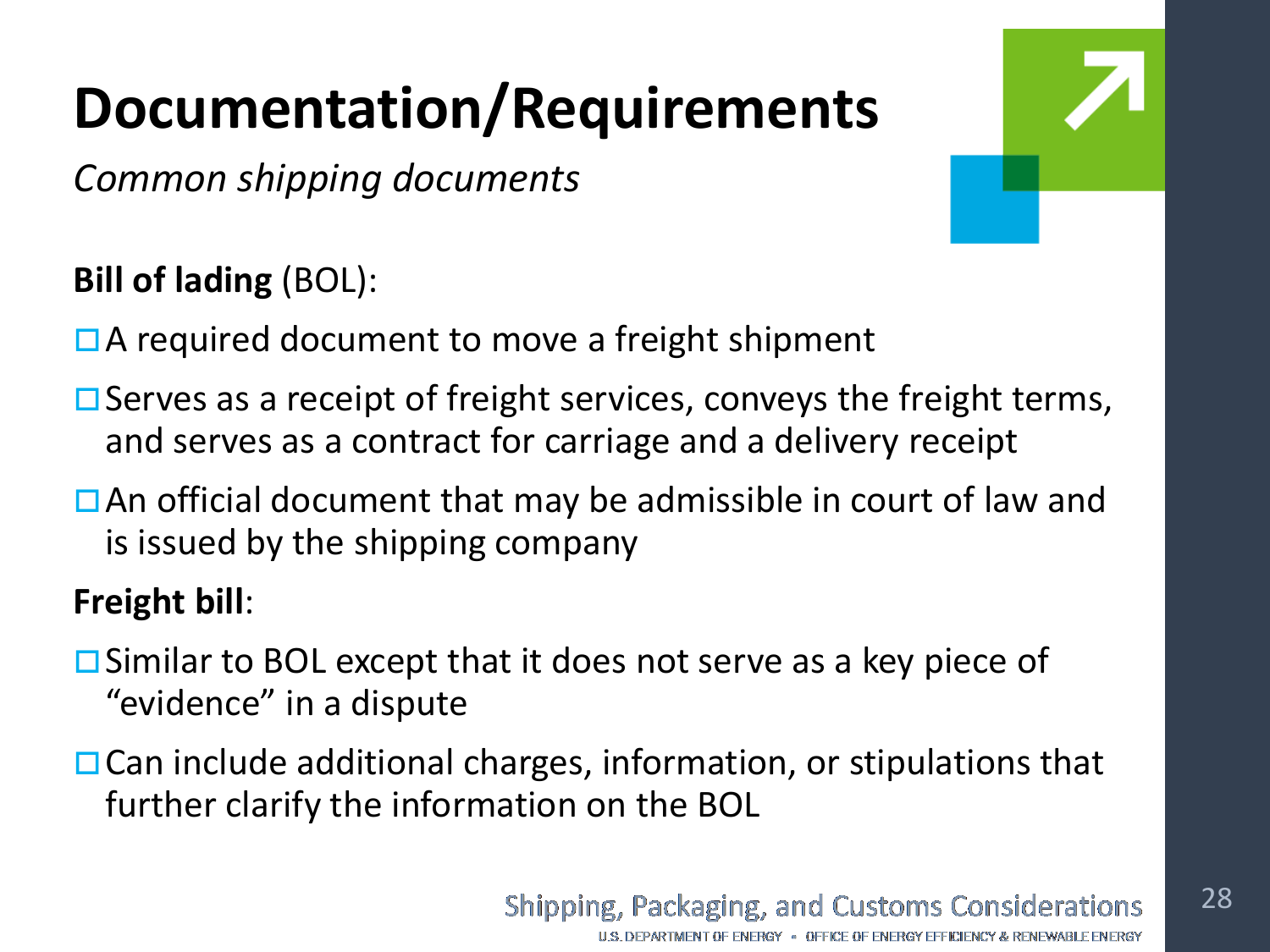*Common shipping documents (cont.)*

### **Freight claims**:

- $\Box$  A demand by a shipper or consignee upon a carrier (as for reimbursement of an overcharge, or for loss or damage to goods accepted for transportation).
- $\Box$  Freight claims occur for various reasons; some are real, some are contrived, some can be prevented, but they all can be controlled, understood, and kept to acceptable, understandable, and reconcilable levels.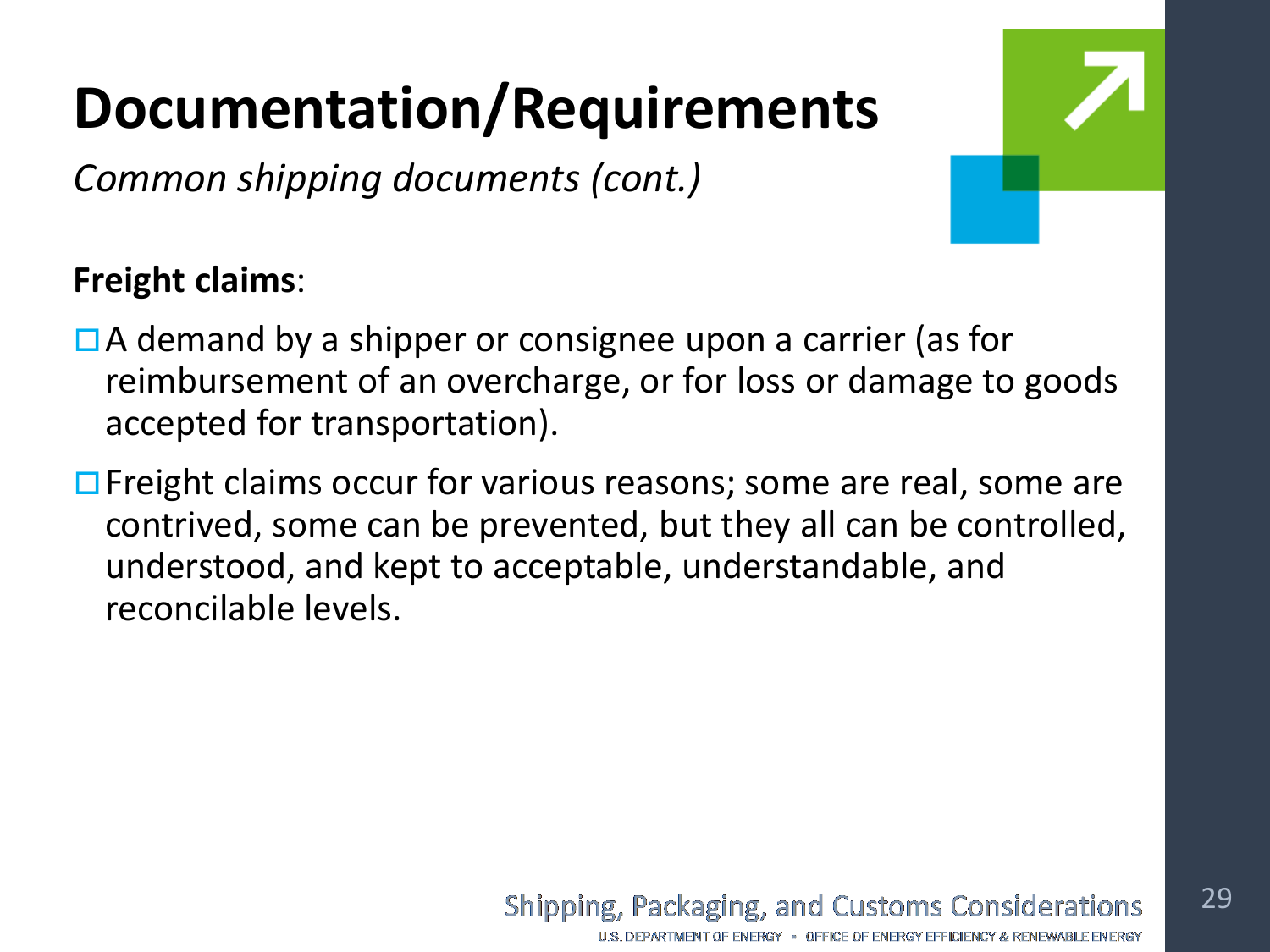*Regulatory requirements*



30

**Occupational Safety and Health Administration (OSHA) requirements**:

- □ Under the Occupational Safety and Health Act of 1970 (OSH Act), employers are responsible for providing a safe and healthful workplace.
- $\Box$  OSHA's mission is to ensure safe and healthful workplaces by setting and enforcing standards, and by providing training, outreach, education, and assistance.

 $\square$  Employers must comply with all applicable OSHA standards

□ Employers must also comply with the "General Duty Clause" of the OSH Act, which requires employers to keep their workplace free of serious recognized hazards.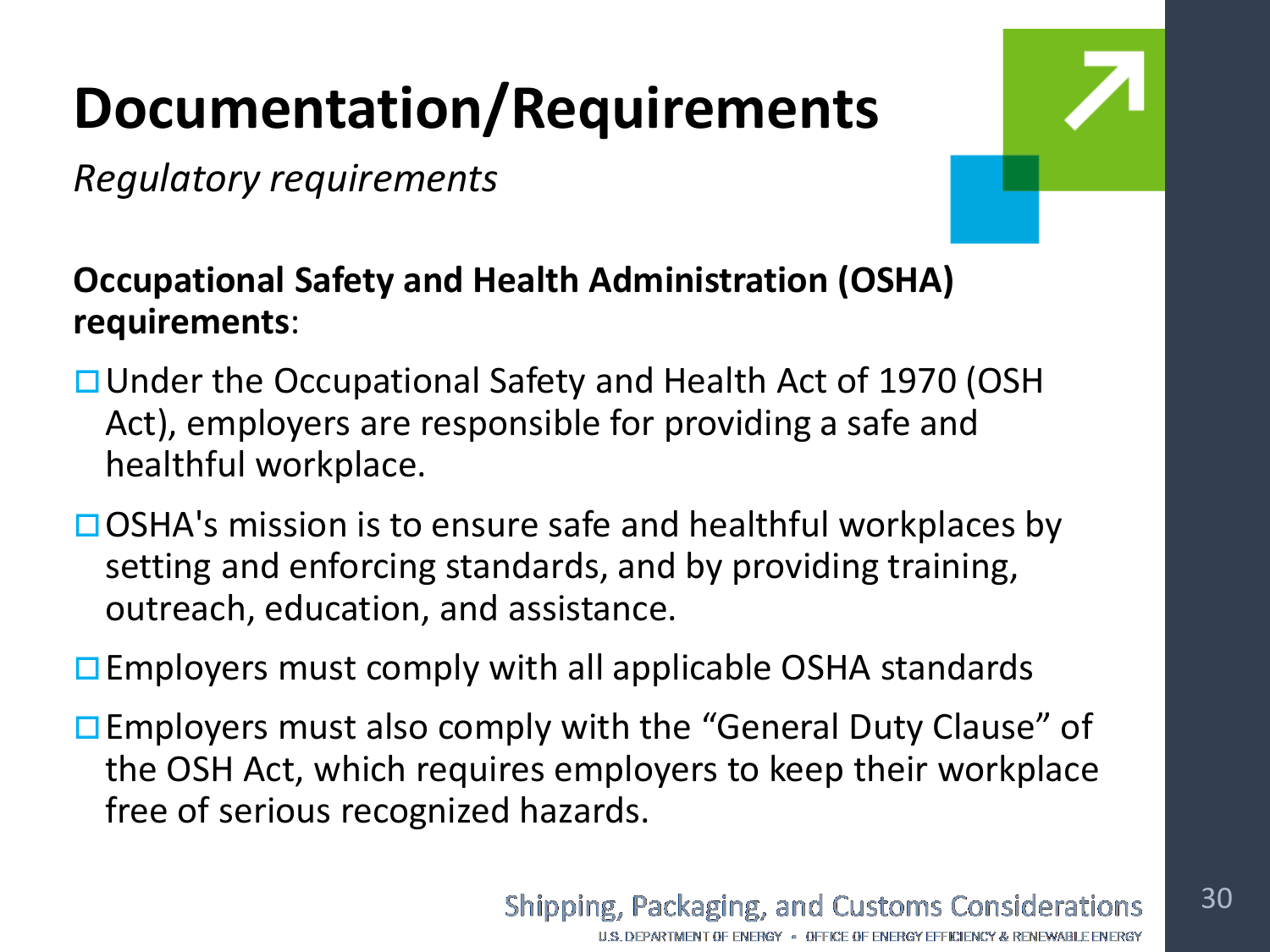*Regulatory requirements (cont.)*



### **E-Fulfillment/Third-Party Logistics/Pick-and-Pack**:

- $\Box$  In broad terms, e-Fulfillment is an amalgamation of all the people, processes, and technology employed to deliver an online order to a customer.
- $\Box$  The key is to make all of these come together to create a positive customer experience before, during, and after a sale.
- $\Box$  It includes everything from the online checkout process, payment provider, and order management system; to the steps taken to pick, pack, and ship the order.
- At the end of 2014, U.S. e-trail sales surpassed \$300 billion for the first time—This number is expected to keep growing as online shopping continues to increase.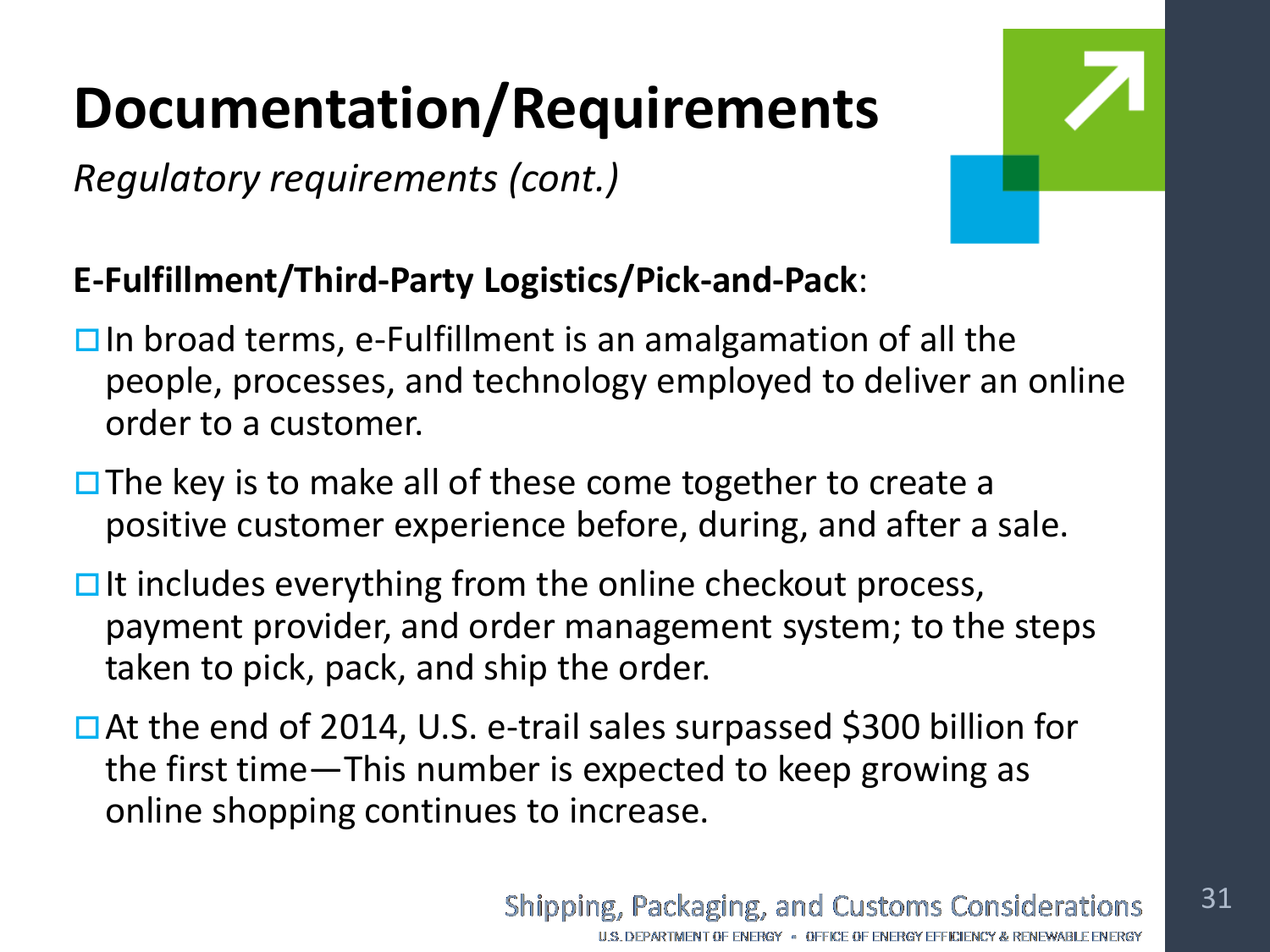*Regulatory requirements (cont.)*

#### **Environmental concerns**:

- $\Box$  The normal shipping hazards in the freight environment can vary by mode.
- $\Box$  Truckload, LTL, railcar, oceanic, and airfreight shipping environments typically include hazards that are unique to those modes, as well as their common hazards.
- $\Box$  Many of the more severe hazards are due to the number of separate handlings required and the mechanized materialhandling equipment used.

32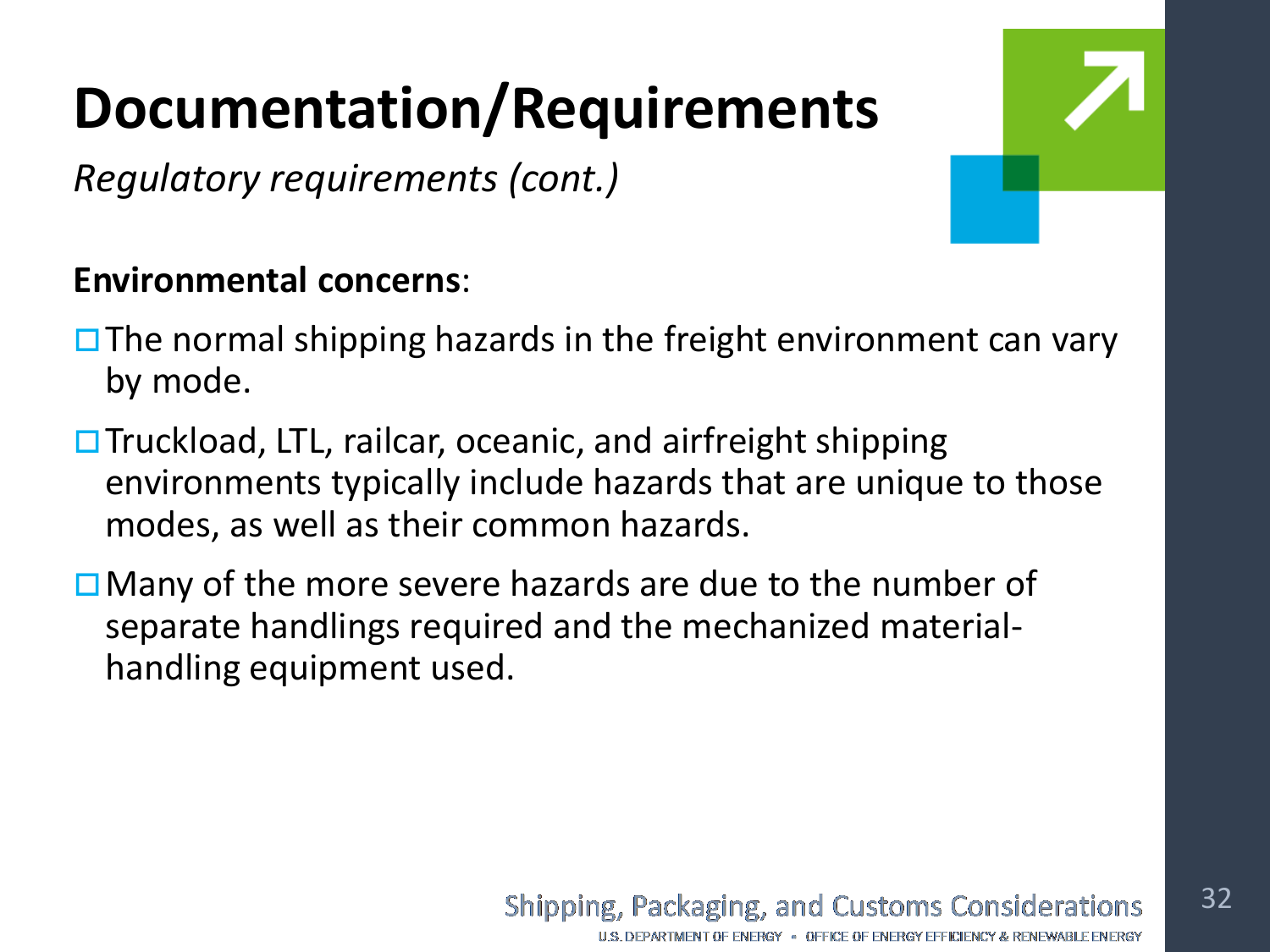## **Overseas Shipping**

*Considerations*



### **Handling and determining method of shipping**:

- $\Box$  Consult with a freight forwarder to determine the method of international shipping.
- **□ Usually consists of large and bulky shipments, so it requires a** long lead time and advance booking for a space on board a transport.
- $\square$  The common practice is to have a multi-modal transit (more than one means of transportation such as truck, rail, barge, airplane, ship, etc.) operators take the full responsibility for the entire movement of goods from factory to your final (i.e., customer) destination.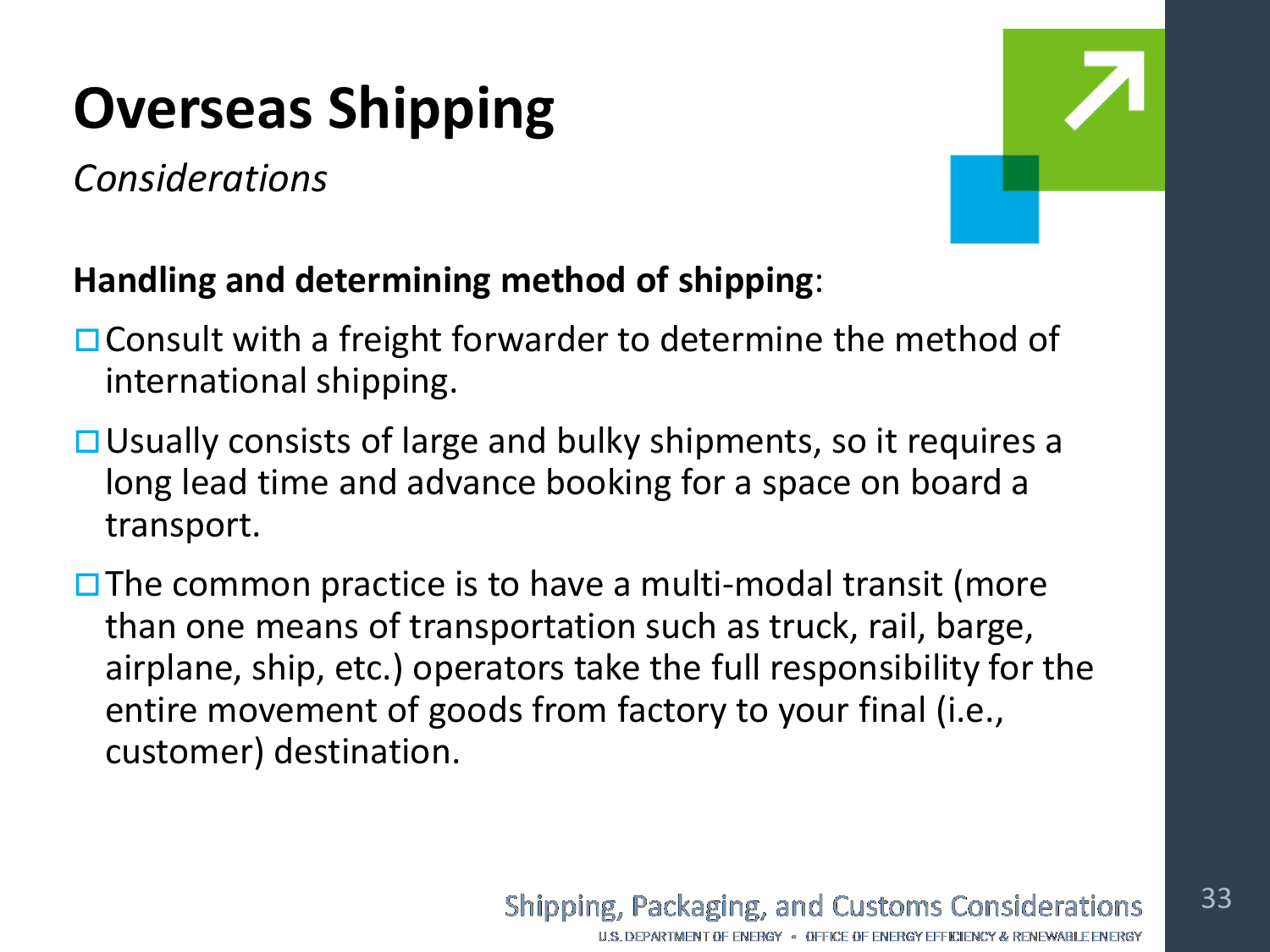### **Overseas Shipping**

*Considerations (cont.)*



**Factors to consider when determining international shipping methods**:

- $\Box$  Cost of shipment
- $\square$  Delivery schedule
- $\Box$  Accessibility to the shipped product by your foreign buyer
- □ Check [Mandatory Screening of Cargo on Passenger Flights](http://2016.export.gov/articles/eg_main_021809.asp) if shipped by a passenger aircraft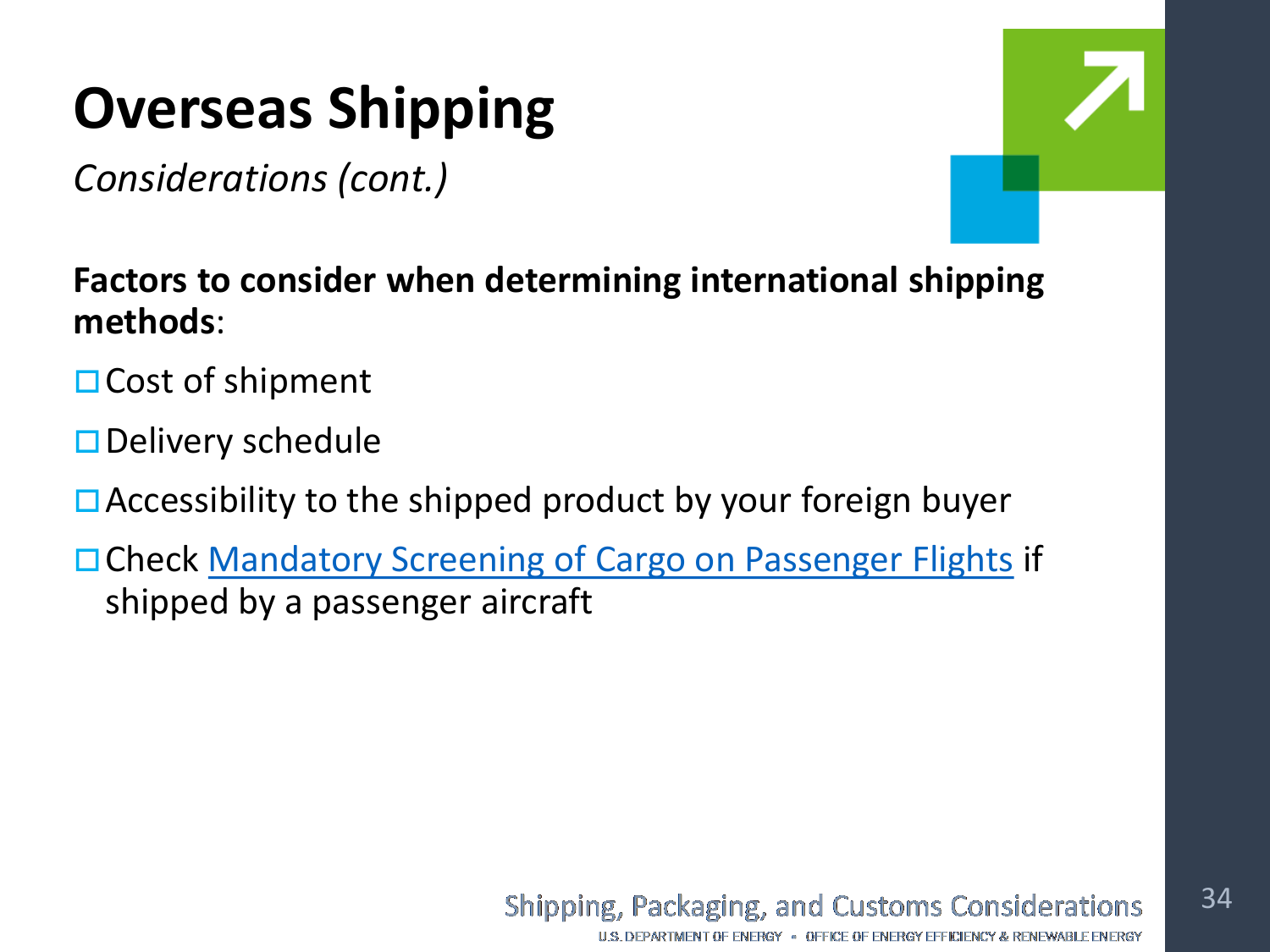### **Overseas Shipping**

*Considerations (cont.)*



#### **Other important considerations for international shipping**:

- $\Box$  Packaging and labeling
- $\Box$  Cargo insurance
- $\Box$  When shipping agricultural products, check the U.S. government regulation at [Ship Your Agricultural Products](https://www.export.gov/article?id=Sector-Specific-Considerations-Agricultural-Products)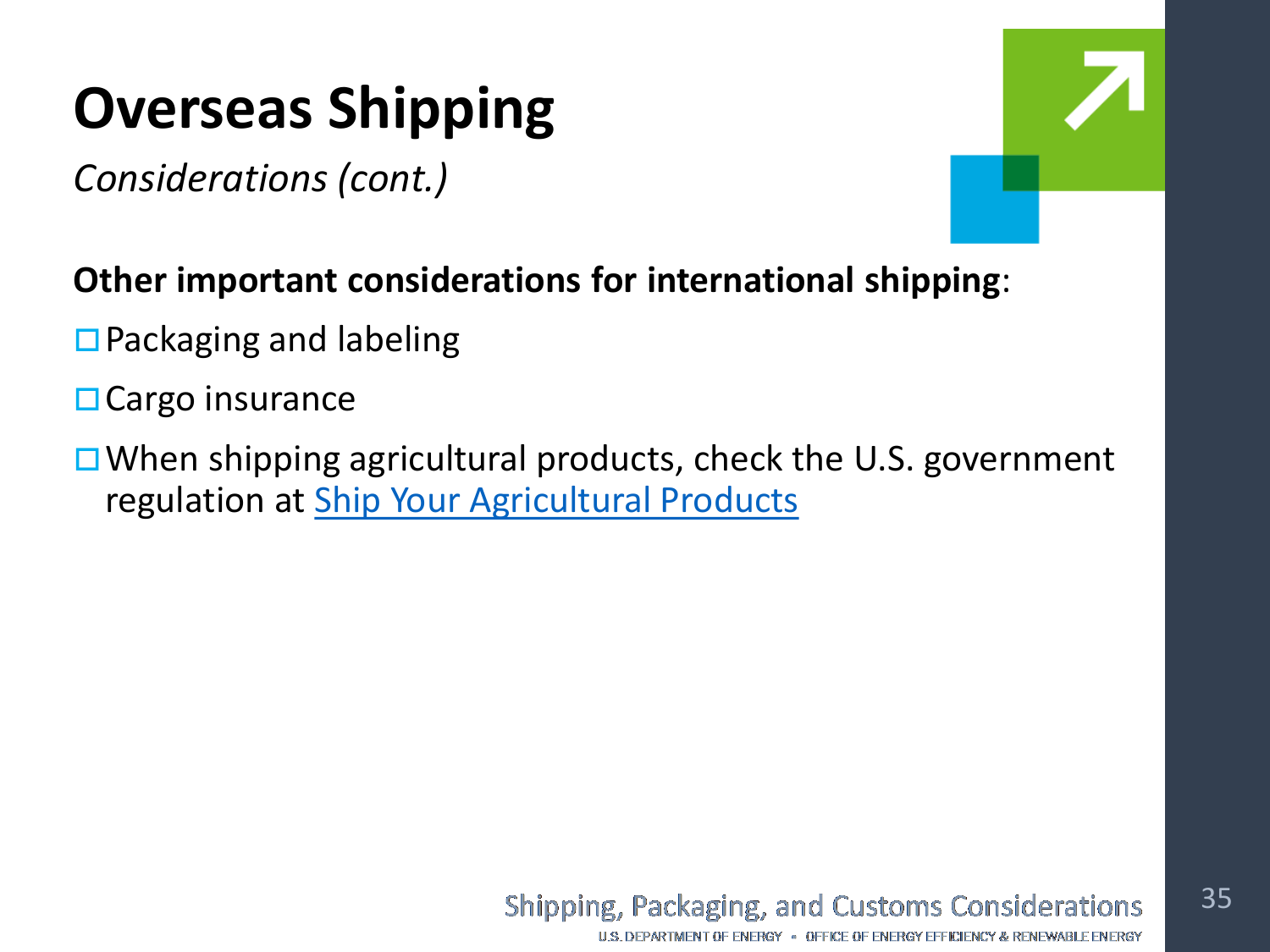## **Preparing Products For Export**

*Considerations*



*Need to comply with both U.S. and foreign government regulations*

### **Product classification**:

- $\Box$  Finding the Harmonized System (HS) code is the starting point to classifying a product and preparing it for export.
- $\Box$  The international HS is administrated by the World Customs Organization, and serves as the foundation for the import and export classification systems used in the United States.

 $\Box$  The U.S. import classification system, the Harmonized Tariff Schedule (HTS) administered by the U.S. International Trade Administration Commission (USITC), and the U.S. export classification system, the Schedule B administered by the U.S. Census Bureau, Foreign Trade Division, both rely on the international HS codes for their 4-digit and 6-digit headings and subheadings. Shipping, Packaging, and Customs Considerations 36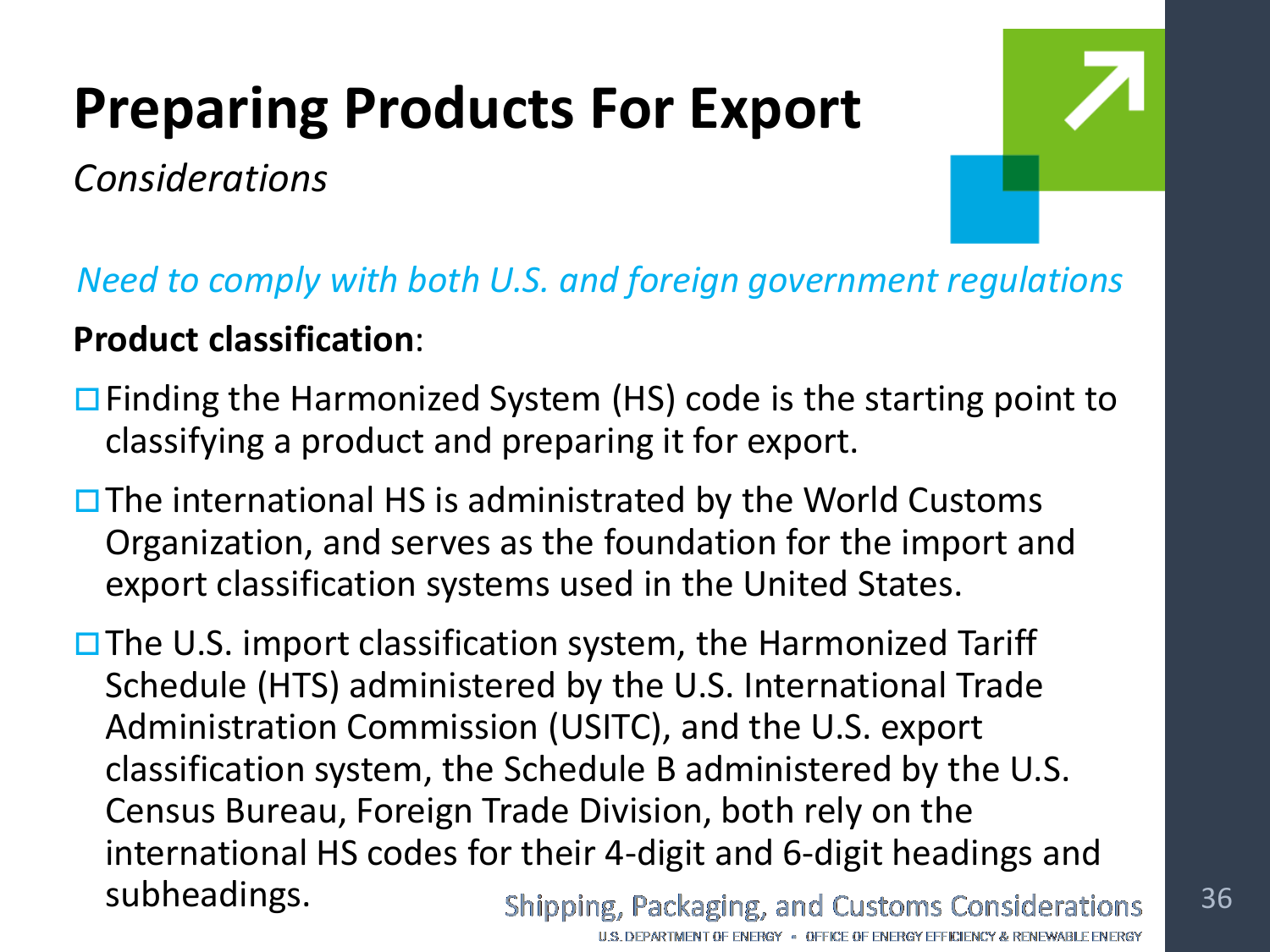### **Preparing Products For Export**

*Considerations (cont.)*

### **Rules of origin (ROO)**:

 $\Box$  To take advantage of the reduced-duty benefits under a free trade agreement (FTA), an exported product must originate from an FTA party, or must contain a specified percentage of U.S. inputs and components.

- $\Box$  Each FTA has its own ROOs that describe how exported goods shipped to a country or a region may qualify for duty-free or reduced-duty benefits.
- $\Box$  Because the ROOs are FTA-specific and product-specific, they need to be followed carefully.

#### **Foreign Standards and Certificates**:

Research US Trade Partner Countries to understand the trade [benefits due to free trade and other agreements \(export.gov\)](https://www.export.gov/article?id=Foreign-Standards-and-Certification)

> **Shipping, Packaging, and Customs Considerations** DEPARTMENT OF ENERGY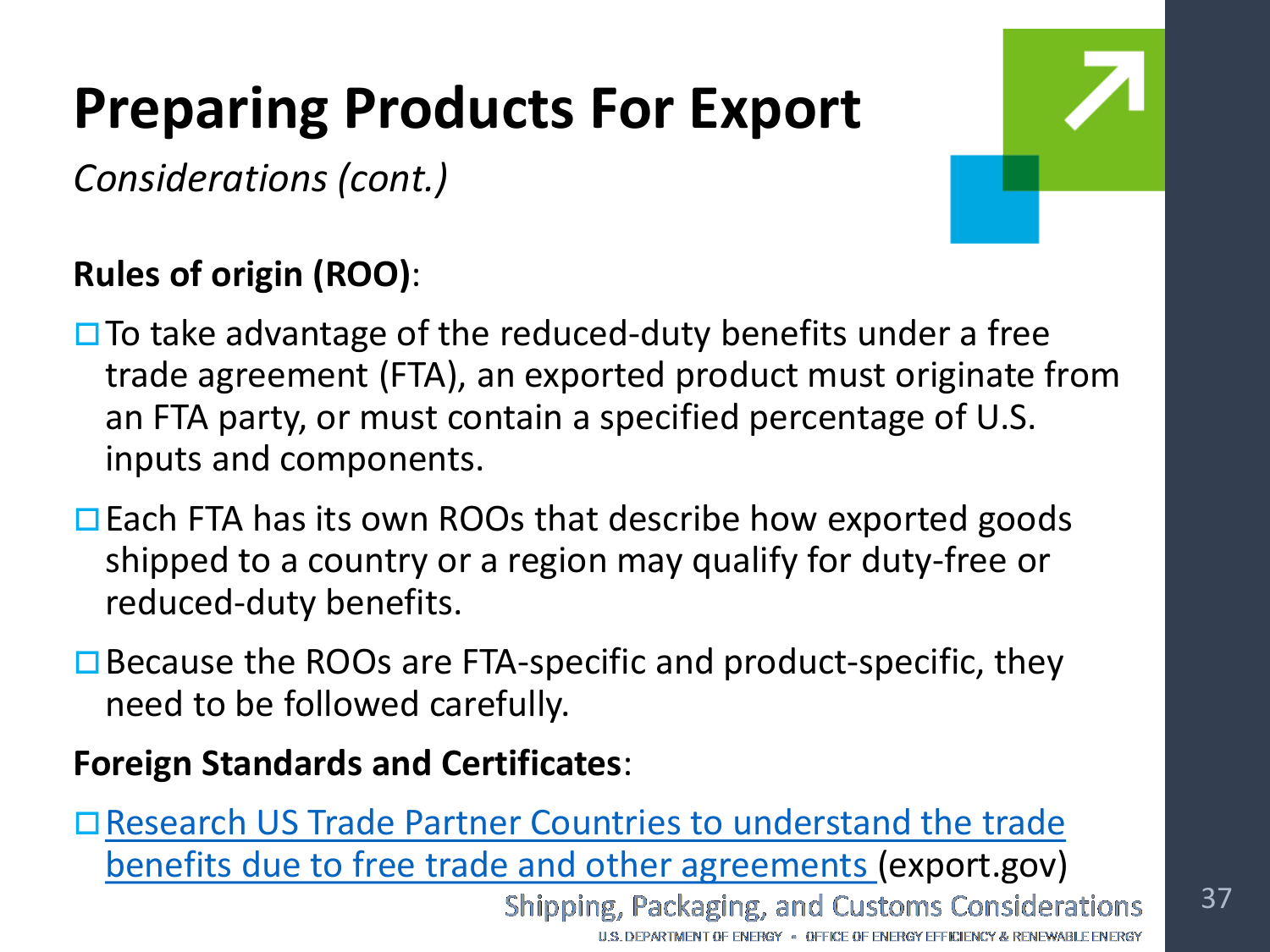## **Importing Into The United States**

*Best practices*



- $\Box$  Review import rejection laws and trade barriers
- $\Box$  Build relationships and network on the ground in the export country
- $\Box$  Hire a customs broker
- $\Box$  Check license or permit requirements for importing certain goods
- $\Box$  Get assistance and training
- $\Box$  More information on this subject can be found at [https://www.sba.gov/blogs/importing-goods-us-introductory-guide-small](https://www.sba.gov/blogs/importing-goods-us-introductory-guide-small-business-owners)business-owners

*Note*: *Customs brokers are private individuals, partnerships, associations or corporations licensed, regulated and empowered by U.S. Customs and Border Protection [\(CBP\)](https://www.cbp.gov/trade/programs-administration/customs-brokers/becoming-customs-broker) to assist importers and exporters in meeting Federal requirements governing imports and exports.***Shipping, Packaging, and Customs Considerations**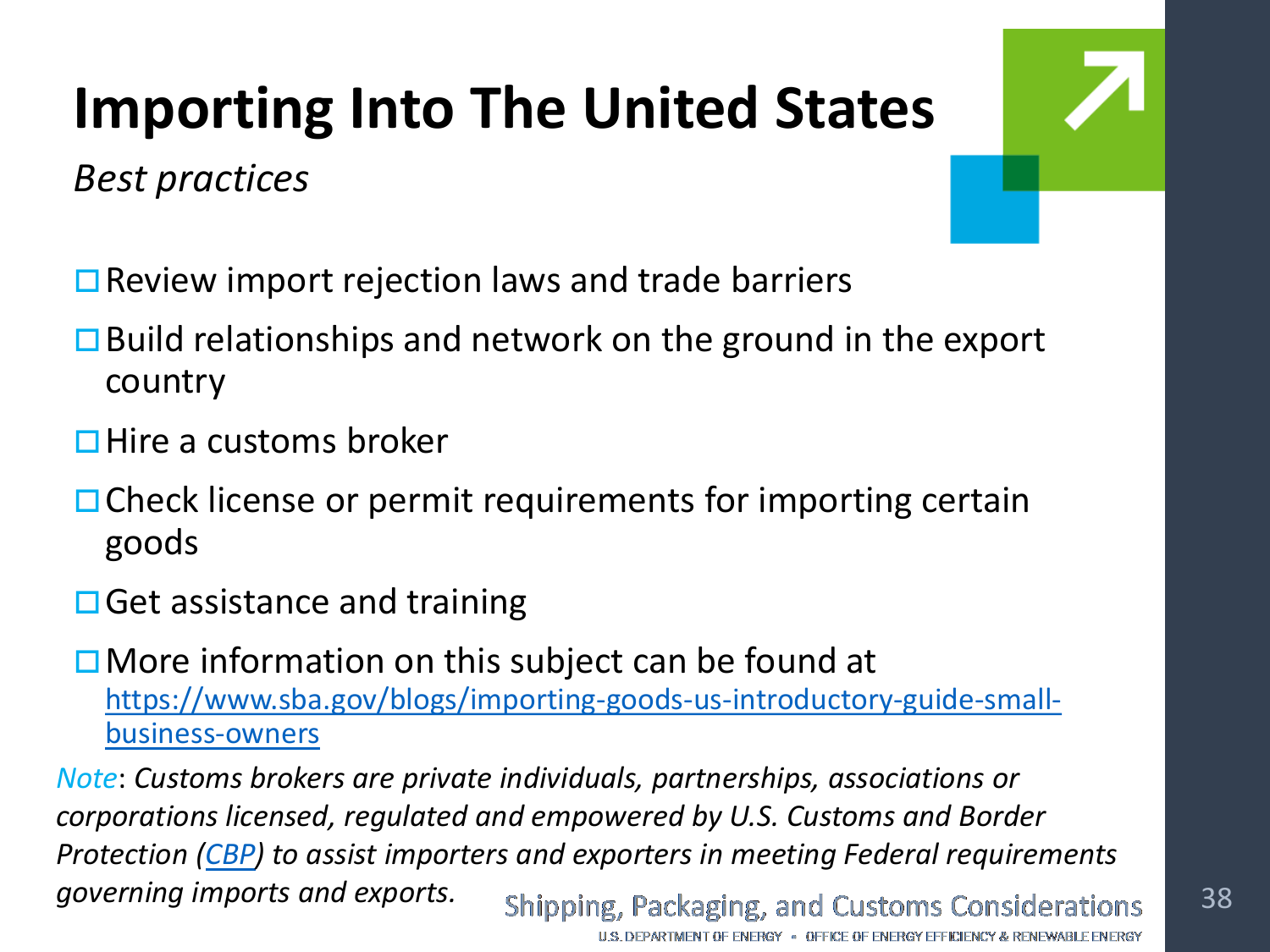# **U.S. Customs**

*Import Industry Guide*

**A comprehensive report that provides information on the following**:

- $\Box$  Packaging requirements
- Customs documents
- $\square$  Internet purchases
- $\Box$  Intellectual property rights
- **□ Toxic Substance Control Act (TSCA)**
- $\square$  International trade agreements

 $\Box$  A detailed report can be found at:

http://www.dhl[usa.com/content/dam/downloads/us/express/local\\_other/dhl\\_us\\_customs\\_im](http://www.dhl-usa.com/content/dam/downloads/us/express/local_other/dhl_us_customs_import_guide.pdf) port\_guide.pdf

#### **Shipping, Packaging, and Customs Considerations** U.S. DEPARTMENT OF ENERGY . OFFICE OF ENERGY EFFICIENCY & RENEWABLE ENERGY

39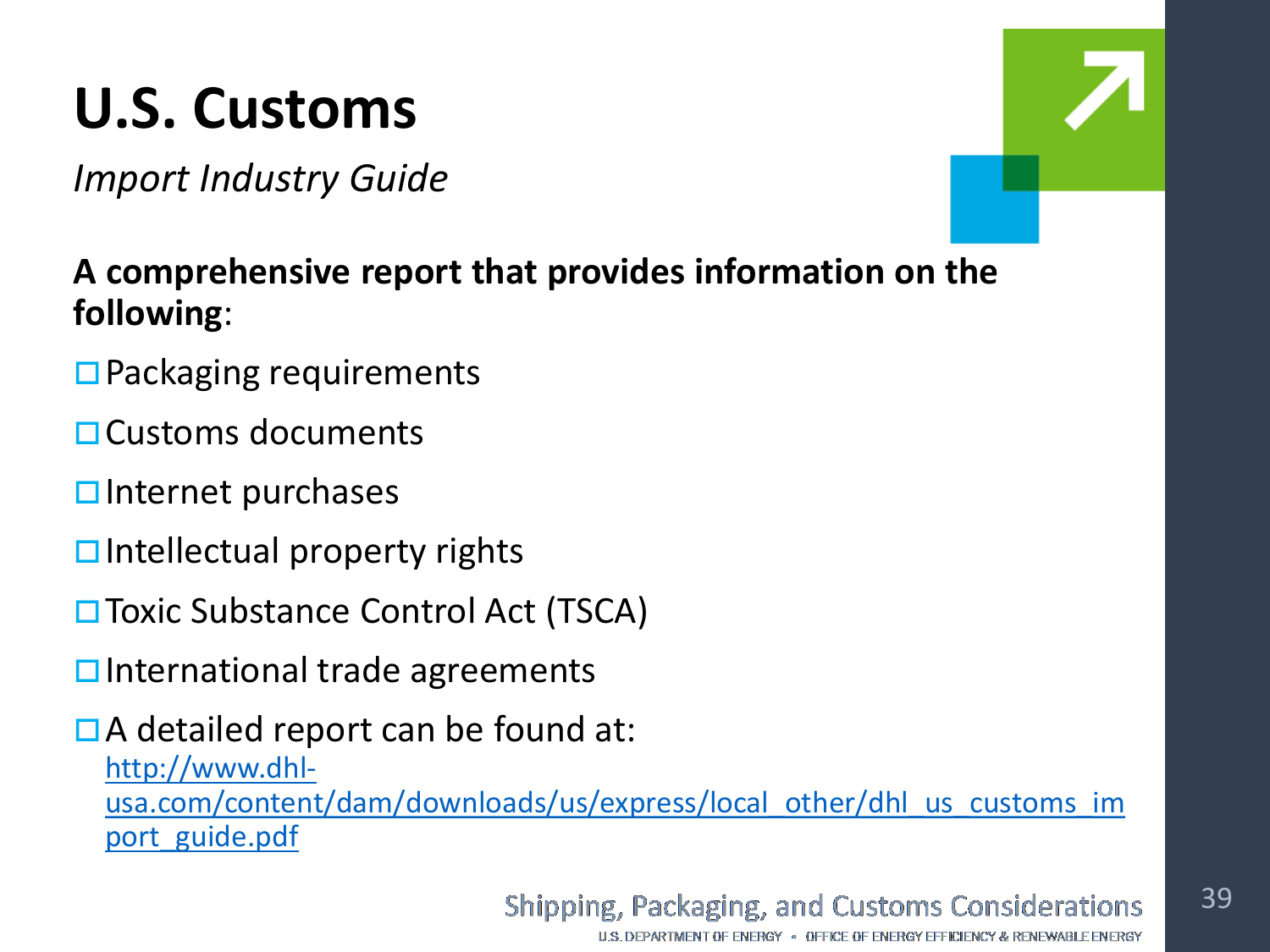*International transport documentation*

#### **Exporting documents**:

 $\Box$  BOL, dock receipt, delivery instructions, export declaration, letter of credit, consular invoice, commercial invoice, insurance certificate, and transmittal letter

#### **Importing documents**:

□ Arrival notice, customs entries, carrier's certificate and release order, delivery order, freight release, and special customs invoice (if applicable)

*Note*: For definitions and explanations of these documents, visit [www.export.gov](https://www.export.gov/welcome)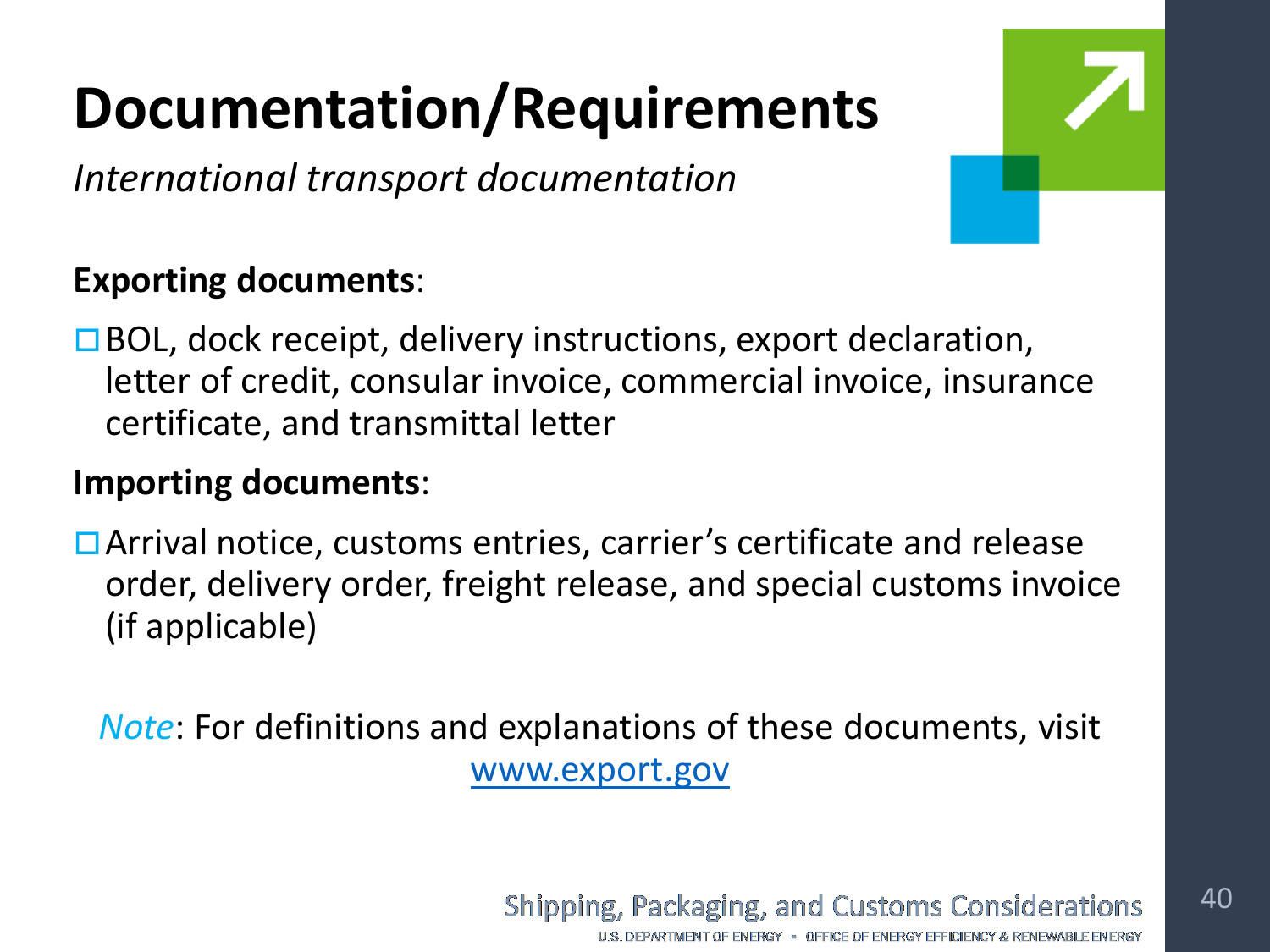

 $\Box$  TLC is the sum of all costs associated with making and delivering products to the point where they produce revenue

- $\Box$  Allows business models to optimize the supply chain
- $\Box$  Identifies hidden costs in the supply chain
- $\Box$  Reduces working capital, thereby improving cash flow

*Packaging and shipping costs are huge drivers of your logistics and transportation cost*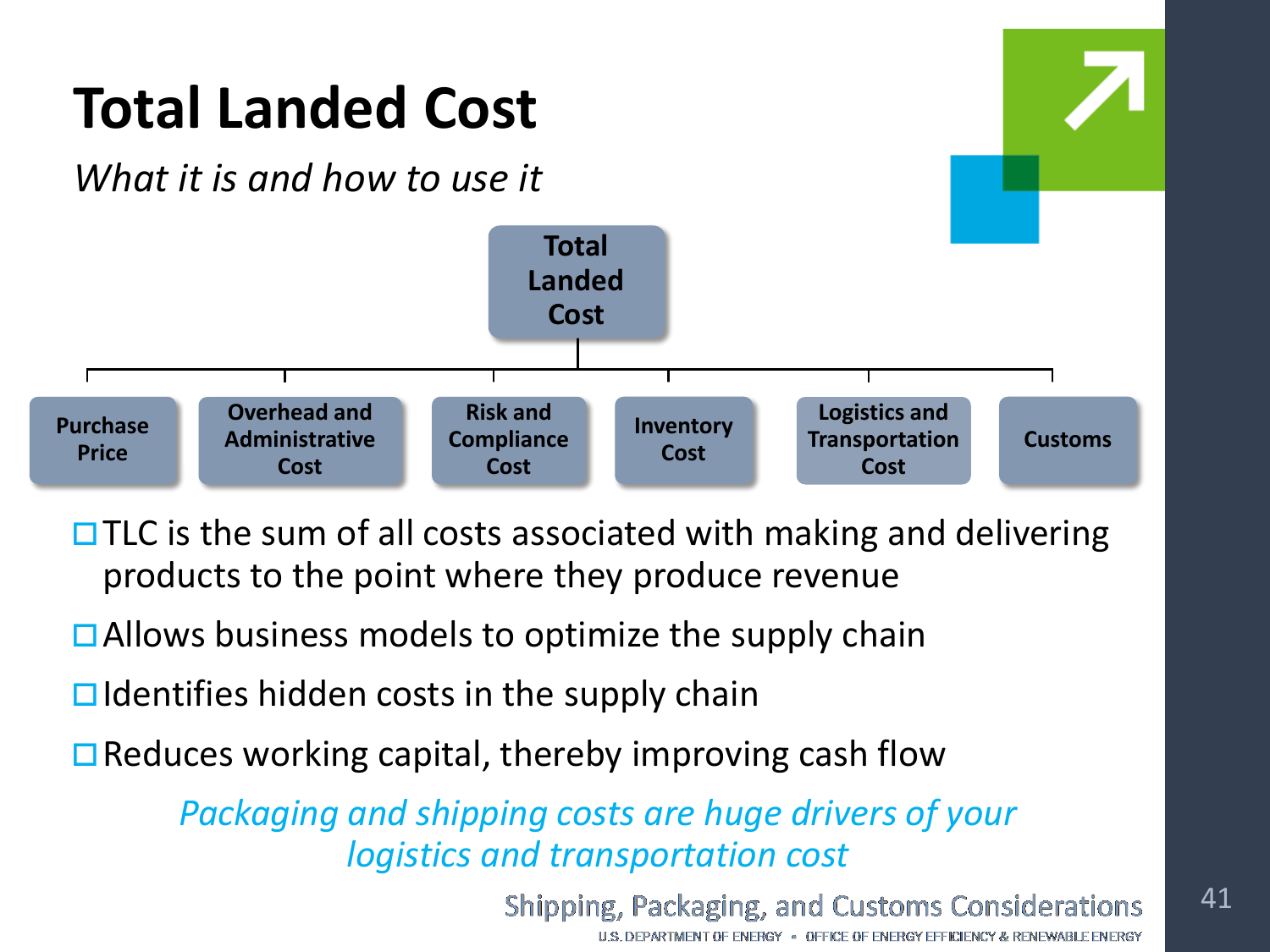*Purchase price*

**The base price of sourcing the associated goods and/or materials —it includes the following**:

- $\Box$  The price of goods paid to the seller
- $\Box$  Banking fees if and where applicable
- $\Box$  Currency exchange rates
	- —Choosing which currency to use for purchasing is very important
	- —Currencies with low volatility lead to reduction of risk and handling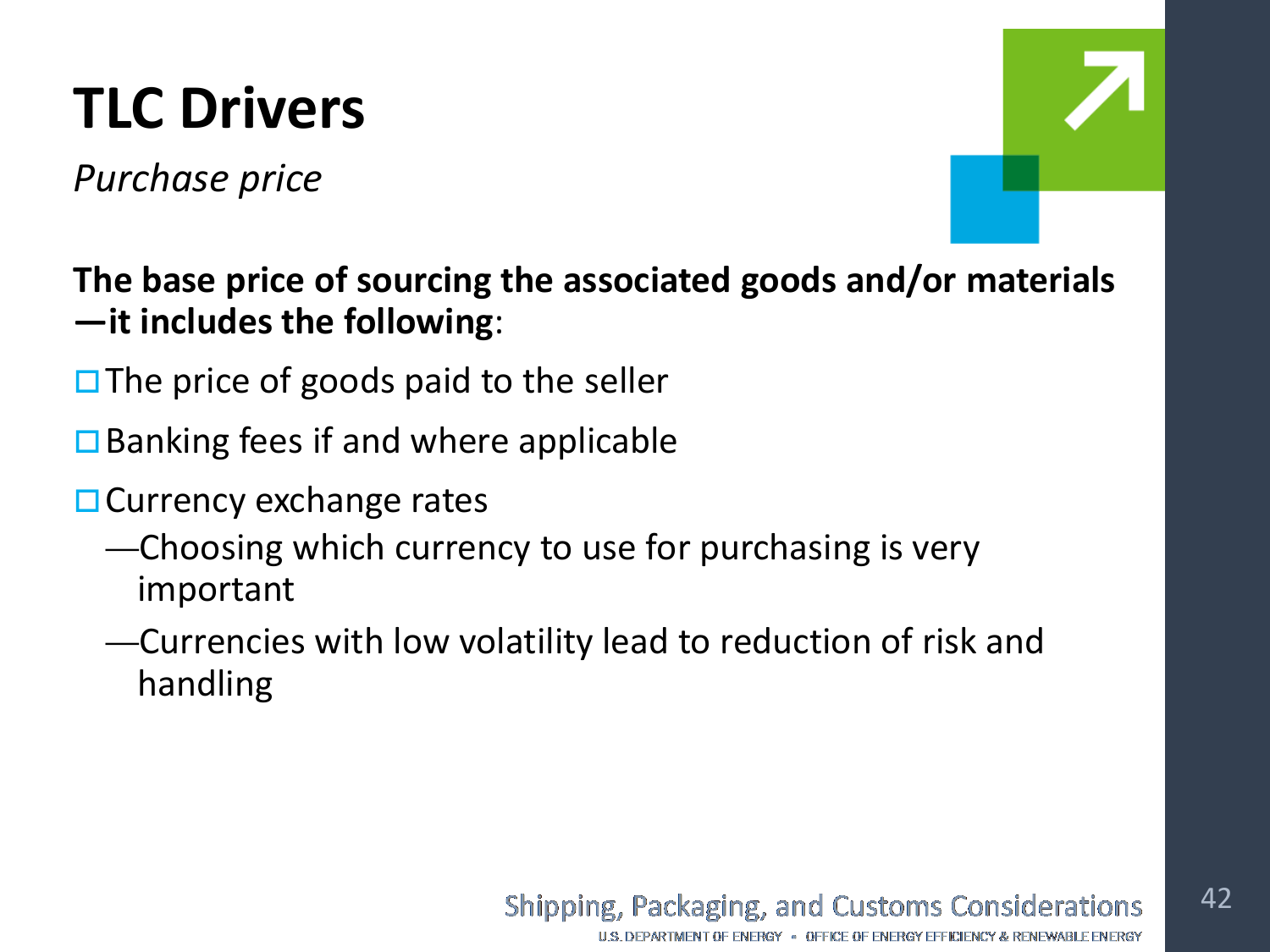### *Overhead/administrative costs*



#### **Includes cost terms that cannot be attributed directly to a product**:

- $\Box$  It depends upon the hierarchy/levels present in an organization particularly when it comes to purchasing decision approval process (usually, the greater the hierarchy, the higher the cost and inefficiency)
- $\Box$  Banking fees if and where applicable
- $\Box$  Cost of material handling, manufacturing overhead costs, and oversight costs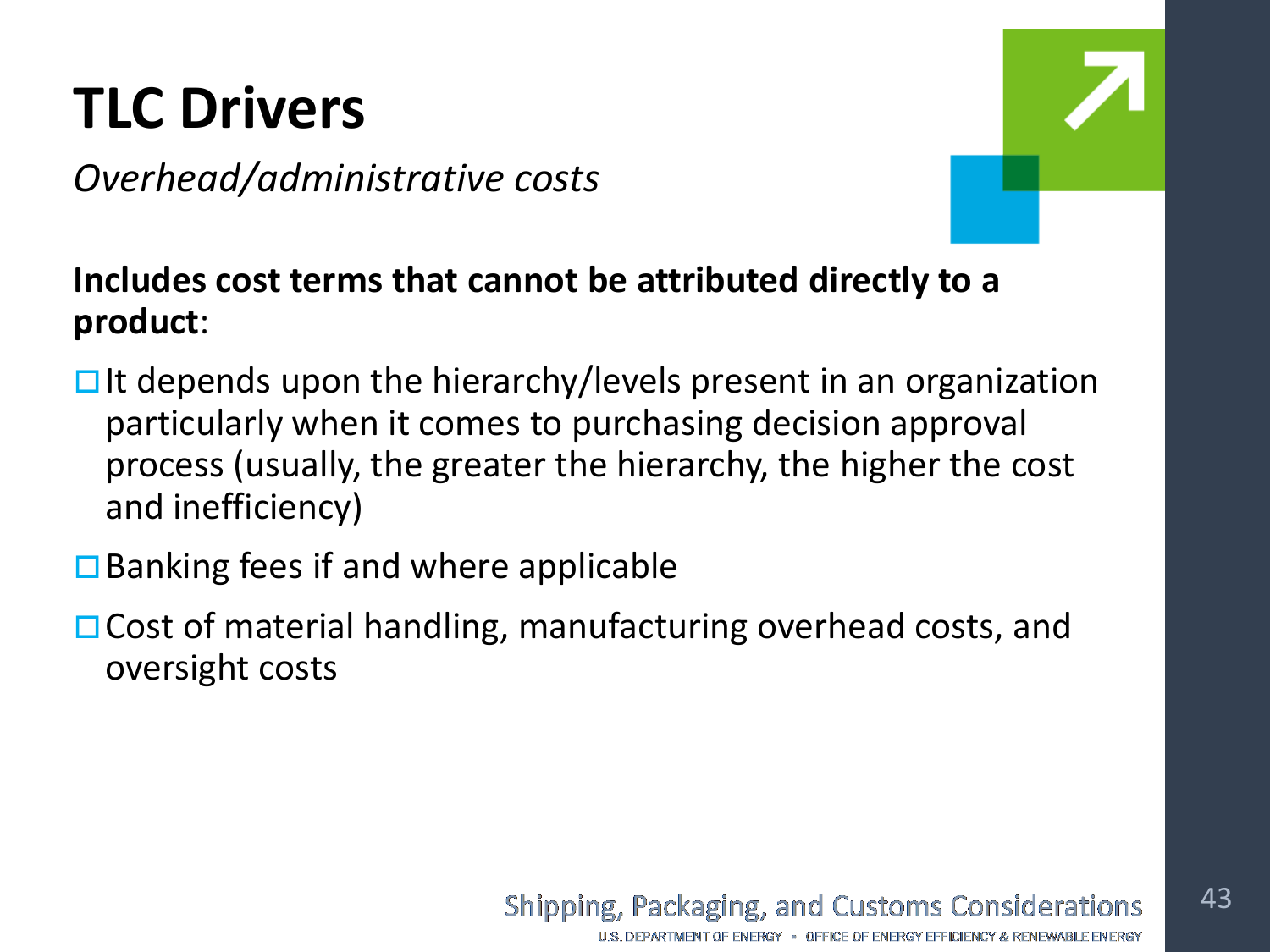### *Transportation/logistics costs*

**Includes the line-haul cost, domestic/international shipping alongside packaging and insurance costs—it depends on the following factors**:

- $\Box$  The geographical distance traversed to deliver the product to the customer
- $\square$  The total travel time (base trip time + refuelling time + loading time + border crossing time [for land shipping])
- $\square$  Incoterm to be used, detailing the rules and regulations regarding goods transportation
	- —Type of packaging being used; taking care to ensure that risk of product damage is minimum
	- —Labor and fuel cost, and expedited shipping cost (if applicable)
	- —International trade agreements

*Examples*:<http://www.dovelogistics.com/inco-terms-2016/>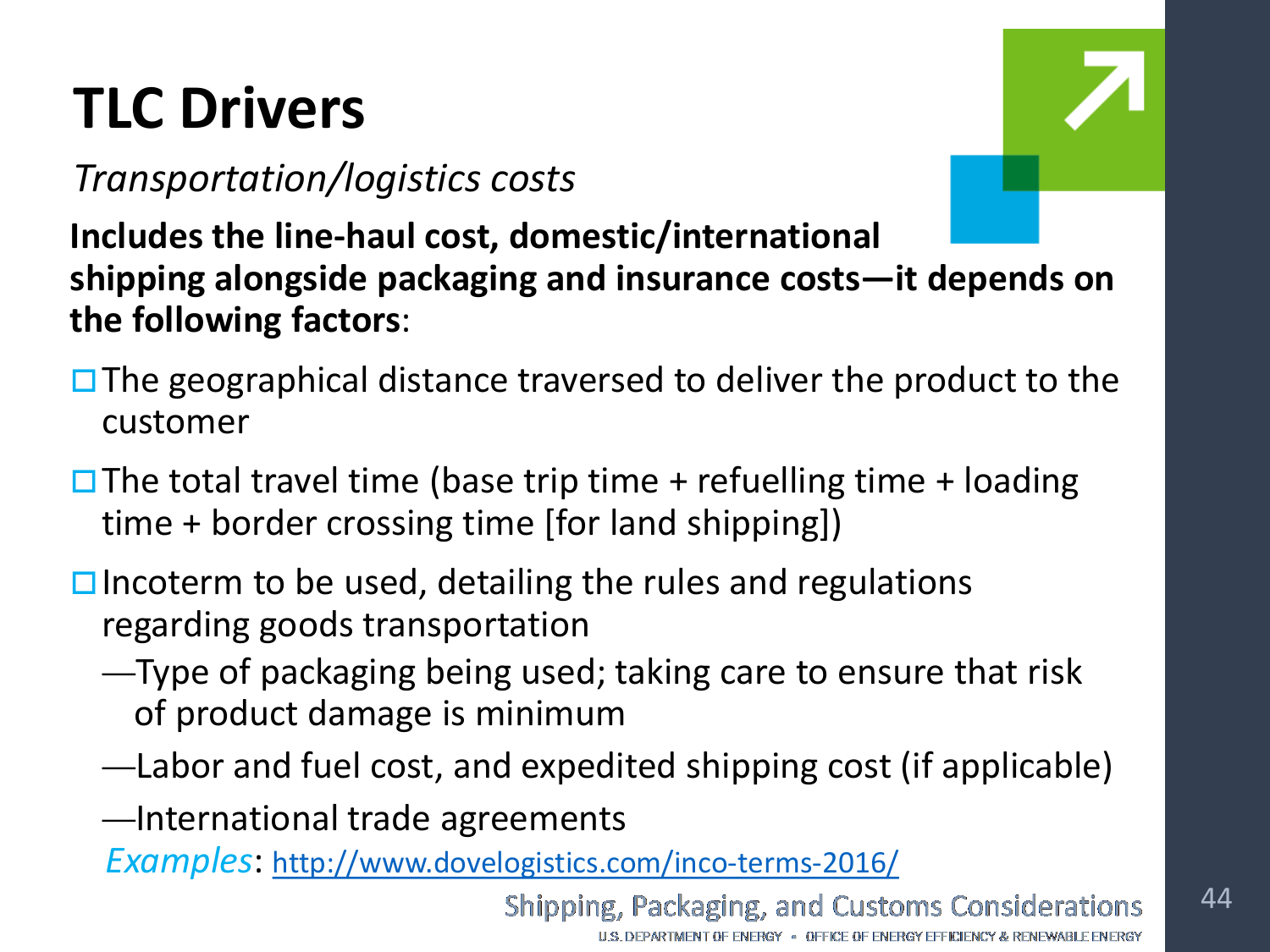### *Customs*



**Includes the customs inspection, taxes, broker fees, and the merchandise processing fee (MPF)—the important factors to consider are**:

- $\Box$  Applicable duties and taxes, with the objective of minimizing the tax burden
- $\Box$  Location of offshore production facility (if applicable)
- $\Box$  The country to which the product is shipped, since the customs and taxes vary vastly amongst different countries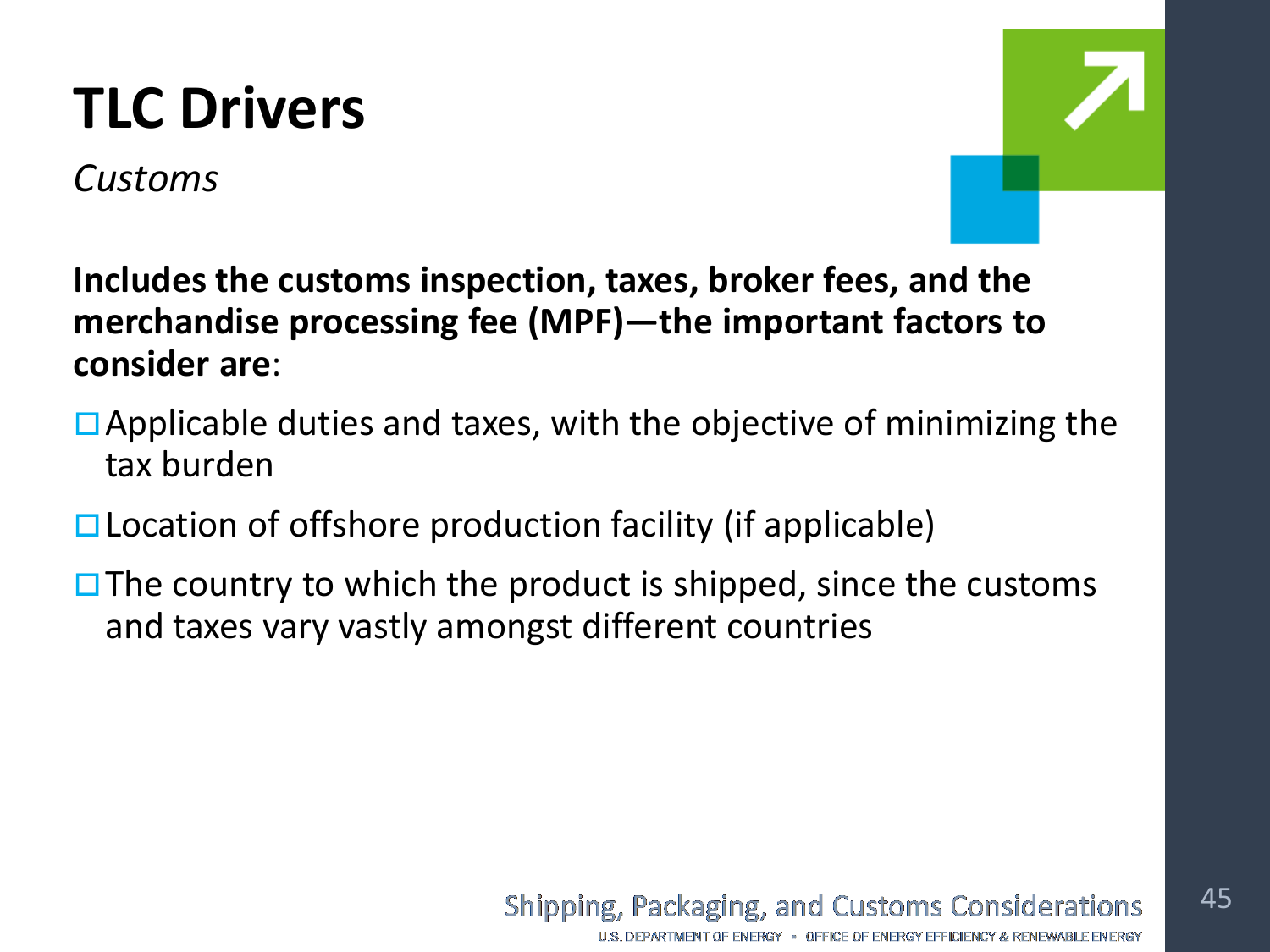*Inventory cost*



#### **It consists of the value of the safety/cycle stock, the value of the inventory-in-transit, etc**:

- **Safety stock**: the minimum inventory level to prevent stock-outs (associated with lead-time variability and demand)
- **Cycle stock**: the minimum inventory required to meet customer demands between inventory replenishment runs
- **□ Cost of inventory**: it depends on the company's business policy and production locations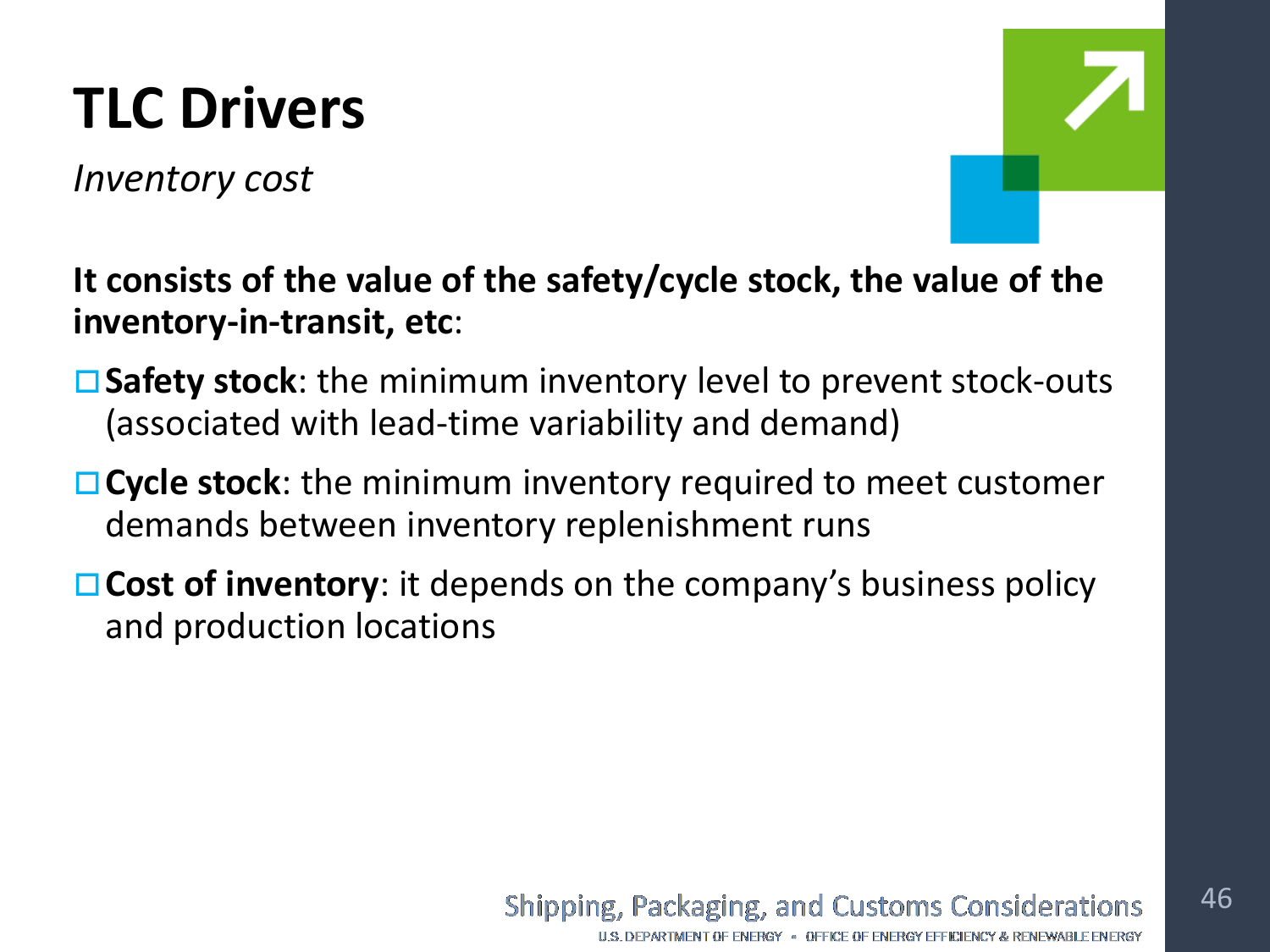*Risk/compliance cost*



**It is the cost of complying with regulations and trade policies and the cost of potential risks—including**:

- $\Box$  Updating with respect to changes in government rules and guidelines
	- —Non-adherence could result in the disruption of the entire product supply chain
- $\Box$  Possibility of damaging the brand name
	- —This can occur by not meeting safety and/or health standards or causing damage to the environment
- $\square$  Possibility of product recall due to defects
	- —This can lead to the occurrence of a reverse supply chain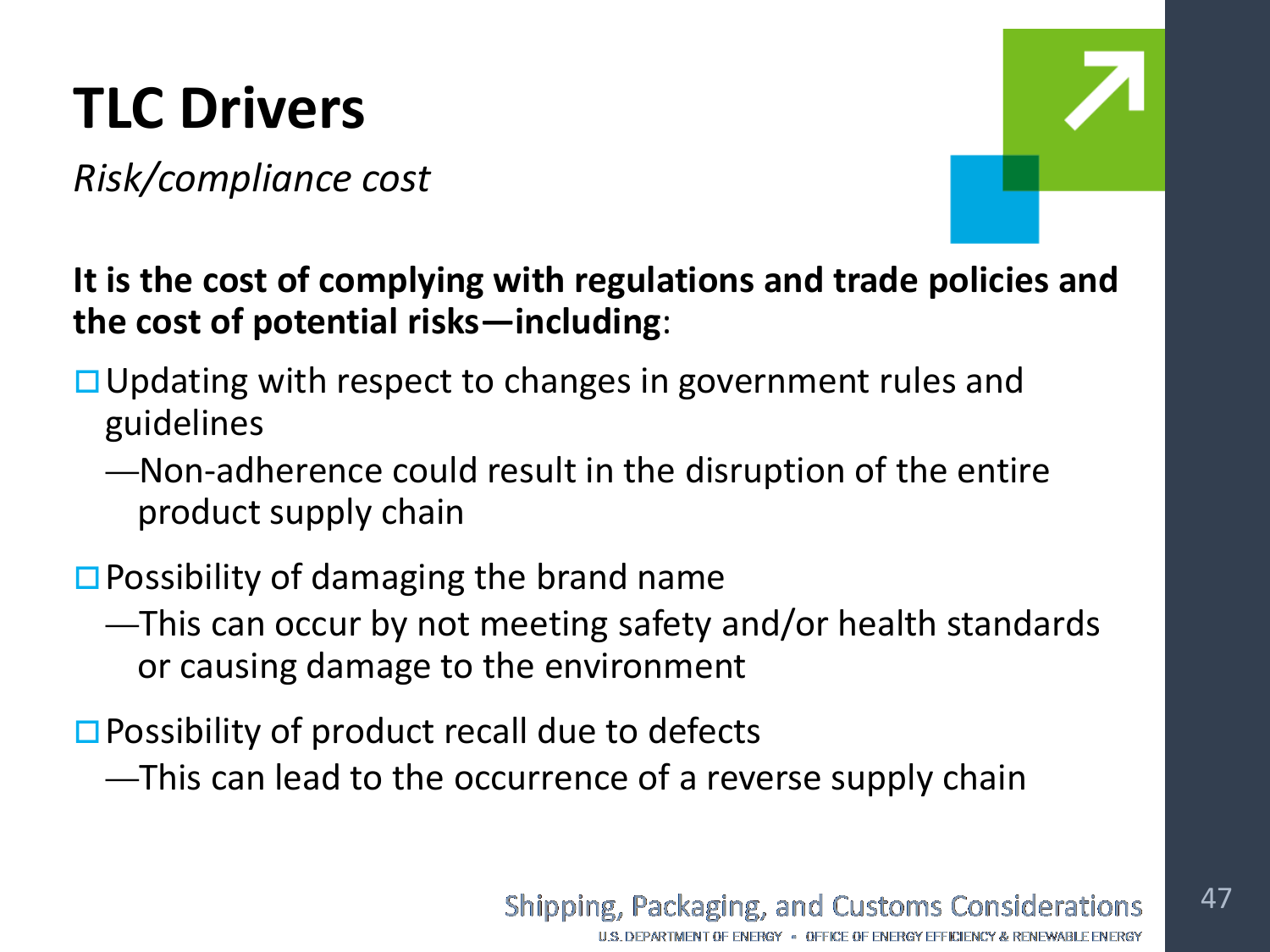

 $\Box$  This is a breakdown of the cost incurred for delivering an electronic product shipment from the manufacturer in the US to the customer in London

$$
TLC = $299 + $15 + $30 + $10 + $75 + $45 = $475
$$

Contribution (%) of shipping and packaging cost on:

TLC = \$75/\$475 = **15.8%**

*Note*: \*Includes Packaging Cost + Inland Freight + Air/Sea Freight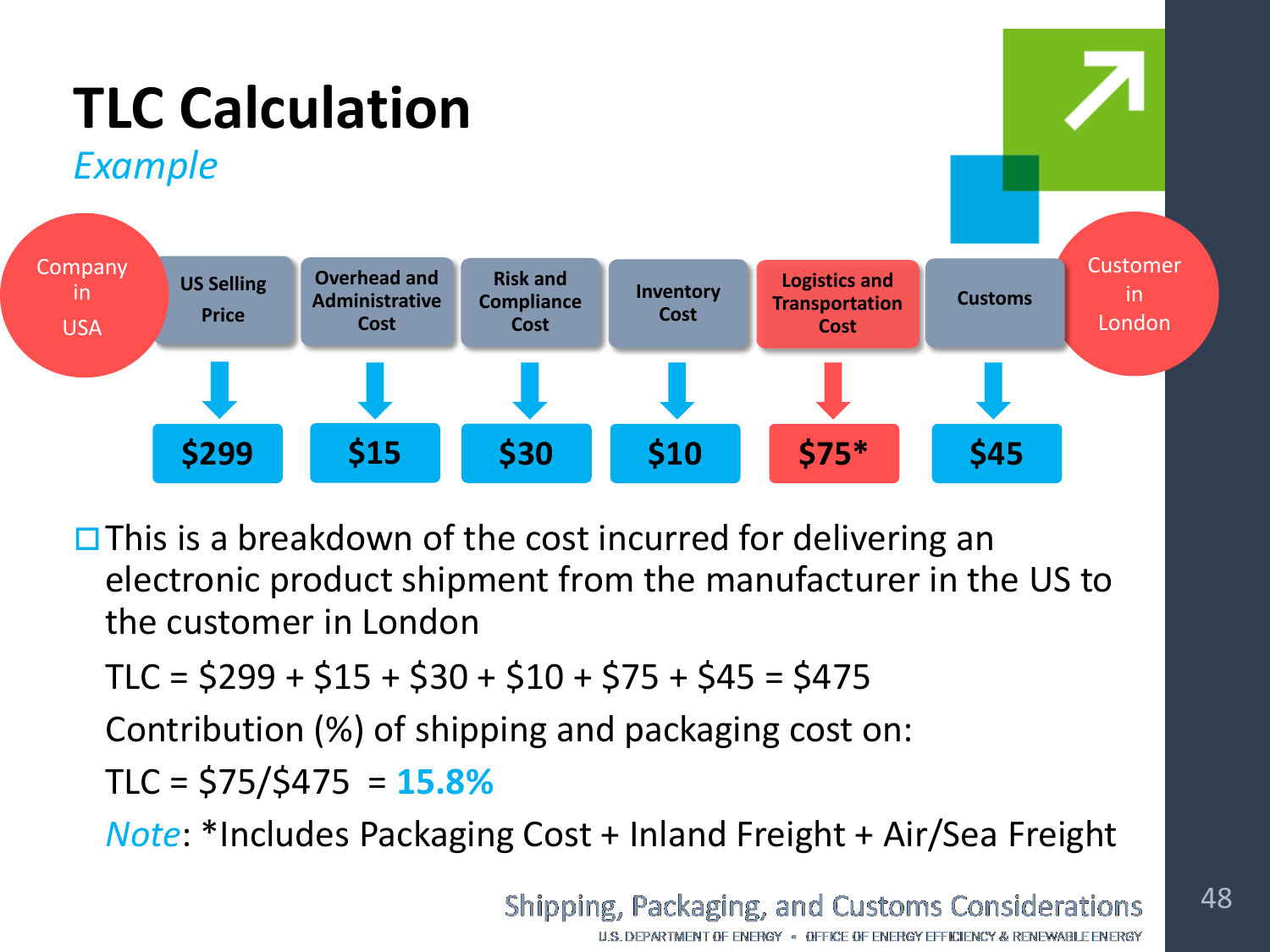

**□Johnson, M. D., Sawaya, W. J., and Natarajarathinam,** M. (2013), *A methodology for modelling comprehensive international procurement costs*. International Journal of Production Research, 51(18), 5549-5564.2

World Industrial Reporter (2012) - *Managing Your Supply Chain: Accurately Calculating Total Landed Costs*  https://www.worldindustrialreporter.com/wp[content/uploads/2012/09/Calculating-Landed-Costs1.pdf](https://www.worldindustrialreporter.com/wp-content/uploads/2012/09/Calculating-Landed-Costs1.pdf)

Supply Chain Digest (2008) - *Global Supply Chain News: Getting to Accurate Total Landed Costs*  [http://www.scdigest.com/assets/On\\_Target/08-06-09-1.php](http://www.scdigest.com/assets/On_Target/08-06-09-1.php)

Landsberg (2015), *Reduce Shipping Costs with Package Redesign Whitepaper* http://resources.landsberg.com/wp[content/uploads/2014/07/reduce-costs-packaging-redesign-whitepaper.pdf](http://resources.landsberg.com/wp-content/uploads/2014/07/reduce-costs-packaging-redesign-whitepaper.pdf)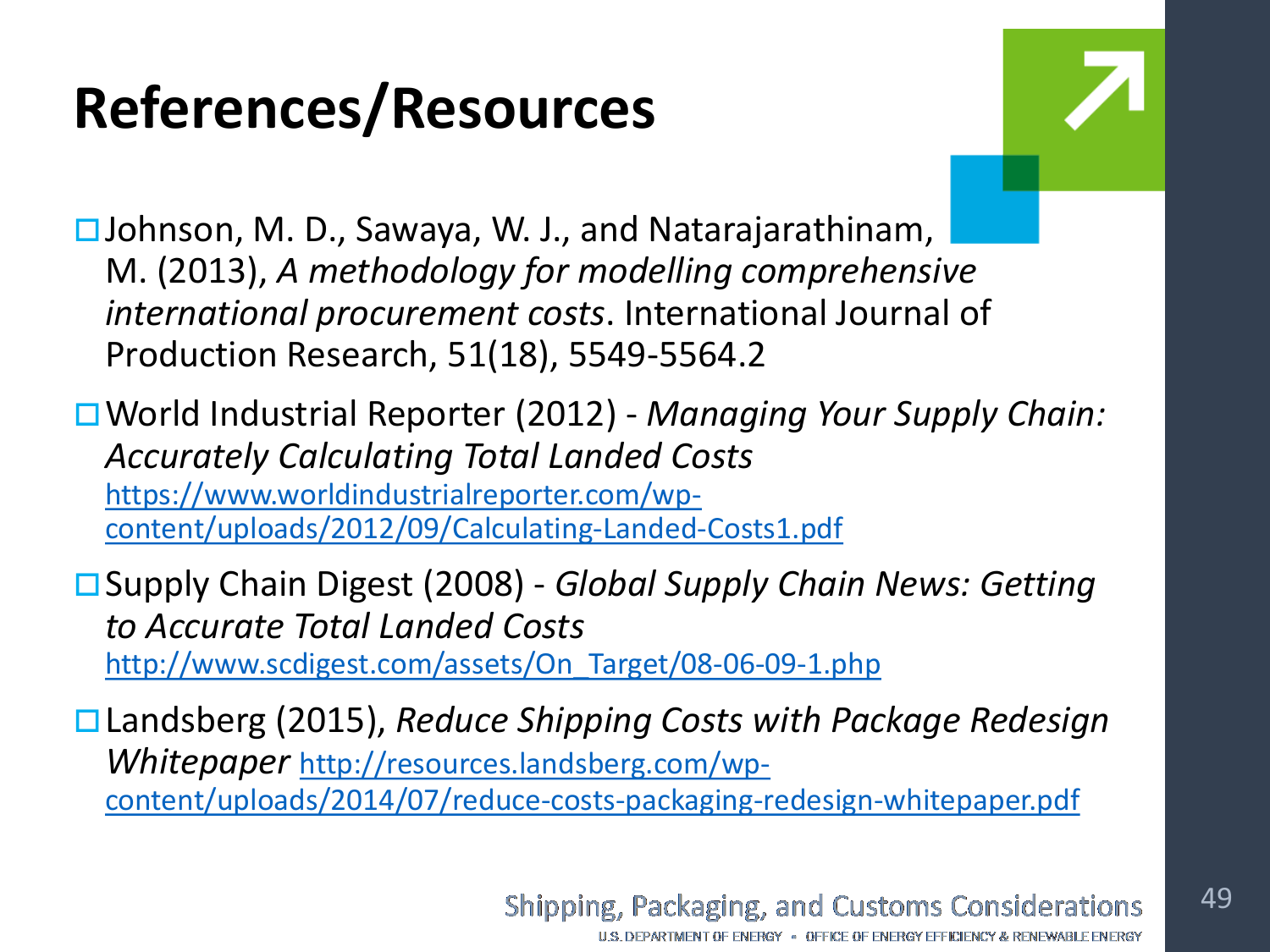*(Cont.)*

50

**□Online articles:** 

<http://news.ewmfg.com/blog/7-ways-to-reduce-packaging-costs>

<http://www.nosco.com/blog/5-ways-to-reduce-packaging-costs/>

[http://www.mckinsey.com/business-functions/operations/how-we-help](http://www.mckinsey.com/business-functions/operations/how-we-help-clients/reduce-packaging-costs)clients/reduce-packaging-costs

**□ The Efficient Unit Loads Report, Efficient Consumer Response** (ECR), Europe, PP.10, 46 [http://ecr-all.org/wp-content/uploads/pub\\_1997\\_efficient\\_unit\\_loads.pdf](http://ecr-all.org/wp-content/uploads/pub_1997_efficient_unit_loads.pdf)

**□ The Efficient Unit Loads Report, Efficient Consumer Response** (ECR), Europe, PP.13 [http://ecr-all.org/wp-content/uploads/pub\\_1997\\_efficient\\_unit\\_loads.pdf](http://ecr-all.org/wp-content/uploads/pub_1997_efficient_unit_loads.pdf)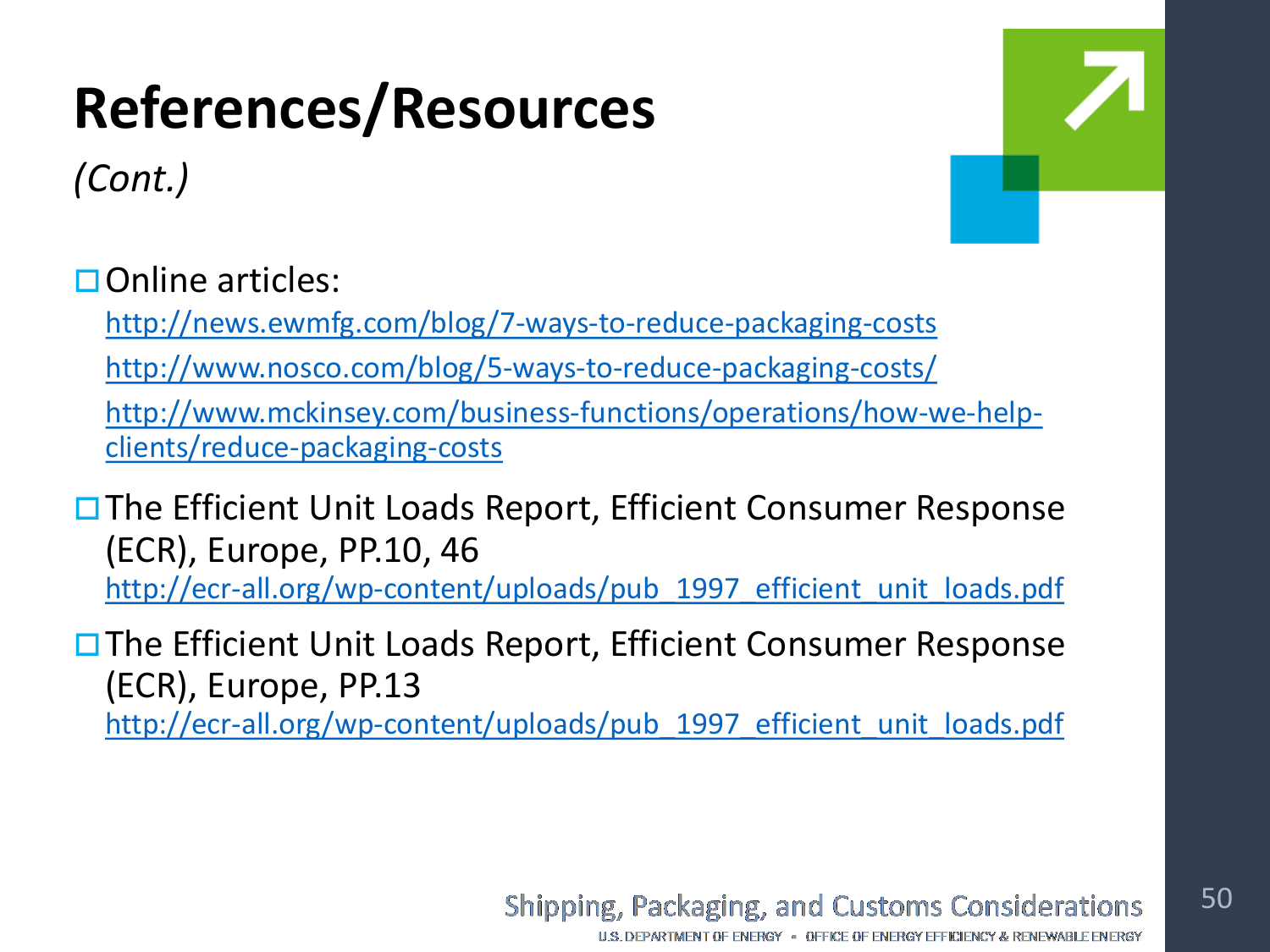*(Cont.)*



Adam Robinson (2014), *Freight Bill vs. Bill Of Landing: Knowing the Difference is Key to Effective Logistics*, PP. 1 <http://cerasis.com/2014/01/23/freight-bill-vs-bill-of-lading/>

- □ "Freight Claim" (entry), Merriam Webster Dictionary, Online Edition <http://www.merriamwebster.com/dictionary/freight%20claim>
- **□ TransportGistics, Over, Short and Damage Claims or Loss and** Damage Claims http://www.insourceaudit.com/Whitepapers/Idclaims.asp
- **□ Occupational Safety and Health Administration, United States** Department of Labor<https://www.osha.gov/law-regs.html>
- □ Knox, Jillian (2016), 5 Things Everyone Should Know About [eFulfillment Services, PP.1 https://www.nchannel.com/blog/efulfillment](https://www.nchannel.com/blog/efulfillment-services/)services/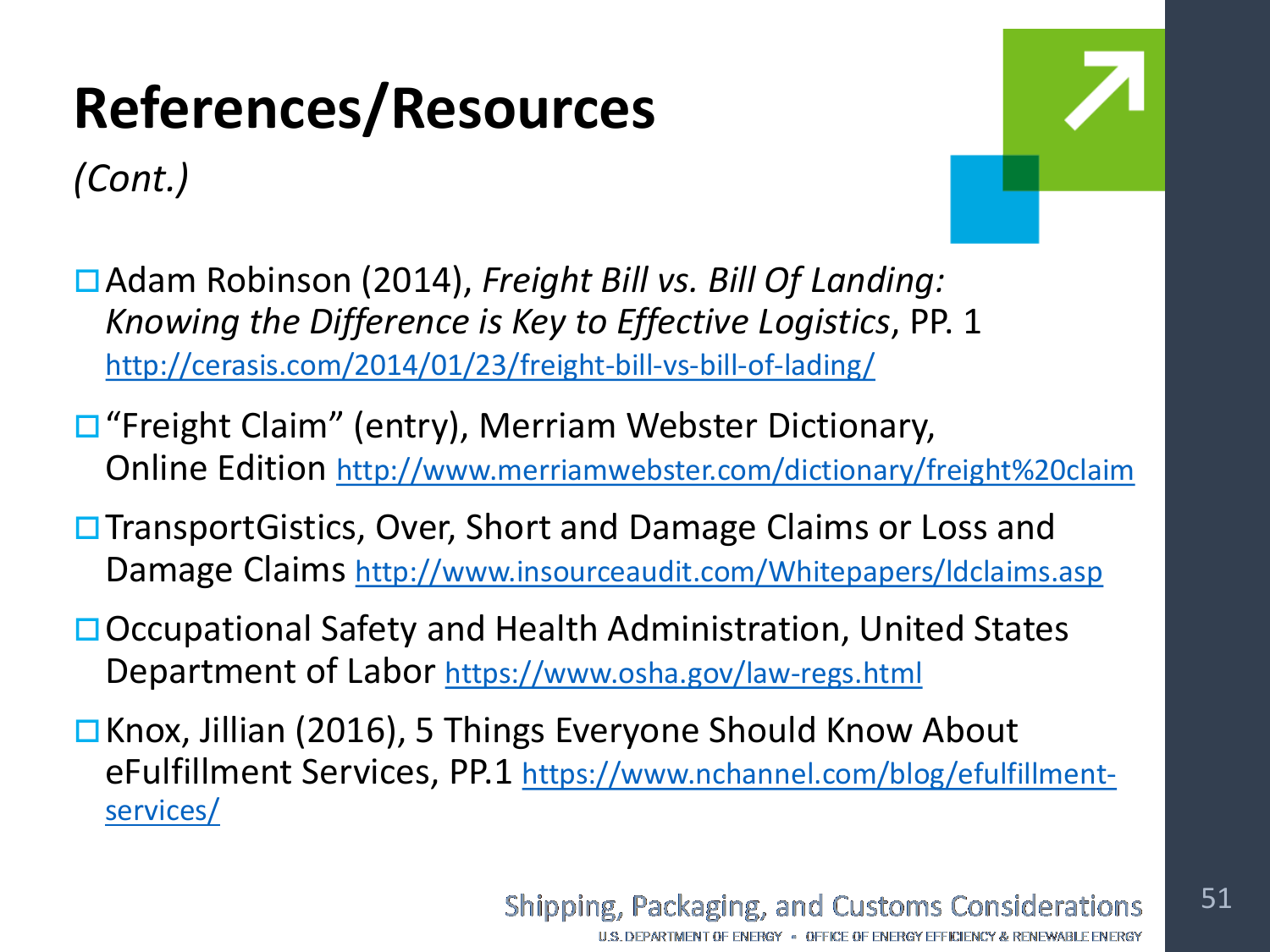### *(Cont.)*



**□ Anonymous (2014), Guide to Packaging Freight Shipments,** Institute of Packaging Professionals. PP.3 <https://www.iopp.org/files/IoPPFreightShippingGuidelines8414.pdf>

Anonymous (2014), Product Classification, export.gov <https://www.export.gov/article?id=Find-HS-Code>

Anonymous (2016), Rules of Origin, export.gov <https://www.export.gov/article?id=Rules-of-Origin>

 $\Box$  Beesely, Caron (2016), Importing Goods into the U.S. – An Introductory Guide for Small Business Owners, Managing a Business, PP.1 [https://www.sba.gov/blogs/importing-goods-us-introductory-guide-small](https://www.sba.gov/blogs/importing-goods-us-introductory-guide-small-business-owners)business-owners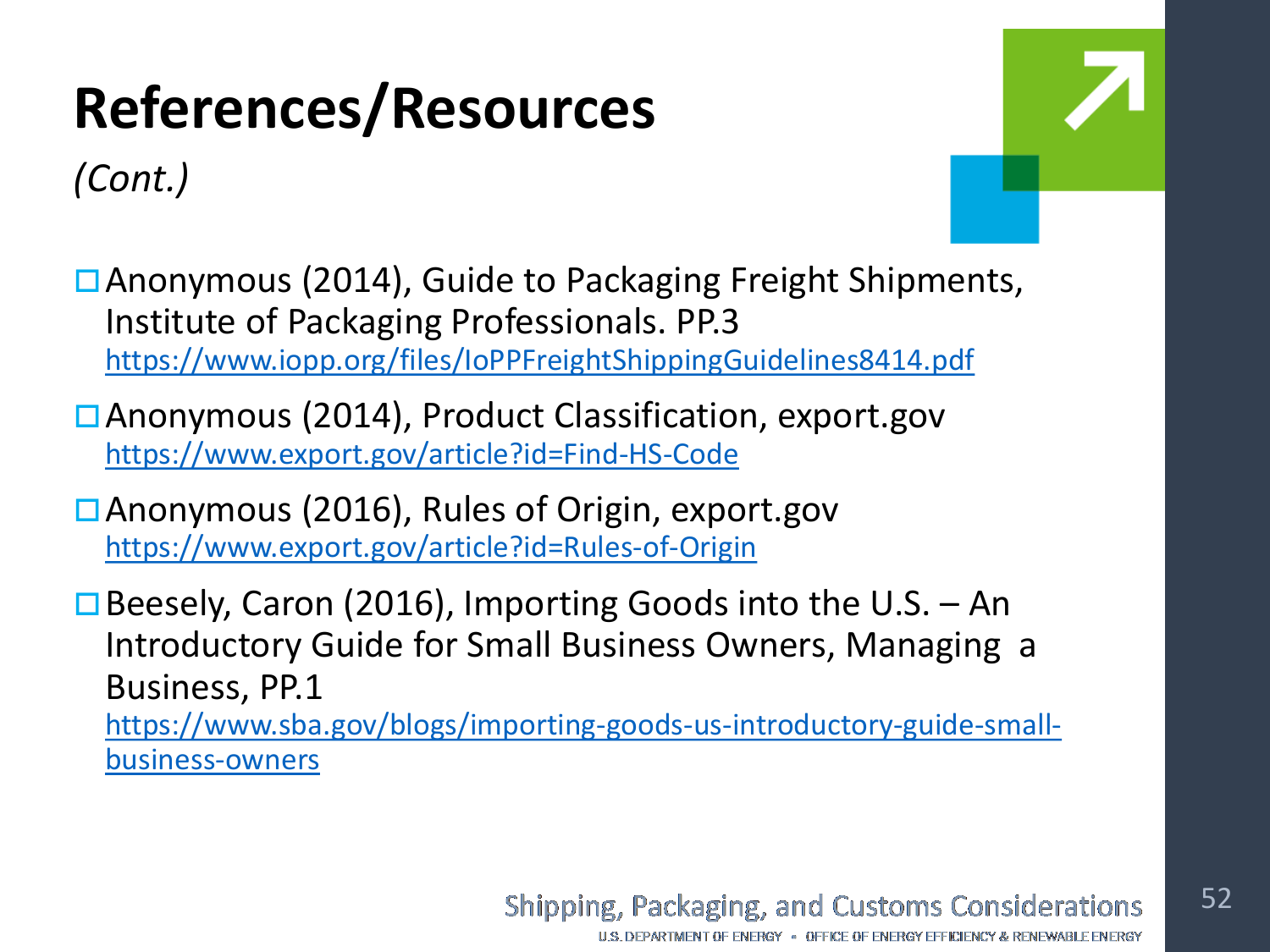*(Cont.)*



Anonymous (2010), Mandatory Screening of Cargo on Passenger Flights, export.gov [http://2016.export.gov/articles/eg\\_main\\_021809.asp](http://2016.export.gov/articles/eg_main_021809.asp)

 $\Box$  Introduction and history of packaging development – module 1, history of packaging development – lesson 1 <http://ecoursesonline.iasri.res.in/mod/page/view.php?id=6193>

 $\Box$  Introduction and history of packaging development – module 1, importance of Packaging– lesson 2, PP.1 <http://ecoursesonline.iasri.res.in/mod/page/view.php?id=6195>

- **□ TransportGistics, Over, Short and Damage Claims or Loss and** Damage Claims<http://www.insourceaudit.com/Whitepapers/ldclaims.asp>
- □ Occupational Safety and Health Administration, United States Department of Labor<https://www.osha.gov/law-regs.html>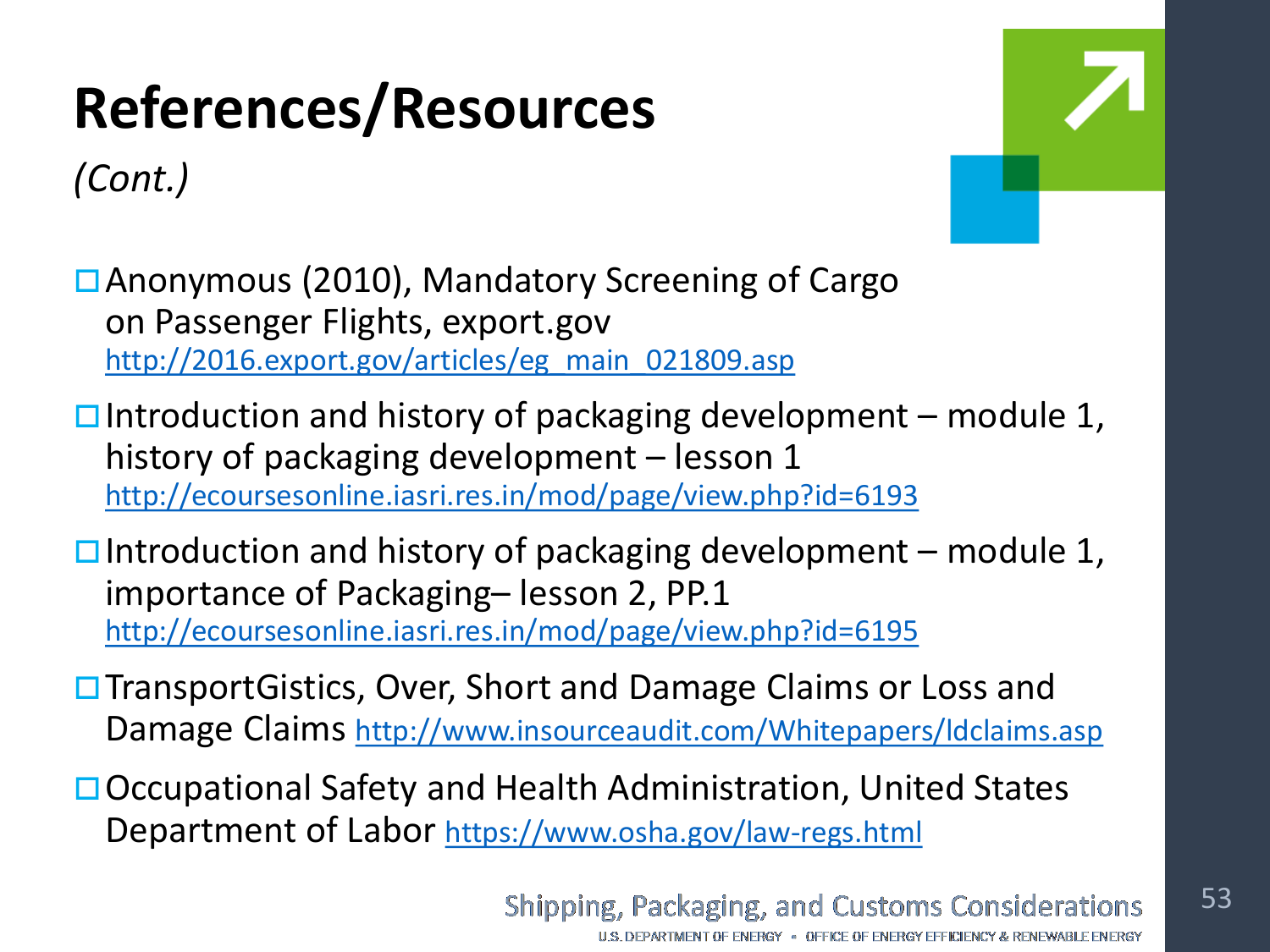*(Cont.)*



 $\Box$  Benton, Jr. W. C., 1948-Purchasing and supply chain management, New York, NY, McGraw-Hill

Anonymous (2016), 'Agricultural Products', export.gov [https://www.export.gov/article?id=Sector-Specific-Considerations-Agricultural-](https://www.export.gov/article?id=Sector-Specific-Considerations-Agricultural-Products)Products

Anonymous (2016), United States Customs Import Industry Guide, DHL [http://www.dhlusa.com/content/dam/downloads/us/express/local\\_other/dhl](http://www.dhlusa.com/content/dam/downloads/us/express/local_other/dhl_us_customs_import_guide.pdf) us customs import guide.pdf

- □ Anonymous (2016), Rules for International trade as defined by Incoterms @ 2016<http://www.dovelogistics.com/inco-terms-2016/>
- **□ Kit, L. Yam (2009), The Wiley Encyclopedia of Packaging** Technology, 3rd edition, PP.1242.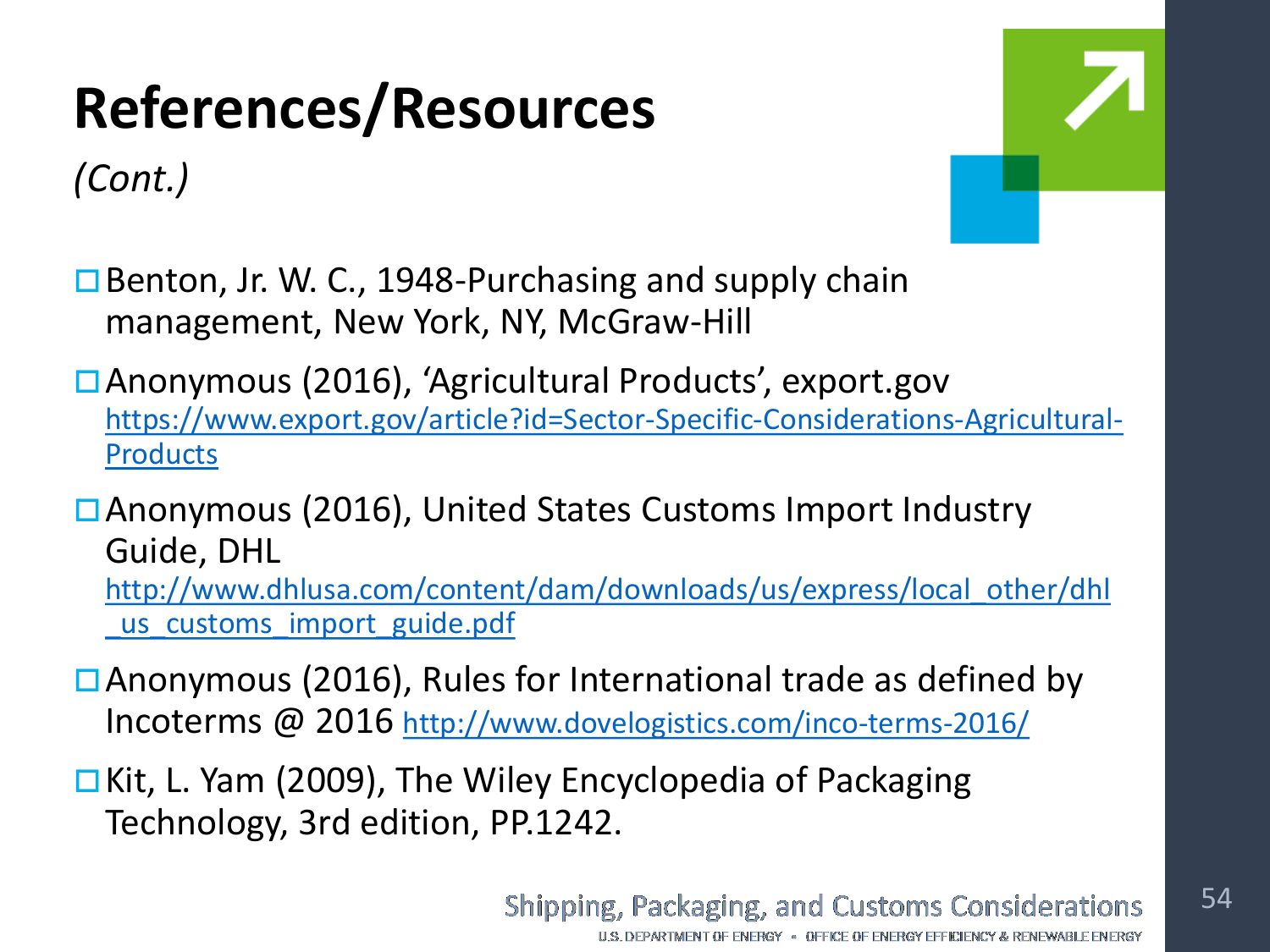### **List of Acronyms**

- $\Box$  3PL Third Party Logistics
- $\Box$  LTL Less Than Load
- $\Box$  HS Harmonized System
- $\Box$ HTS Harmonized Tariff Schedule
- USITC U.S. International Trade Administration Commission
- $\Box$  FTA Free Trade Agreement
- $\Box$  ROO Rules Of Origin

55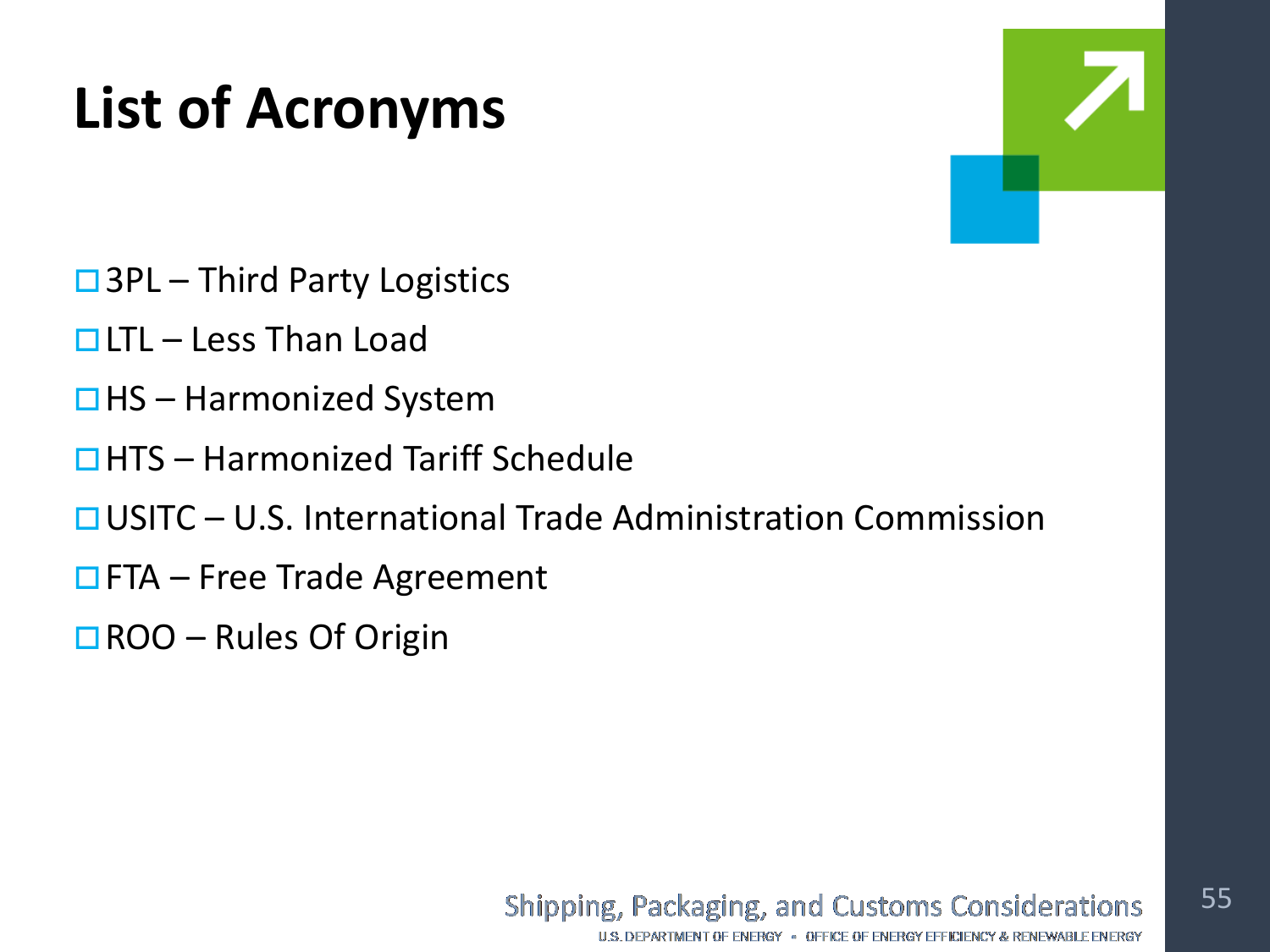## **List of Acronyms**

*(cont.)*

- $\Box$  MRL Manufacturing Readiness Level
- $\Box$  TLC Total Landed Cost
- UPC Universal Product Code
- EPC Electronic Product Code
- $\Box$  RFID Radio Frequency Identification
- $\Box$  BOL Bill of Lading
- $\Box$  OSHA Occupational Safety and Health Act



56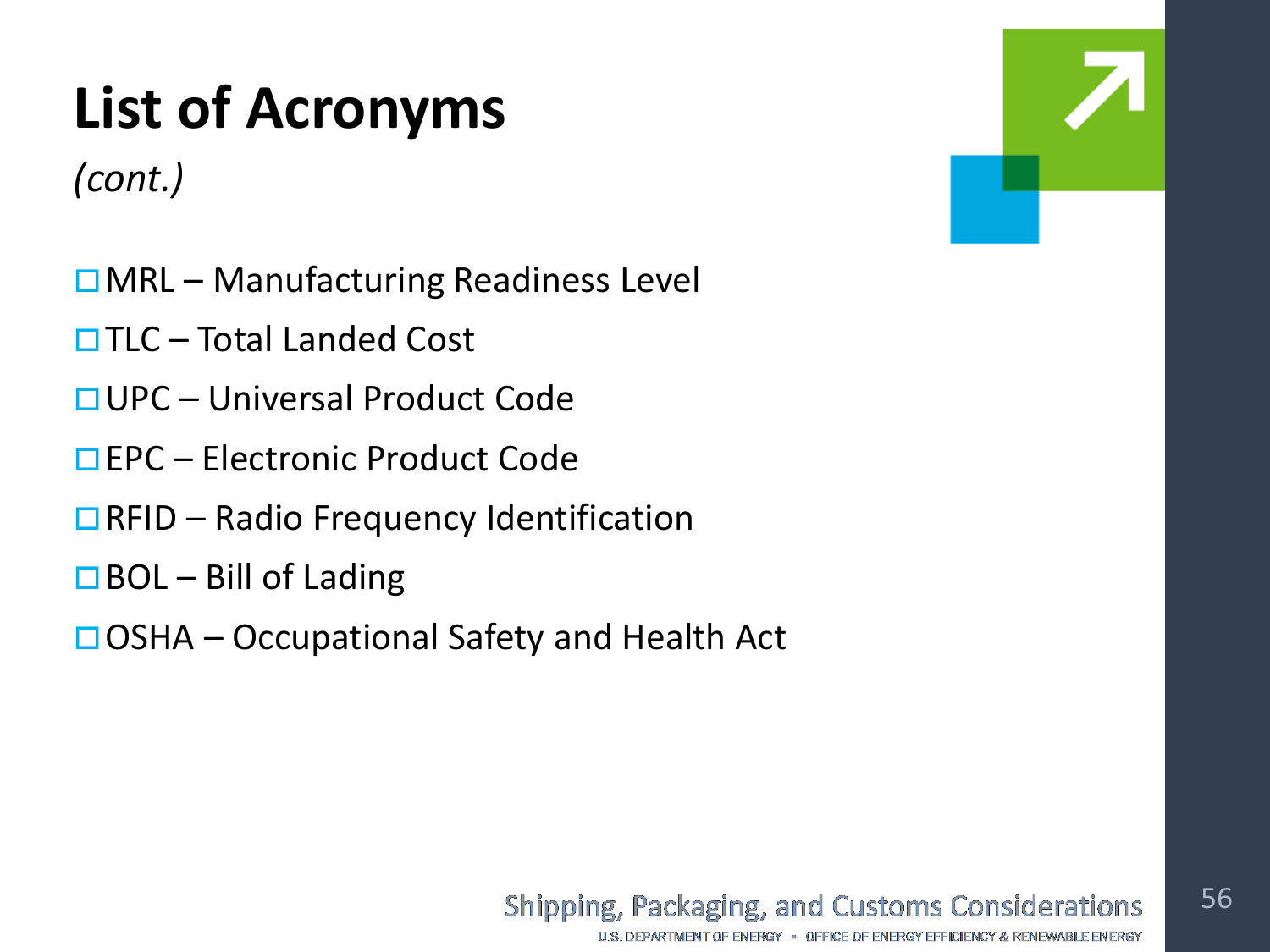# **List Of Terms**

### *In glossary*

- **[Unit Load](https://en.wikipedia.org/wiki/Unit_load)** combines individual items or items in shipping containers into single "units" that can be moved easily with a pallet jack or forklift truck.
- **[Process Validation](https://en.wikipedia.org/wiki/Process_validation)** is the analysis of data gathered throughout the design and manufacturing of a product in order to confirm that the process can reliably output products of a determined standard.
- **[Manufacturing Capacity](https://www.thebalance.com/measuring-capacity-in-manufacturing-2221213)** is the volume of products or services that can be produced by an enterprise using current resources. Three commonly used definitions of capacity are as follows: design capacity, effective capacity & actual output. (Repeat from 2B)
- **[Production](http://www.businessdictionary.com/definition/production.html)** is the processes and methods used to transform tangible inputs (raw materials, semi-finished goods, subassemblies) and intangible inputs (ideas, information, knowledge) into goods or services.
- **[Primary Package](http://www.businessdictionary.com/definition/primary-packaging.html)** is the first-level product packaging such as the bottle, can, jar, tube, etc., that contains the item sold. It is the last packaging thrown by the consumer.
- **[Secondary Package](http://www.businessdictionary.com/definition/secondary-packaging.html)** encloses the primary packaging, such as toothpaste tube in its box.
- **[Transportation Packaging](https://en.wikipedia.org/wiki/Packaging_and_labeling)** is designed to protect goods that are in transit, especially products that are shipped by truck or train. However, the supply chain often includes other modes of transportation as well. Therefore, transport packaging needs to be designed for both the local conditions and the export conditions if the goods are sent from one country to another.
- **[Unit Load](https://en.wikipedia.org/wiki/Unit_load)** combines individual items or items in shipping containers into single "units" that can be moved easily with a pallet jack or forklift truck.
- **[Palletization of Loads](http://www.businessdictionary.com/definition/palletization.html)** is a method of storing and transporting goods stacked on a pallet, and shipped as a unit load. It permits standardized ways of handling loads with common mechanical equipment such as fork-lift trucks.
- **[Universal Product Code UPC\)](https://en.wikipedia.org/wiki/Universal_Product_Code)** is a barcode symbology that is widely used in the United States, Canada, United Kingdom, Australia, New Zealand, in Europe and other countries for tracking trade items in stores. UPC (technically refers to UPC-A) consists of 12 numeric digits, that are uniquely assigned to each trade item.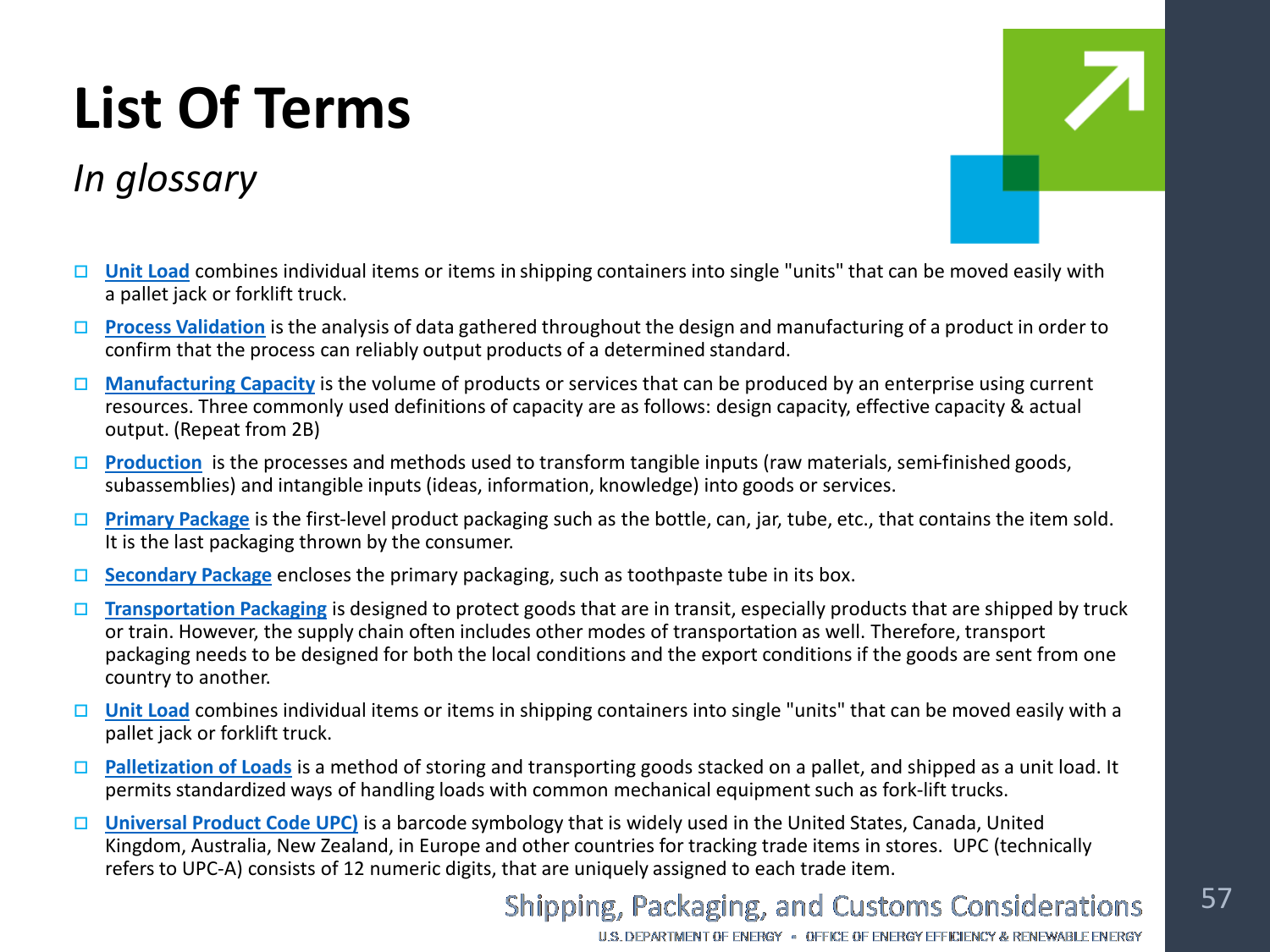# **List Of Terms**

### *In glossary (cont.)*

- **[Electronic Product Code \(EPC\)](https://en.wikipedia.org/wiki/Electronic_Product_Code)** is designed as a universal identifier that provides a unique identity for every physical object anywhere in the world, for all time.
- **[Radio-Frequency Identification \(RFID\) Technology](https://en.wikipedia.org/wiki/Radio-frequency_identification)** uses electromagnetic fields to automatically identify and track tags attached to objects. The tags contain electronically stored information.
- **[Bill of Lading](https://en.wikipedia.org/wiki/Bill_of_lading)** is a document issued by a carrier (or his agent) to acknowledge receipt of cargo for shipment.
- **[Freight Bill](http://www.businessdictionary.com/definition/freight-bill.html)** is a carrier's invoice for freight charges applicable to a shipment. Also called freight invoice.
- **[Freight Claims](https://en.wikipedia.org/wiki/Freight_claim)** is a legal demand by a shipper or consignee to a carrier for financial reimbursement for a loss or damage of a shipment.
- **[Occupational Safety and Health Administration \(OSHA\)](https://en.wikipedia.org/wiki/Occupational_Safety_and_Health_Administration)** is an agency of the United States Department of Labor. OSHA's mission is to "assure safe and healthful working conditions for working men and women by setting and enforcing standards and by providing training, outreach, education and assistance"
- **[E-Fulfillment](http://www.inboundlogistics.com/cms/article/e-fulfillment-strategies-that-deliver-the-goods/)** is an amalgamation of all the people, processes, and technology employed to deliver an online order to a customer.
- **[Third Party Logistics](https://en.wikipedia.org/wiki/Third-party_logistics)** is a company's use of third-party businesses to outsource elements of the company's distribution and fulfillment services.
- **[Pick-and-Pack](https://en.wikipedia.org/wiki/Pick_and_pack)** is a part of a complete supply chain management process that is commonly used in the retail distribution of goods. It entails processing small to large quantities of product, often truck or train loads and disassembling them, picking the relevant product for each destination and re-packaging with shipping label affixed and invoice included.
- **[Rules of Origin \(ROO\)](https://en.wikipedia.org/wiki/Rules_of_origin)** are used to determine the country of origin of a product for purposes of international trade**.**